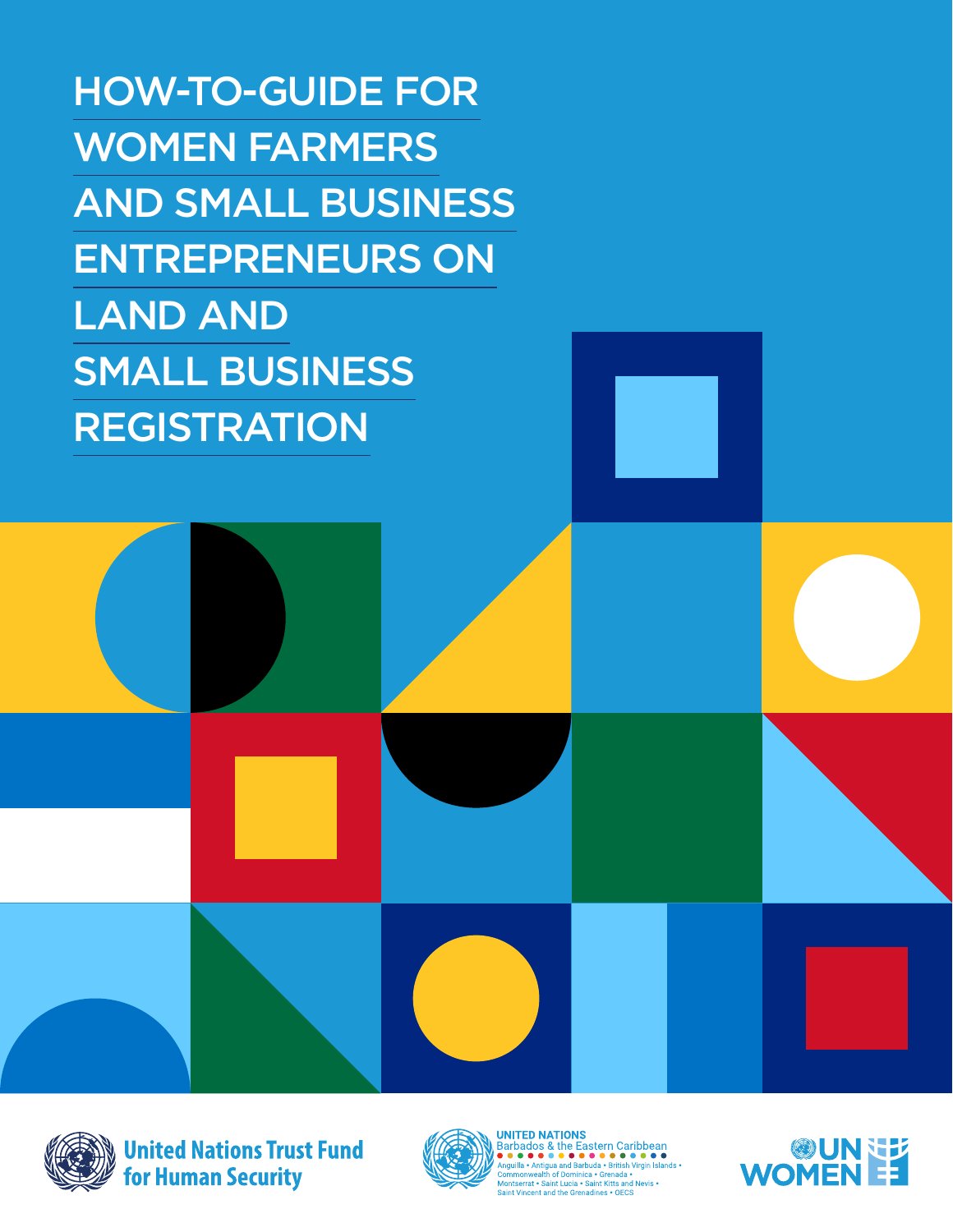#### **UN Women**

UN Women is the UN organization dedicated to gender equality and the empowerment of women. A global champion for women and girls, UN Women was established to accelerate progress on meeting their needs worldwide. UN Women supports UN Member States as they set global standards for achieving gender equality, and works with governments and civil society to design laws, policies, programmes and services needed to implement these standards. It stands behind women's equal participation in all aspects of life, focusing on five priority areas: increasing women's leadership and participation; ending violence against women; engaging women in all aspects of peace and security processes; enhancing women's economic empowerment; and making gender equality central to national development planning and budgeting. UN Women also coordinates and promotes the UN system's work in advancing gender equality. The views expressed in this publication are those of the author(s) and do not necessarily represent the views of UN Women, the United Nations or any of its affiliated organizations.

#### **United Nations Barbados and the Eastern Caribbean**

The Barbados-based Multi-Country Office (MCO) comprises 20 UN agencies and supports sustainable development in seven independent nations: Antigua and Barbuda, Barbados, the Commonwealth of Dominica, Grenada, Saint Lucia, St. Kitts and Nevis, Saint Vincent and the Grenadines and 3 British Overseas territories: Anguilla, the British Virgin Islands and Montserrat. In keeping with the Global UN Reform, the UN Sub-Regional Team (UNST), functions under the leadership of the UN Resident Coordinator and delivers as ONE to meet regional priorities and address development concerns. In alignment with the 2030 Agenda, the UN partners with the Organisation of Eastern Caribbean States (OECS) Commission, the Caribbean Disaster Emergency Management Agency (CDEMA), the private sector, civil society groups and development partners to help governments meet their national priorities and respond to development challenges.

**Content Editor:** Barbara Hall **Design:** Vilmar Luiz **UN Women Proofreader and Publications Coordinator:** Sharon Carter-Burke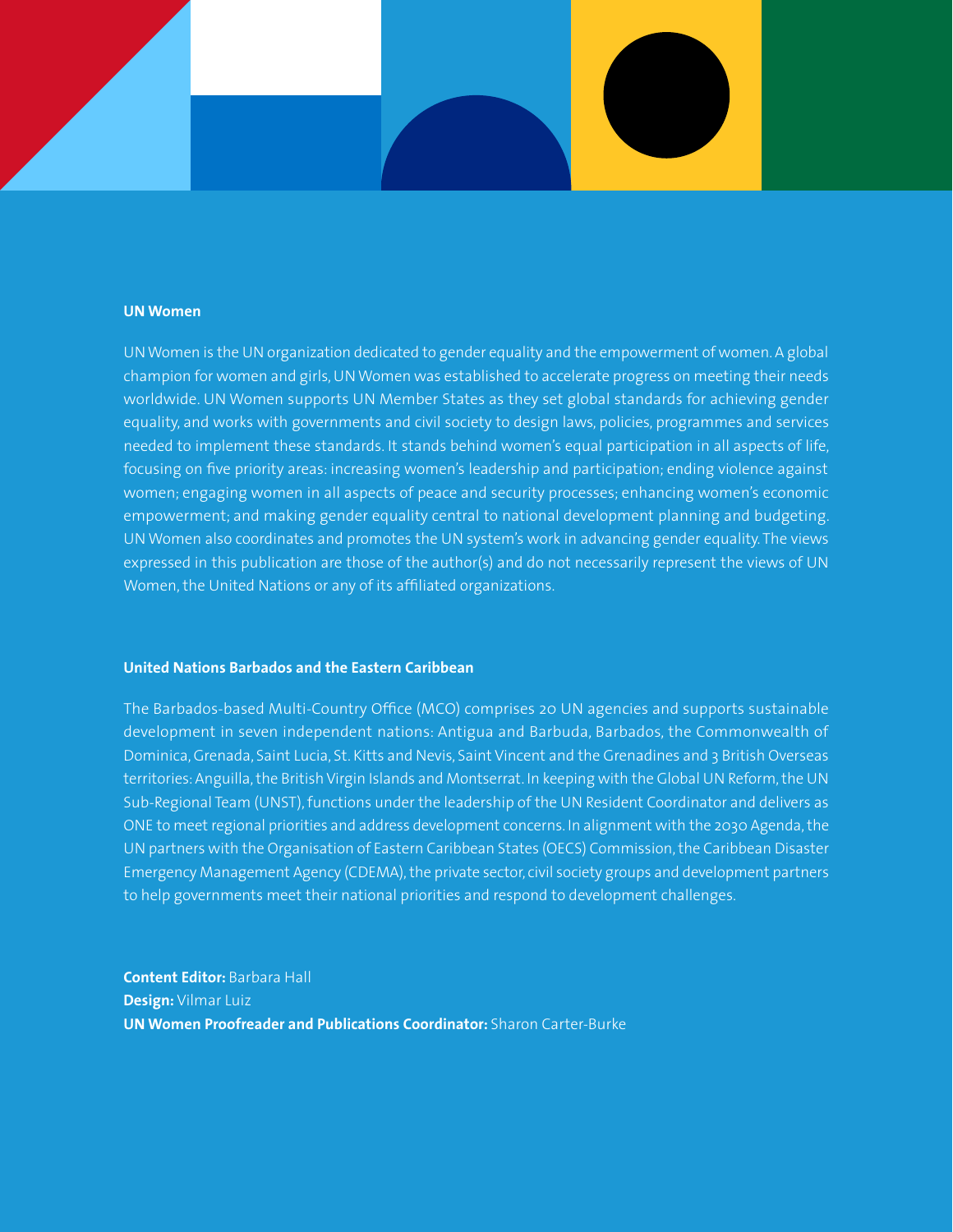

HOW-TO-GUIDE FOR WOMEN FARMERS AND SMALL BUSINESS ENTREPRENEURS ON LAND AND SMALL BUSINESS REGISTRATION

Tessa Barry, Ph.D., Consultant November 2021



**United Nations Trust Fund** for Human Security



**UNITED NATIONS UNITED MATIONS CONTRACTED CONTRACT CONTRACT CONTRACT AND ANGULAR COMMUNITED CONTRACT COMMUNITED CONTRACT CONTRACT CONTRACT SCALE OF SCALE CONTRACT CONTRACT CONTRACT CONTRACT CONTRACT CONTRACT CONTRACT CONTRACT CONTRACT CO** 

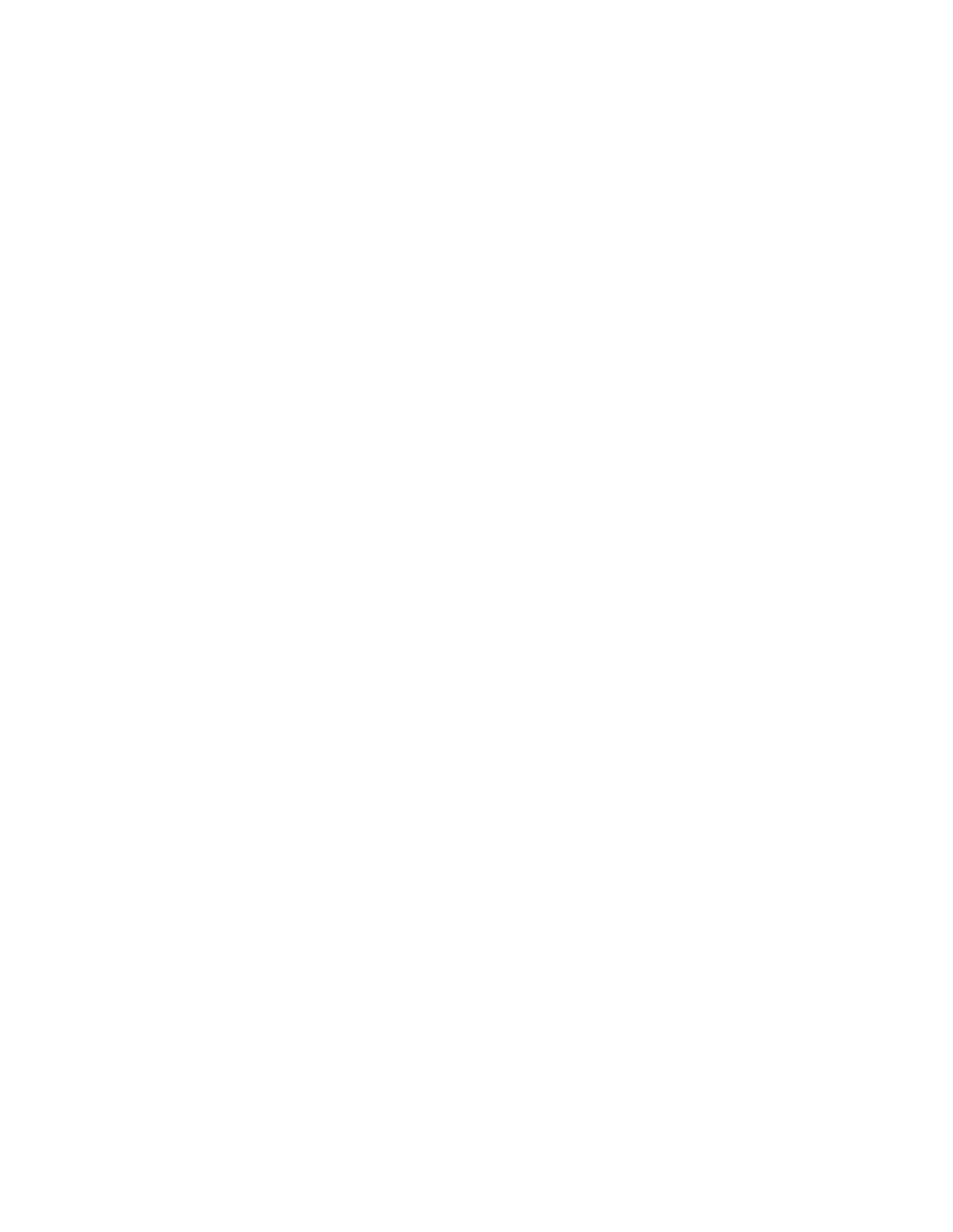## **CONTENTS**

| <b>Executive Summary</b>                              | Ť              |
|-------------------------------------------------------|----------------|
| <b>Acronyms and Abbreviations</b>                     | <b>iii</b>     |
| <b>Introduction</b>                                   | 1              |
| Gender, Agriculture and Agricultural Entrepreneurship | 3              |
| Institutional and organizational assistance           | $\overline{4}$ |
| General objective                                     | 4              |
| Specific objectives                                   | $\overline{4}$ |
| Methodology                                           | 5              |
| Findings                                              | 5              |
| Antigua and Barbuda: Land and business registration   | $\overline{7}$ |
| Land registration                                     | 8              |
| <b>Business registration</b>                          | 11             |
| <b>Barbados: Land and business registration</b>       | 13             |
| Land registration                                     | 14             |
| Steps to registering a business                       | 16             |
| Dominica: Land and business registration              | 19             |
| Steps to land registration                            | 20             |
| Steps to registering a business                       | 23             |
| <b>Grenada: Land and business registration</b>        | 25             |
| Land/farmers' registration                            | 26             |
| <b>Business registration</b>                          | 28             |
| Saint Lucia: Land and business registration           | 31             |
| Steps to land registration                            | 31             |
| Steps to registering a business                       | 34             |
| <b>Conclusions and recommendations</b>                | 35             |
| <b>Annex. List of interviewees</b>                    | 37             |
| <b>References</b>                                     | 39             |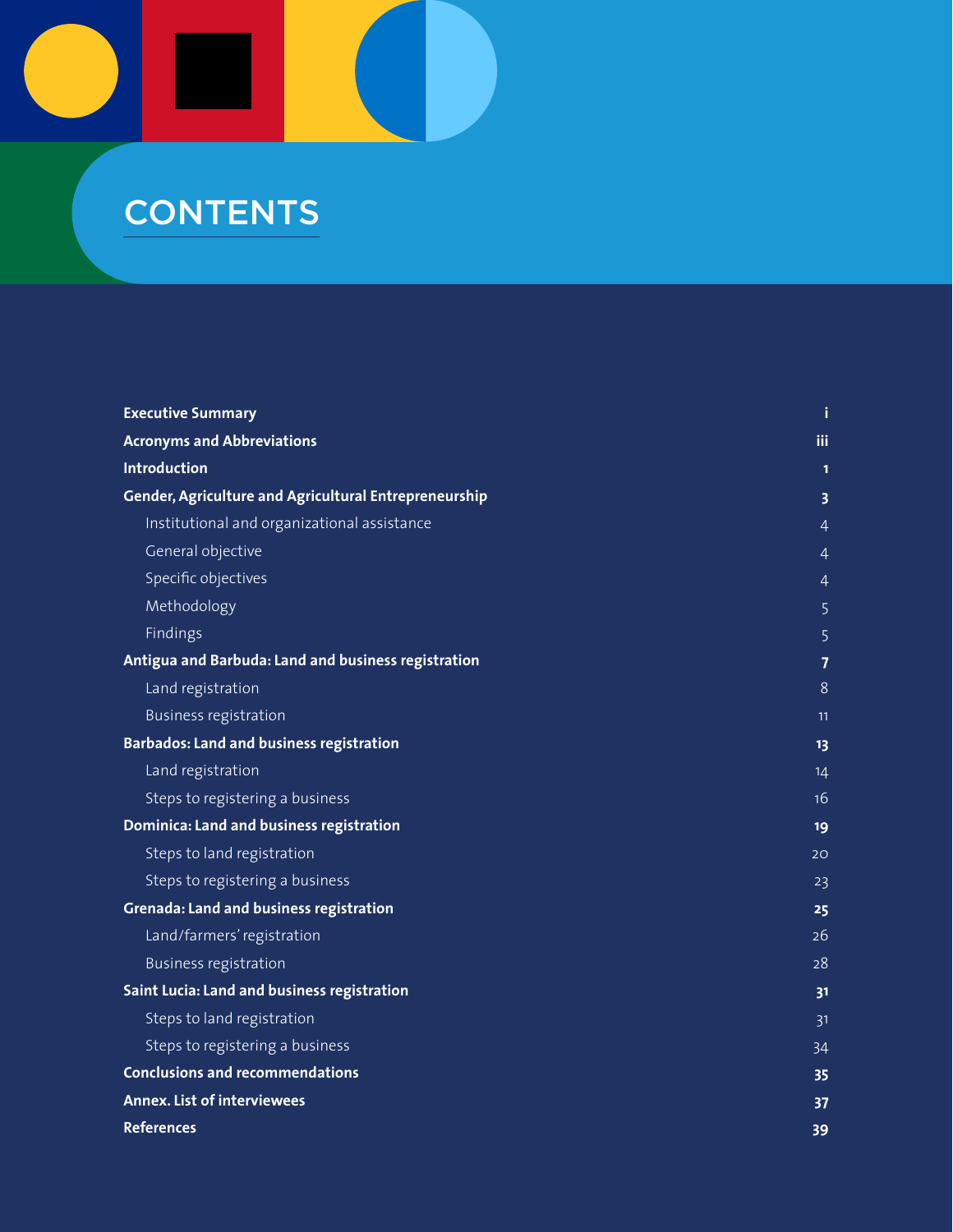## FIGURES

| Figure 1. Steps to obtaining land and registering as a farmer in Antigua and Barbuda | 10 <sub>o</sub> |
|--------------------------------------------------------------------------------------|-----------------|
| Figure 2. Steps in registering a business in Antigua and Barbuda                     | 12              |
| Figure 3. Steps to obtaining land and registering as a farmer in Barbados            | 16              |
| Figure 4. Steps to registering a business in Barbados                                | 17              |
| Figure 5. Steps to registering as a farmer in Dominica                               | 21              |
| Figure 6. Steps to accessing government agricultural land in Dominica                | 22              |
| Figure 7. Steps to registering a business in Dominica                                | 24              |
| Figure 8. Steps for registering as a farmer in Grenada                               | 27              |
| Figure 9. Steps to registering a business in Grenada                                 | 29              |
| Figure 10. Steps to registering as a farmer in Saint Lucia                           | 32              |
| Figure 11. Steps to accessing crown lands in Saint Lucia                             | 33              |
| Figure 12. Checklist: accessing land in Saint Lucia                                  | 34              |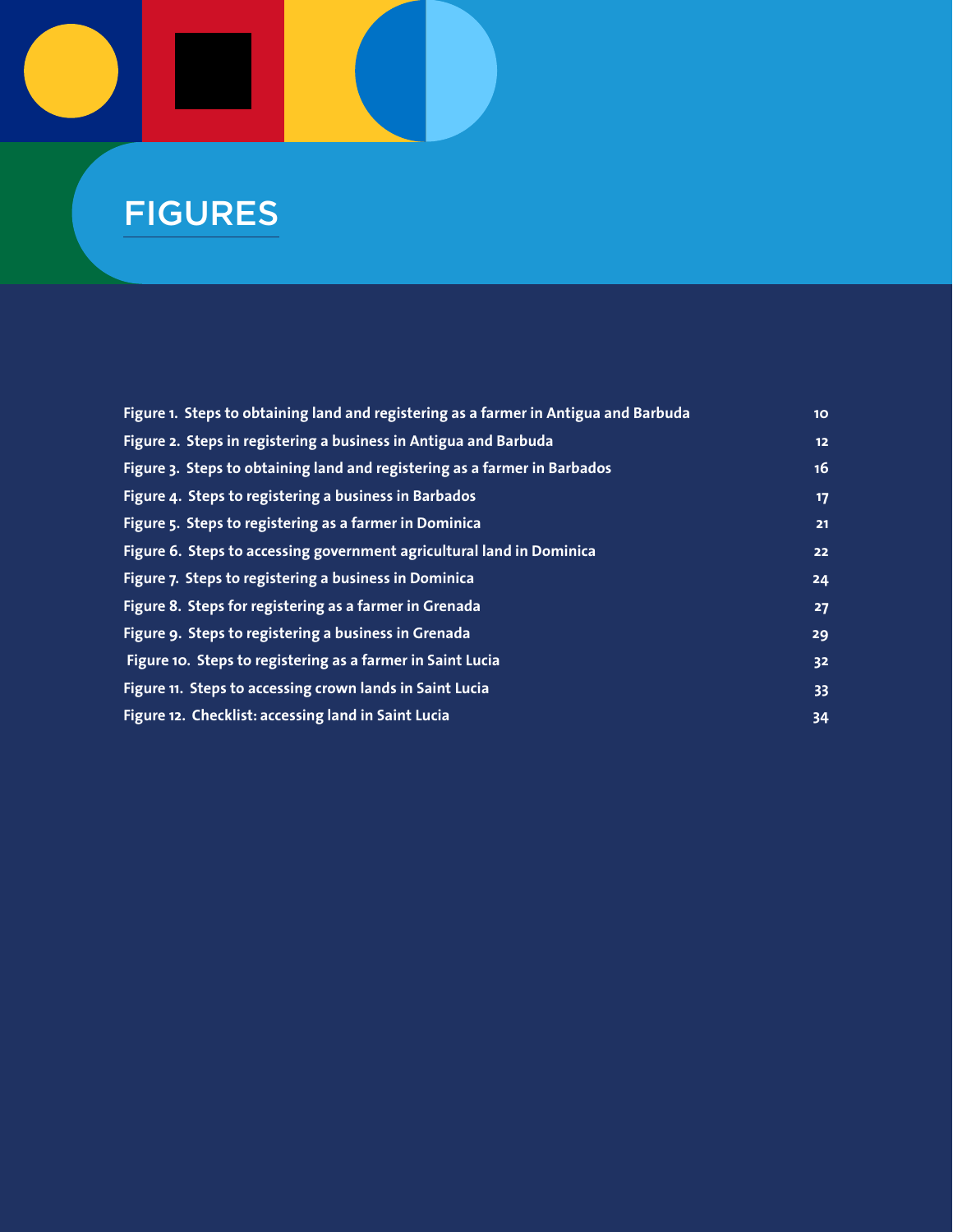## <span id="page-6-0"></span>EXECUTIVE SUMMARY

his report is part of a larger project, "Building Effective Resilience for Human Security in the Caribbean<br>Countries: The Imperative of Gender Equality and Women's Empowerment in a Strengthened<br>Agriculture (and related Agr Countries: The Imperative of Gender Equality and Women's Empowerment in a Strengthened Agriculture (and related Agri/Fisheries Small Business) Sector". This aspect of the report consisted of a desk review for preparing the How-to-Guide for Women Farmers and Small Businesses Entrepreneurs on Land and Small Business Registration. A desk review of government websites of five countries – Antigua and Barbuda, Barbados, Dominica, Grenada and Saint Lucia – was conducted to garner information on: (i) steps to register a business; (ii) steps to register as a farmer; and (iii) steps to accessing land for agricultural purposes. The review revealed that all islands already have online information on the steps to registering as a business, but information on registering as a farmer and accessing Crown lands (lands owned by government) was not easily accessible on government websites. In this regard, information was sought from key informants in relevant ministries. The information gleaned from the review of secondary data and from discussions with key informants is reported in the form of steps to follow, outlined in narrative form and visually such as diagrams and checklists, which applicants can follow to determine whether all of the required steps have been completed. This report recommends that the information be produced in conversational language and featured as short video clips for television and social media platforms, conversational narrative guidebooks and/or conversational audio clips for radio. This can be produced in a specified campaign period. The aim is to make the information more visible as well as to raise the literacy levels to interested individuals.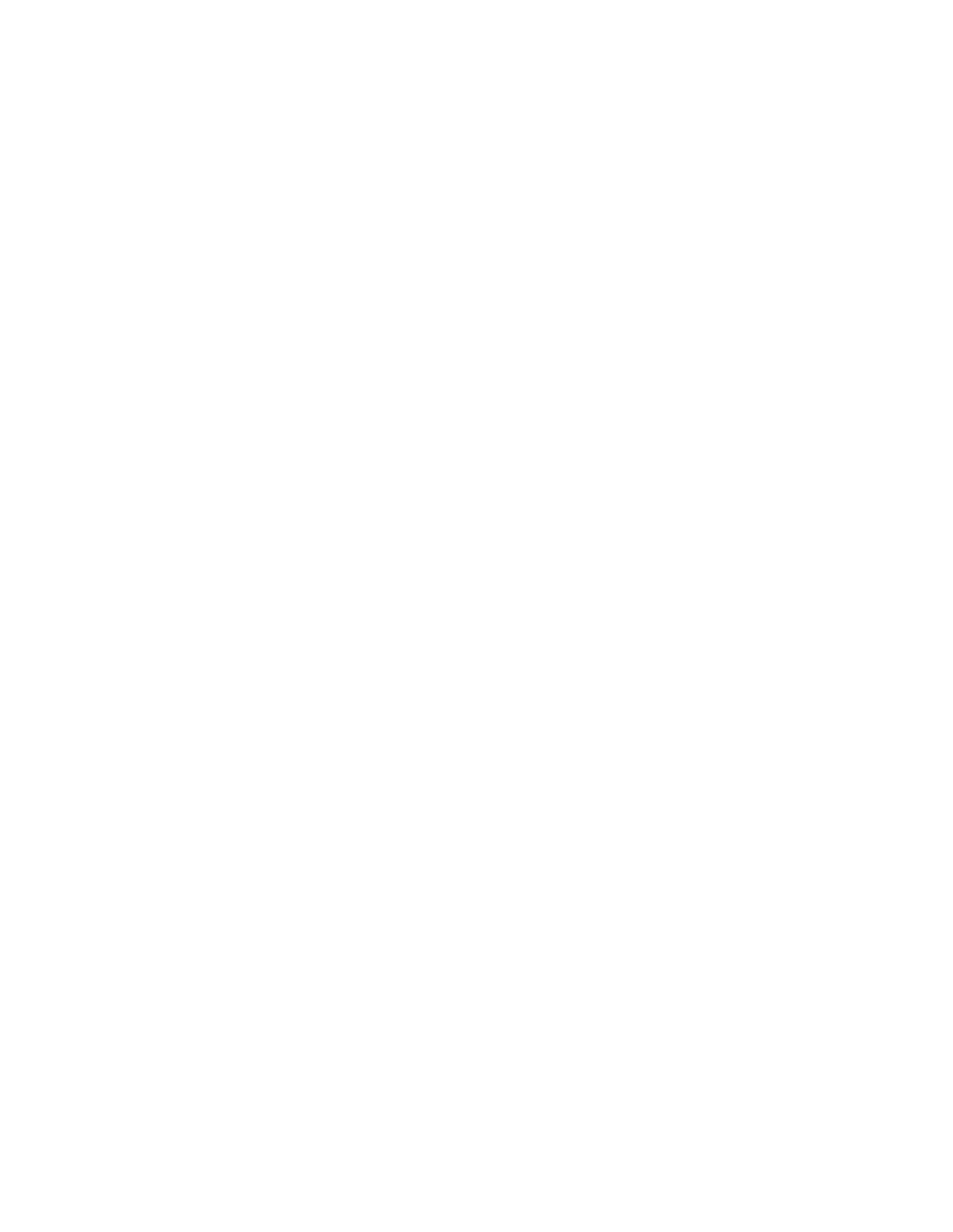## <span id="page-8-0"></span>ACRONYMS AND ABBREVIATIONS

| <b>ABIA</b>     | Antigua and Barbuda Investment Authority                               |
|-----------------|------------------------------------------------------------------------|
| <b>ABIPCO</b>   | Antigua and Barbuda Intellectual Property and Commerce Office          |
| <b>CAIPO</b>    | Corporate Affairs and Intellectual Property Office                     |
| <b>CDB</b>      | Caribbean Development Bank                                             |
| <b>FAO</b>      | Food and Agricultural Organization of the United Nations               |
| <b>FEED</b>     | Farmers' Empowerment and Enfranchisement Drive                         |
| <b>GDB</b>      | Grenada Development Bank                                               |
| <b>GDP</b>      | Gross domestic product                                                 |
| <b>ILO</b>      | International Labour Organization                                      |
| <b>UN Women</b> | United Nations Entity for Gender Equality and the Empowerment of Women |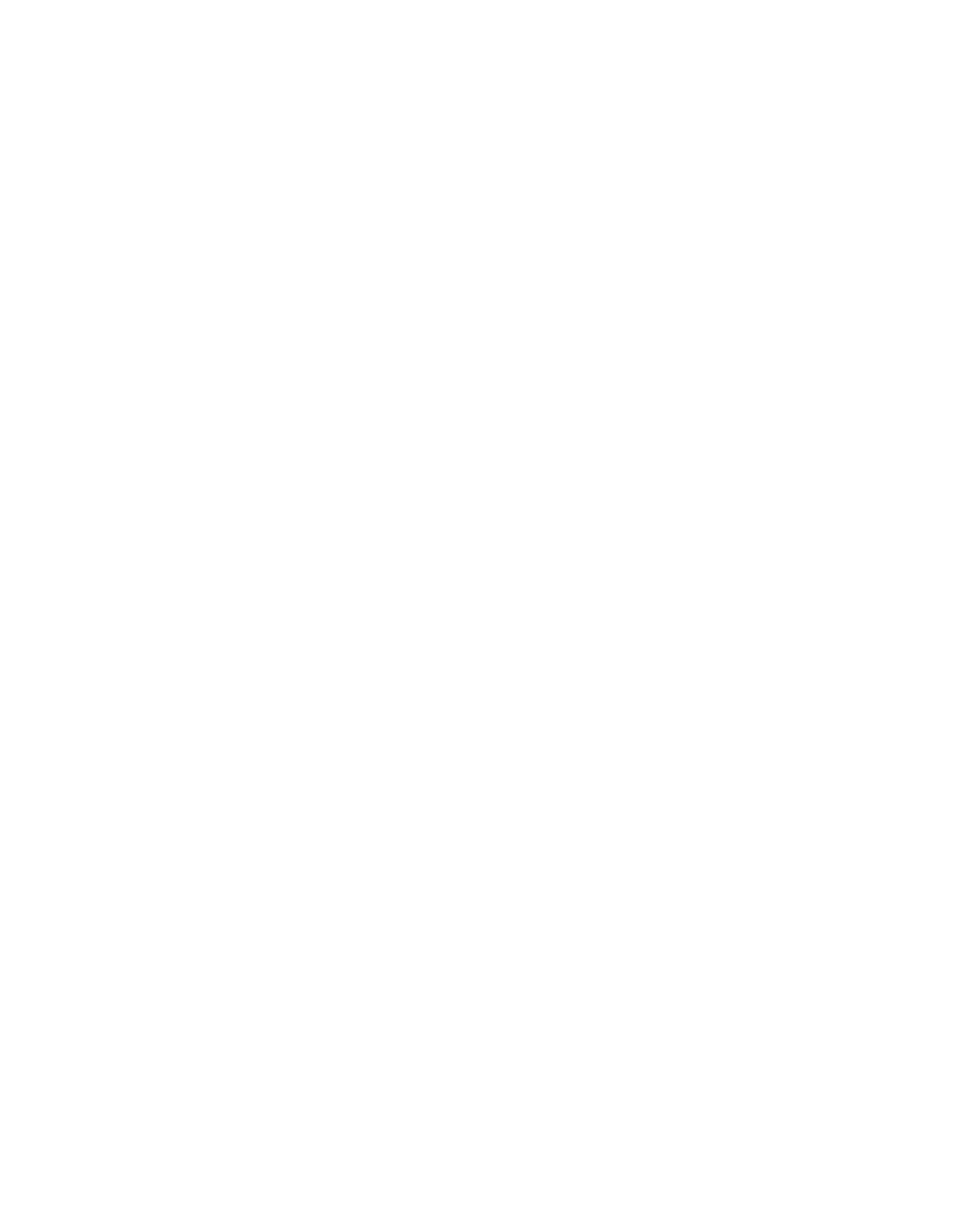## <span id="page-10-0"></span>INTRODUCTION

Omen in developing countries play a central role in meeting the food and nutrition needs of<br>their families through the three pillars of food security (food access, availability and utilization).<br>It has been posited that in their families through the three pillars of food security (food access, availability and utilization). It has been posited that income increases controlled by women have a greater impact on household food security, child health and schooling than those controlled by men.1 In rural communities, most households are headed by women, and the agricultural sector is the main source of income. The women involved in the sector in the islands are mainly small-scale farmers, and most are engaged in subsistence farming. Notwithstanding the emphasis placed on the importance of women, they are still constrained to some extent by their limited access to land, credit, extension advice and to resources for developing and managing businesses, and thus reducing the ease of doing business.2 These constraints can lead to inefficiencies such as the inability to meet timely and consistent demands, which can affect their productivity, standards and ability to expand.

Farnworth<sup>3</sup> emphasized the importance of empowering women in agricultural entrepreneurship. He posited that in order to acknowledge women's issues, it is necessary to focus on a customized approach, contributing to raising household incomes and ensuring improved nutrition, child health and educational level. The importance of women entrepreneurs as an avenue for women's empowerment is also high on the international agenda4 and supported by many regional and international organizations, including the Organization of Eastern Caribbean States (OECS), The Commonwealth Secretariat and the United Nations Entity for Gender Equality and the Empowerment of Women (UN Women).5 The International Labour Organization (ILO) also emphasizes that women's entrepreneurship in the Caribbean region tends to be more small-scale and yields lower levels of growth than male-owned businesses. Furthermore, many of the businesses owned by women operate informally and are usually unregistered.<sup>6</sup> Some of the reasons identified include a lack of knowledge of the procedures involved in corporation registration, taxation and social security, as well as difficulties in accessing loans. In the informal sector, the businesses owned and operated by women generally tend to be in line with traditional caregiving roles such as food preparation. There is evidence to suggest, however, that women have owned and operated successful, medium- and

<sup>1</sup> Quisumbing et al., 2014: 6.

<sup>2</sup> FAO and CDB, 2019.

<sup>3</sup> Farnworth, 2011:1.

<sup>4</sup> Haneef et al., 2014: 4.

<sup>5</sup> Commonwealth Secretariat, 2005.

<sup>6</sup> ILO, 2018.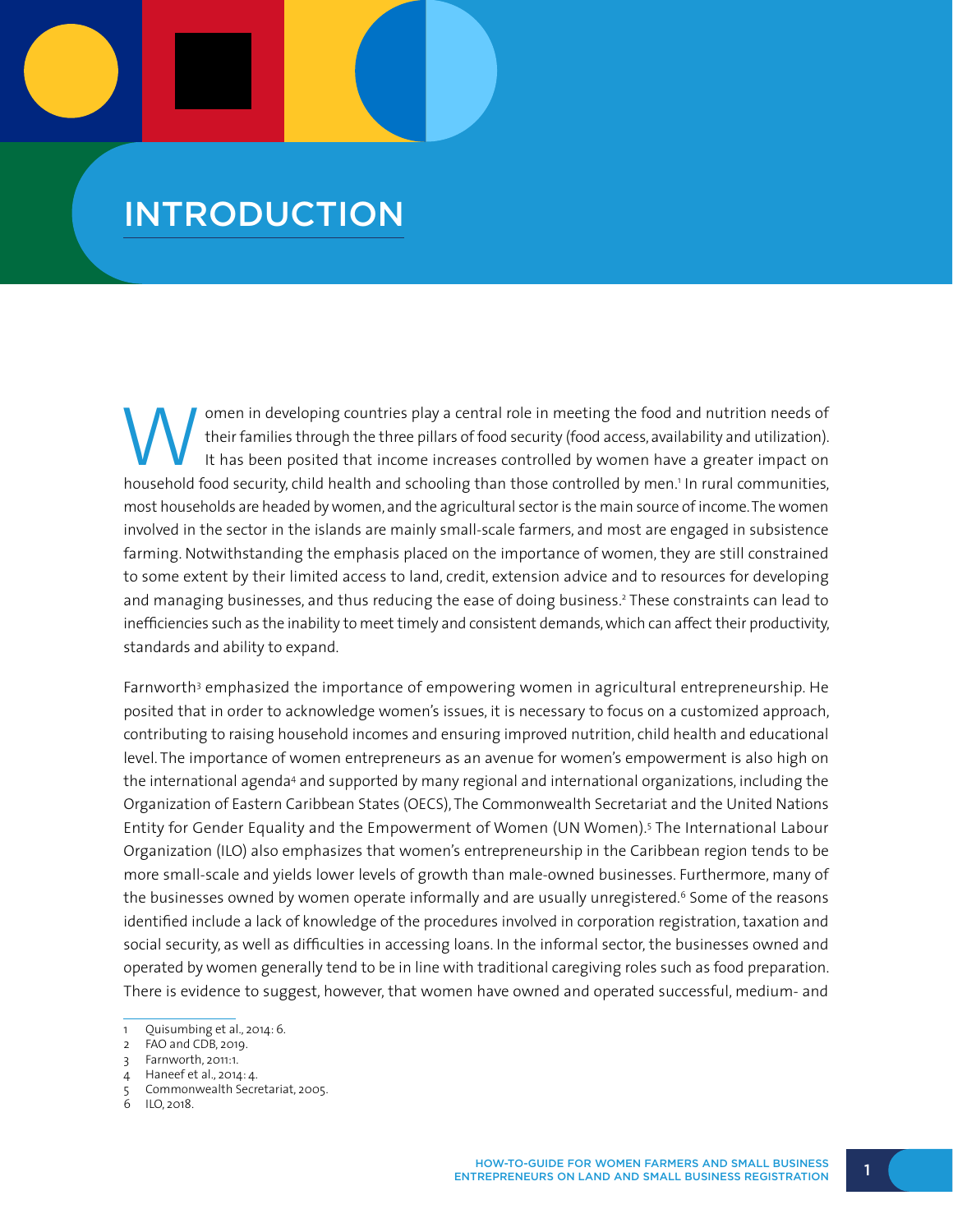large-scale enterprises; hence, if a gendered approach is utilized to address the barriers experienced, there will be more opportunities for expansion beyond the informal sector.

The concept of gender refers to social relations through which men and women are socially created and maintained, and how they gain access to, or are allocated, status, power and material resources within society.7 One of the principle dimensions within a gender system identified by Barriteau in 2001 is the material dimension that "exposes how women and men gain access to, or are allocated, the material and non-material resources within a state or society". A closer look at the inequality in how resources are accessed in the Caribbean region puts women at a disadvantage and hence suggests the need for concerted efforts to be made in developing gender-sensitive policies and programmes.

Many organizations consider gender inequality a serious issue. It is a factor that must be addressed in order to analyse the standard of living and to interpret the social, cultural, economic and political lives of the citizens of a country. According to the Caribbean Development Bank (CDB), this is critical to develop an understanding of the factors that drive sustainable economic and social development, $\frac{s}{s}$  and to provide an equitable platform that both women and men can benefit from to realize growth.<sup>9</sup>

Barriteau, 2001.

<sup>8</sup> CDB, Dominica 2014a, Vol. 1.

<sup>9</sup> UN Women, 2019.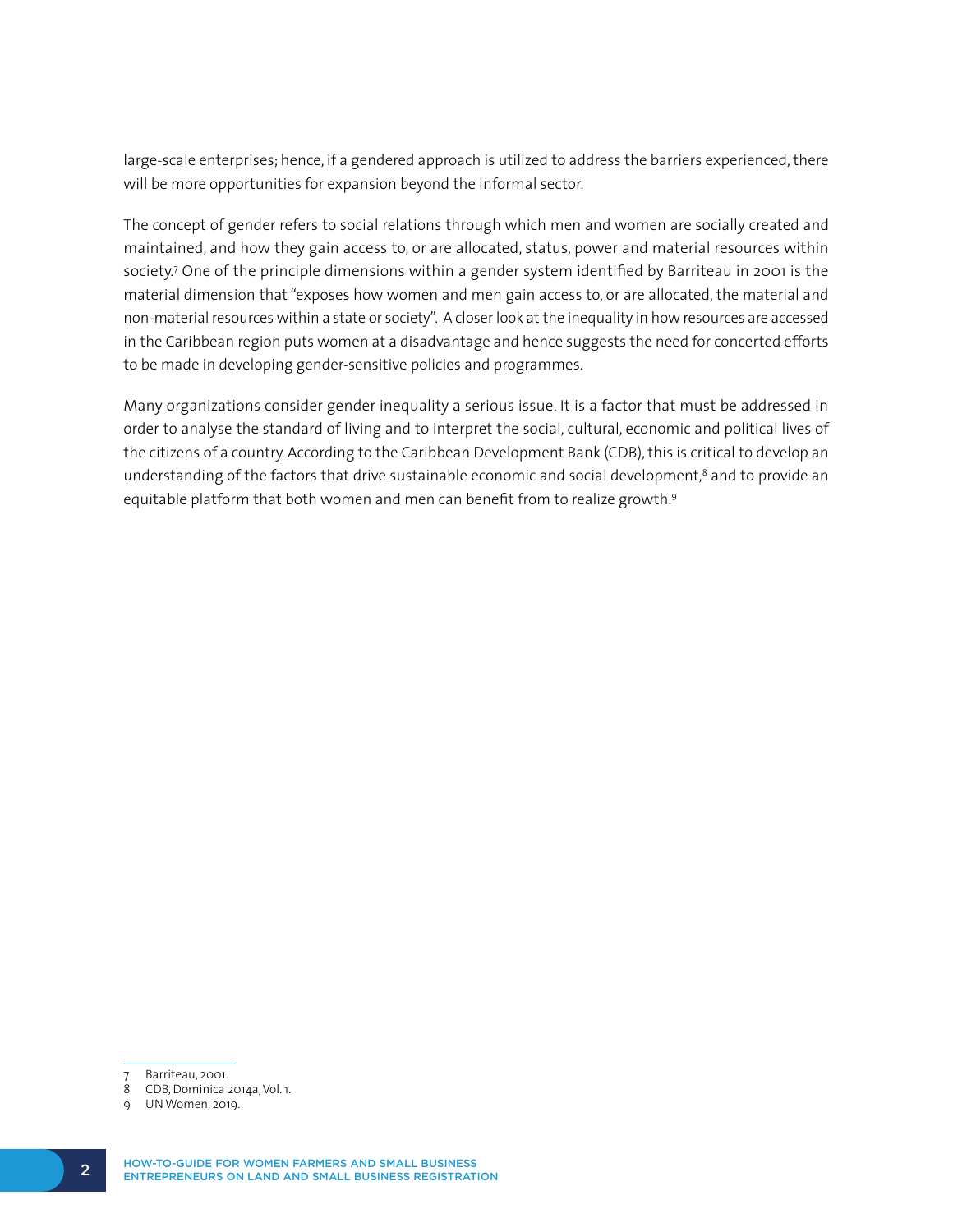## <span id="page-12-0"></span>GENDER, AGRICULTURE AND AGRICULTURAL ENTREPRENEURSHIP

raditionally, agriculture was the main contributor to the economies of Caribbean countries. The<br>islands were exporters of plantation crops such as sugar and bananas and enjoyed preferential market<br>treatment. The region's a islands were exporters of plantation crops such as sugar and bananas and enjoyed preferential market treatment. The region's agriculture is now more diversified and has extended beyond traditional crops. While the sector's contribution to the economies has been declining, it still employs a significant proportion of the rural population and contributes significantly to the gross domestic product (GDP) of some of the Caribbean islands, including Dominica and Grenada.

Women in the Caribbean are engaged in all aspects of the agricultural value chain. They are primary producers, marketers, traders as well as agro-processors.<sup>10</sup> The sector has a key role in advancing development, reducing poverty<sup>n</sup> and contributing to women's empowerment. According to FAO, women account for approximately 22-30 percent of registered farmers.<sup>12</sup>

Evidence suggests that women are dominant in agro-processing and small enterprises. It has been noted, however, that while they dominate the sector, most female-owned businesses experience low growth and are without employees. The 2020 World Economic Forum Gender Gap Report indicates that Latin America and the Caribbean have made significant progress in gender parity<sup>3</sup> closing the gender gap by 72.2 percent, falling behind only Western Europe and North America as a region.<sup>14</sup> However, according to FAO, the reality from a national perspective is different within the agricultural sector. There is evidence that there are significant gender gaps in some of these countries in agriculture-related jobs. Some countries have recorded gender gaps between the percentage of registered women and men farmers. For instance, only 30 percent of the farmers in Jamaica are women, which according to the organization, is the highest percentage in the region. In Grenada, only 22 percent of the registered farmers are women.15

<sup>10</sup> FAO, 2019.

<sup>11</sup> CDB, 2014.

<sup>12</sup> FAO, 2019.

<sup>13</sup> A statistical measure comparing the numerical differences between males and females in certain indicators, for example, income.

<sup>14</sup> World Economic Forum 2020.

<sup>15</sup> Land Portal, 2019.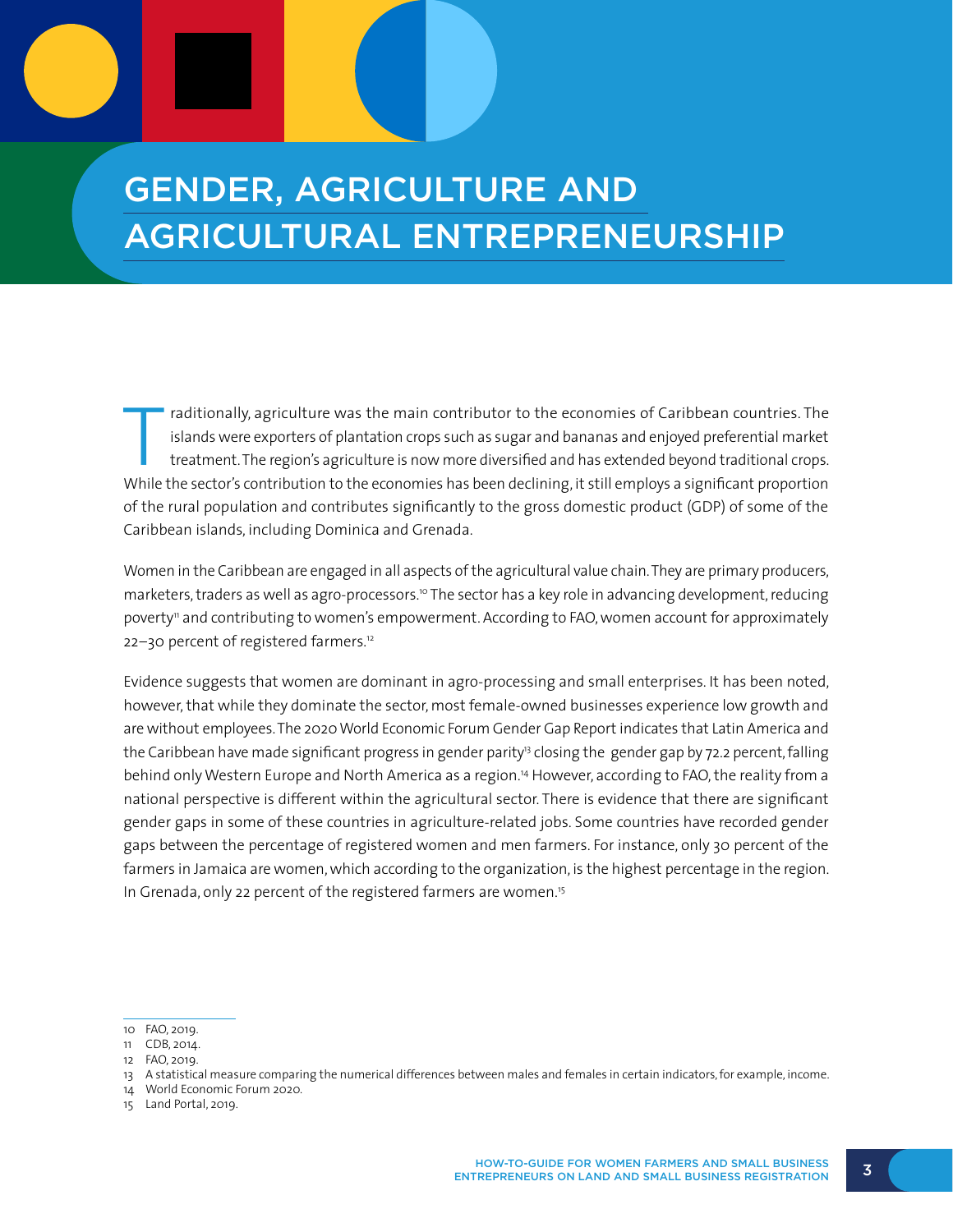### <span id="page-13-0"></span>**INSTITUTIONAL AND ORGANIZATIONAL ASSISTANCE**

Some institutions and organizations provide support in training, information and, in some instances, guidance for women entrepreneurs. This support is provided specifically to a particular island, as well as at the regional level. The Antigua and Barbuda Investment Authority provides assistance to citizens interested in starting a business. The Grenada Investment Development Cooperation provides training and business registration services. Although the Land Bank Project in Grenada is not fully operational, one of its objectives is to assist women and youth with accessibility to land. One of the mandates of the Farmers' Empowerment and Enfranchisement Drive (FEED) programme in Barbados, which was established by the Government, is to assist women and youth in accessing land. The Inter-America Institute for Cooperation on Agriculture (IICA) has engaged women's groups and individuals on a regional basis, and in some cases, provides island-specific assistance in business training and at times, even funding. In 2018, the Institute targeted Caribbean youth agri-entrepreneurs for support and training in accessing domestic and regional markets.<sup>16</sup>

There has been a clarion call to support women entrepreneurs in the sector. Hence, this project is timely, given the documented evidence of barriers experienced by women such as limited access to land, credit and information. Although development banks also provide opportunities to access credit, information indicates that more men are likely take up this opportunity. This could be related to women having less access to collateral such as title deeds for land.

### GENERAL OBJECTIVE

The aim of the project is to prepare the *How-to-Guide for Women Farmers and Small Business Entrepreneurs on Land and Small Business Registration*. The targeted countries are Antigua and Barbuda, Barbados, Dominica, Grenada and Saint Lucia.

### SPECIFIC OBJECTIVES

- 1. To conduct a desk review of processes/steps that women farmers must follow to register and obtain a title for land in the five targeted countries.
- 2. To conduct a desk review of processes/steps that women small business entrepreneurs must follow to register their businesses.
- 3. To develop an outline of the *How-to-Guide for Women Farmers and Small Business Entrepreneurs on Land and Small Business Registration* (the "How-to-Guide") for discussion and approval by the United Nations Entity for Gender Equality and the Empowerment of Women (UN Women).
- 4. To draft the How-to-Guide for Women Farmers and Small Business Entrepreneurs on Land and Business Registration.

<sup>16</sup> IICA, 2018.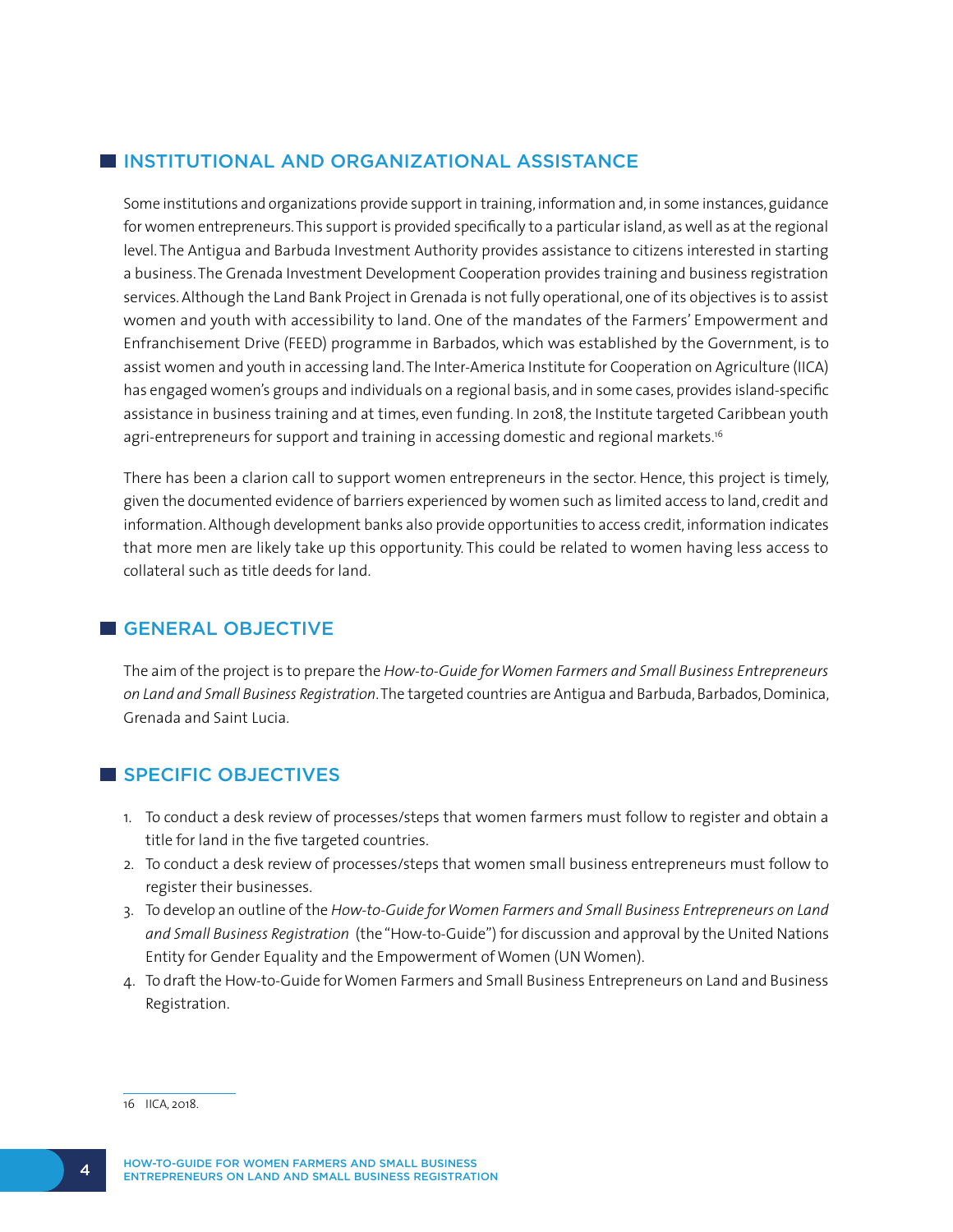### <span id="page-14-0"></span>**METHODOLOGY**

This project conducted a desk review of relevant documents and websites from each of the targeted countries. A review of reports from organizations such as the World Bank and UN Women were carried out together with a review of various government websites. Telephone interviews were held with key stakeholders to validate information found on websites and reports, and to source information that is not readily available online.

### **FINDINGS**

The following are the processes/steps that women farmers must follow to register and obtain a title for Crown land (i.e. lands owned by the government) in the five targeted countries. Also highlighted are the steps to register as a farmer and as a business. The information is presented in alphabetical order according to country – Antigua and Barbuda, Barbados, Dominica, Grenada and Saint Lucia.

The review of data reveals that women continue to experience barriers to accessing land, credit and information on registering land. Men continue to dominate as farmers, but there are a significant number of women involved in agro-processing, mostly from their homes. Applications for access to land, farmer's registration and business registration tend to be gender-blind. The assumption that the process is accessible to all regardless of gender differences and experiences.

A registered farmer upon presentation of proof of registration can benefit from government incentives such as concessions, farm labour support and input supplies (planting materials, seeds and fertilizers). Acceptable proof of registration is usually a farmer's badge or identification card issued after completion of the registration process. In Dominica, this is referred to as a 'producer's licence'. These cards are administered by the Government through the various ministries of agriculture when due process is completed.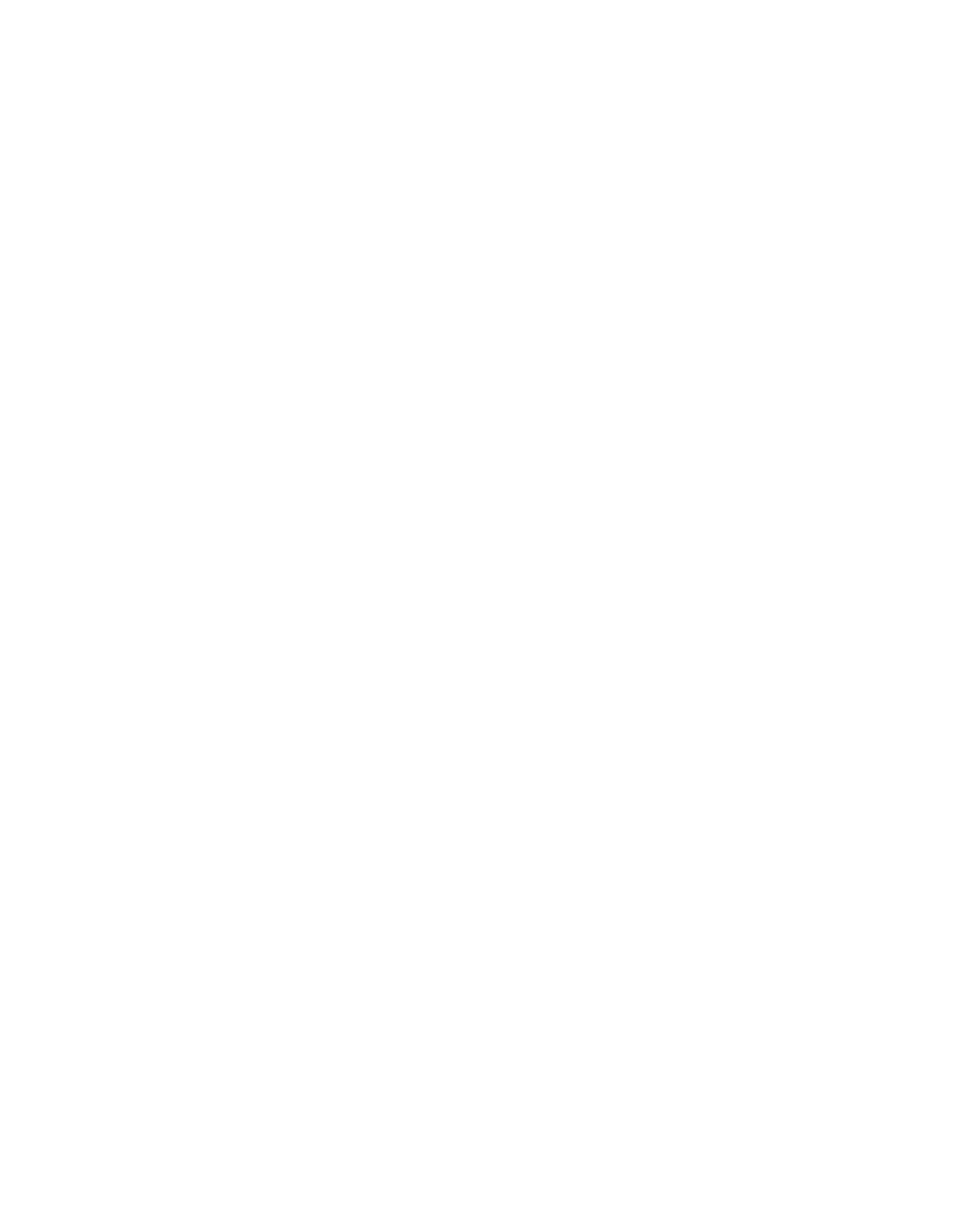## <span id="page-16-0"></span>ANTIGUA AND BARBUDA: LAND AND BUSINESS REGISTRATION



In Antigua and Barbuda, 70 percent of the population live in rural communities. Approximately 21 percent of the population are considered economically active in agriculture (25 percent female and 75 percent male).<sup>17</sup> Acco n Antigua and Barbuda, 70 percent of the population live in rural communities. Approximately 21 percent of the population are considered economically active in agriculture (25 percent female and 75 percent male).17 According to FAO, women in Antigua and Barbuda are more vulnerable to poverty because of the the needs of their family. Women-headed households account for  $48.4$  percent of the population.<sup>18</sup>

Designated agricultural land in Antigua is solely administered by the Agricultural Extension Division.<sup>19</sup> In Antigua and Barbuda, an individual can apply for a plot of land for agriculture from the Government through the Agricultural Extension Division; upon successful completion of the process, the individual is then considered a registered farmer. An individual can also register his/her own private land to access the Government's concessions and other benefits. Some examples of the benefits that a registered farmer can access include concessions on vehicles and farm machinery, no duties on selected input supplies such as seeds and fertilizers, and incentives on water supply. In Antigua and Barbuda, citizens pay for the use of water per gallon; farmers, however, pay one flat monthly rate on water.

According to Mr. Elabanjo, an extension officer, interested persons have the choice of submitting an open application that makes no specification on the area or location of land, or they can apply for land in a specific location of interest.<sup>20</sup> However, the application for a specific plot of land usually takes longer to process because extension officers require time to assess the land to determine if the desired land is suitable for agriculture and the types of crops best suited for its soil type. An example highlighted by Mr. Elabanjo is that mangoes grow best in the north-eastern side of the island, so a farmer interested in the production of mangoes will be guided to select land in that location. With an open application, however, there may be pre-existing knowledge on which lands are already designated for which type of crops, thereby eliminating the need for assessment.

Recently, it has become mandatory for individuals applying for Crown land to also present a business plan as part of the application process. Currently, there are no written guidelines detailing the contents of the business plan; however, officers provide guidance to applicants upon request. Applicants also have the

<sup>17</sup> FAO, 2015.

<sup>18</sup> ILO, 2018.

<sup>19</sup> Extension Officer, Owolabi Elabanjo, interviewed on 9 July 2020.

<sup>20</sup> Ibid.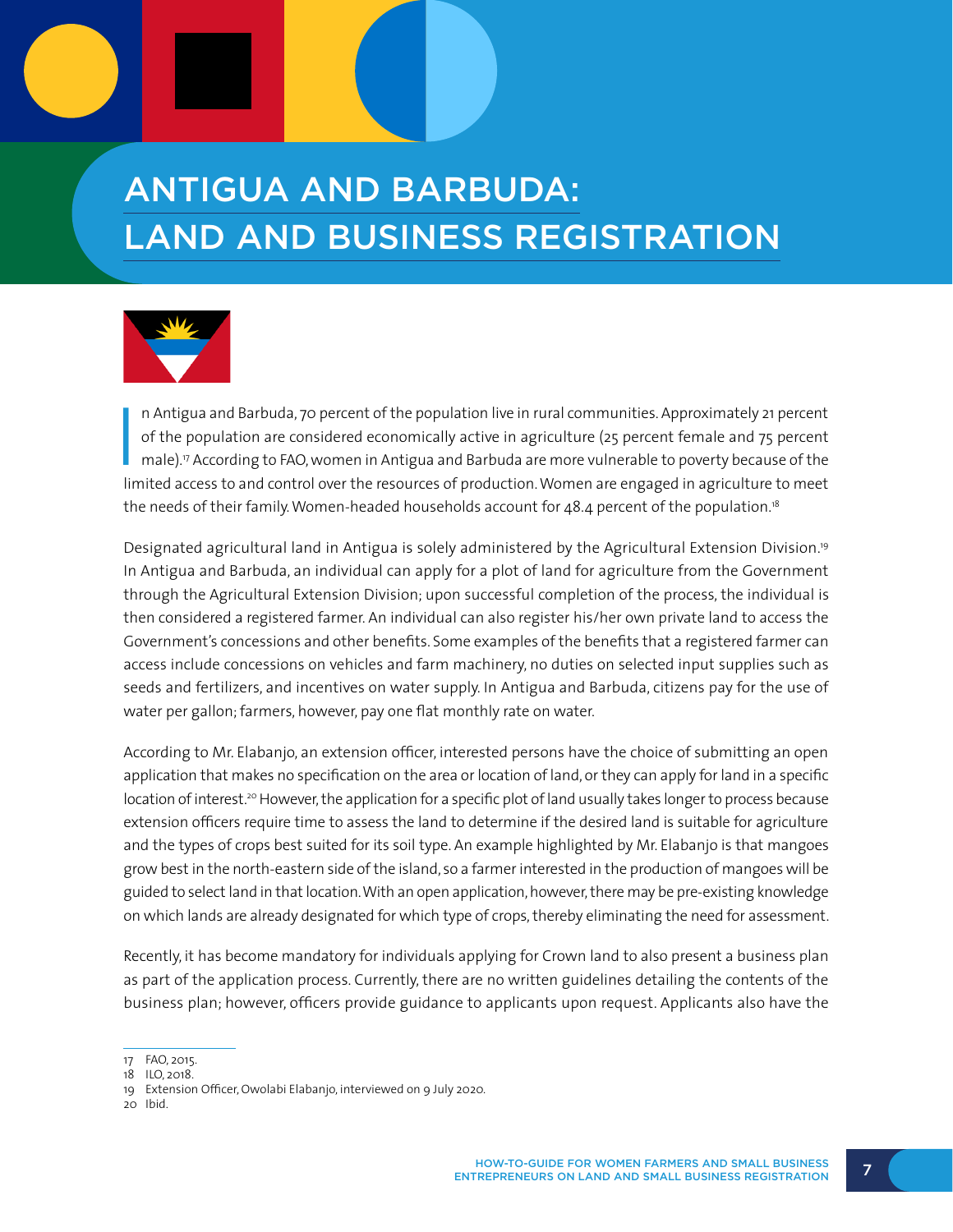<span id="page-17-0"></span>option of seeking assistance from other sources to develop a business plan. The Extension Division also holds workshops on developing business plans for farmers and other interested persons. According to Mr. Elabanjo, the business plan should contain details such as location of production, land clearing and preparation, types of crops and startup capital for input supplies including irrigation, as well as source of funds.

Upon completion of the process, the farmer signs a rental agreement which is renewable on a yearly basis. The farmer is required to pay a yearly rental fee of XCD10 per acre. An applicant can also follow the same process for a lease agreement. The duration of lease can be for 5, 15 or 25 years. Requests for lease of land include the additional step of a Cabinet submission. The Cabinet determines the lease approval and the amount to be paid. Antigua and Barbuda is currently finalizing a farmer's ID card, which will be issued upon completion of the registration process.

The Antigua and Barbuda Investment Authority (ABIA) is a government agency that facilitates both local and foreign investors in establishing and expanding businesses in the country. Citizens can access the ABIA website<sup>21</sup> for information on the process to register a business. The ABIA describes the organization as the "go to source for all information regarding starting a business" in Antigua and Barbuda. The ABIA's website provides a step-by-step guide to starting and registering a business. In addition to information on how to register a business, the ABIA also provides a step-by-step guide to small business owners on how to access technical assistance and available concessions. The Government has stimulated entrepreneurship development in the country. A credit guarantee scheme was introduced under the Small Business Act, which allows small business owners, as well as individuals interested in starting a business, to access business loans backed by the Government through the Antigua and Barbuda Development Bank (ABDB). Individuals can access these government-backed loans at a commercial bank of their choice.<sup>22</sup>

 This section presents the process to access land for agriculture in Antigua and Barbuda, and register as a farmer, as well as the steps in registering a business.

### **LAND REGISTRATION**

*Steps to accessing and registering Crown land* 

**Step 1:** Develop a business plan:

An extension officer is available to guide the development of the business plan. Applicants also have the option of seeking assistance from other resourceful individuals if they experience difficulties in developing the business plans.

 **Step 2:** Submit an Application Letter to the Extension Division together with Business Plan:

The applicant must submit an application letter together with a business plan to the extension officer in charge at the Extension Division in the Ministry of Agriculture. The letter should explain how much land

<sup>21</sup> ABIA website. [https://investantiguabarbuda.org/start-a-business](https://investantiguabarbuda.org/start-a-business/)

<sup>22</sup> ILO, 2018.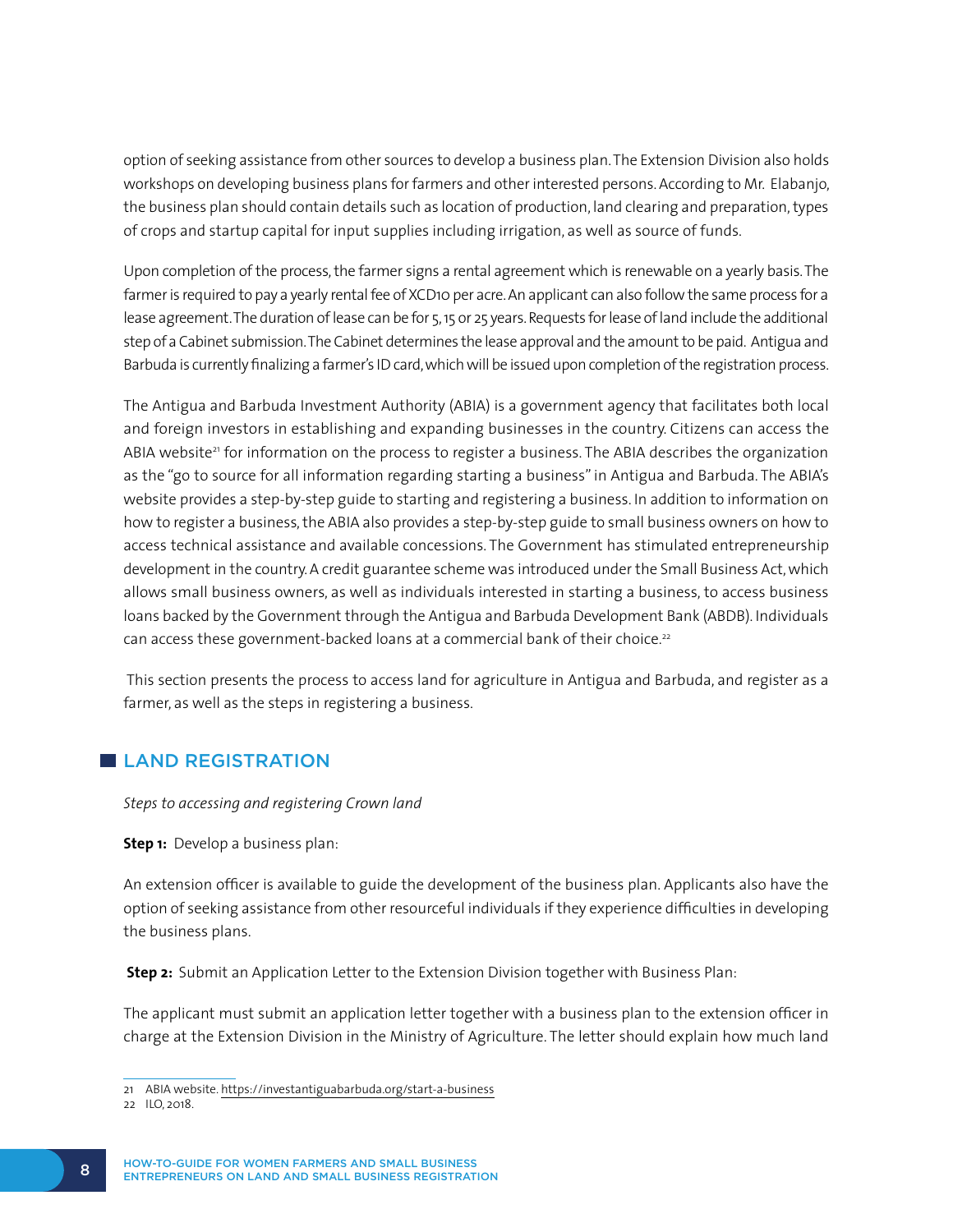the individual is looking for and the intended purpose for the land. The applicant can state if there is an interest in land in a specific location.

### **Step 3: Review of the Process**

At this stage, the application letter together with business plan are reviewed by the Extension Division. A letter is sent to the applicant informing the individual that his or her application was received and is being reviewed. This process on average takes approximately 2–3 weeks. The process can be longer if the applicant requests land in a specific location.23 Requesting land in a specific location requires the Extension Division to make an assessment of the land to determine suitability for intended purposes. According to the Extension Officer in charge, some locations are more suitable to specific crops. For example, the north-eastern side of the island is more suitable to tree crops such as mangoes as there is a high content of limestone in the soil composition.

### **Step 4:** The successful applicant is informed:

If successful, the applicant will be informed by the District Officer and will be provided with an appointment date for signing the agreement, which is the form of a one-year rental agreement. The applicant is required to pay XCD10 per acre (US\$3.75)<sup>24</sup> of land on a yearly basis. This agreement is renewable on a yearly basis.

It is important to note that if the applicant's request is for lease of land, the process is taken a step further. The applicant's request is forwarded to Cabinet where it will be deliberated upon. The decision for leasing of land is a Cabinet decision.

### **Step 5:** Sign an agreement:

The successful applicant will then be required to visit the Extension Division at the Ministry of Agriculture to sign an agreement.

**Step 6:** Undergo a six-month probationary period:

The successful applicant will be on a six-month probationary period where farm operations will be monitored by the Extension Division. Once the Extension Division is satisfied that the land is being utilized for the intended purpose, then the final step takes place.

### **Step 7:** Complete the registration process:

After successful completion of the probationary period, the applicant is then registered by the Extension Division of the Ministry of Agriculture. Here, the applicant's name is entered as a registered farmer, which indicates that the applicant is eligible to access the benefits available to farmers.

**Step 8:** After one year, the individual pays a rent of XCD10 (US\$3.75) per acre (0.4 ha) for land rental.

<sup>23</sup> Information from Owolabi Elabanjo, 9 July 2020.

<sup>24</sup> US\$1 is equivalent to XCD2.67.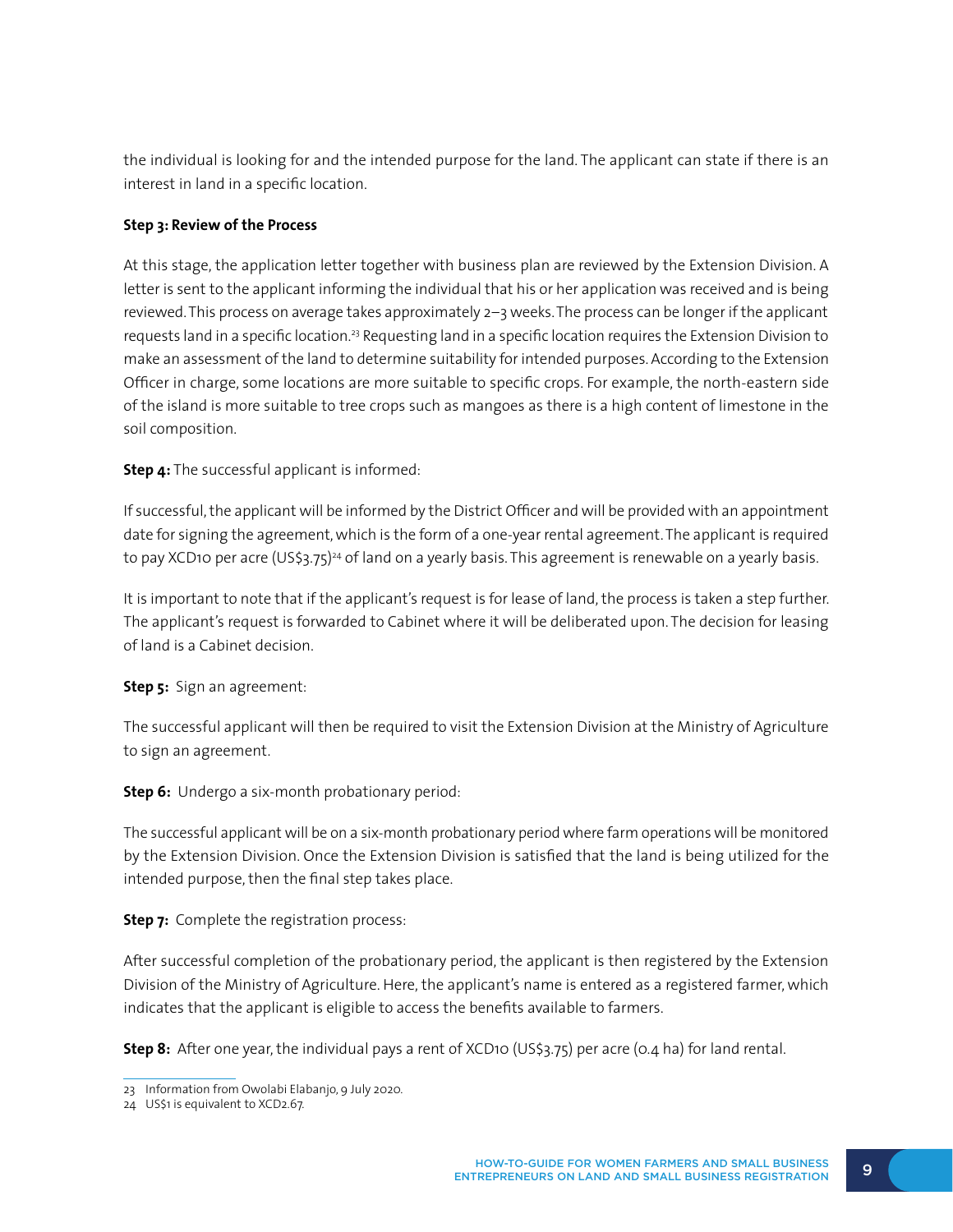<span id="page-19-0"></span>

#### **Figure 1. Steps to obtaining land and registering as a farmer in Antigua and Barbuda**

| <b>Checklist: Accessing land in Antigua and Barbuda</b>                      |  |
|------------------------------------------------------------------------------|--|
| Developed business plan.<br>1.                                               |  |
| 2. Completed application letter.                                             |  |
| 3. Application letter and business plan submitted to the Extension Division. |  |
| 4. Applicant informed and appointment confirmed.                             |  |
| Rental agreement signed.<br>5.                                               |  |
| 6. Six-month probationary period completed.                                  |  |
| Registration process completed.                                              |  |

Farmers with private lands who wish to register as farmers the following steps are taken to register.

**Step 1:** The farmer visits the Extension Division to make a formal request to be registered.

**Step 2:** The farmer identifies the location of land.

**Step 3:** The district officer for the area is notified and visits the location.

**Step 4:** The officer ascertains the use of land.

**Step 5:** The land is then registered by the Extension Division.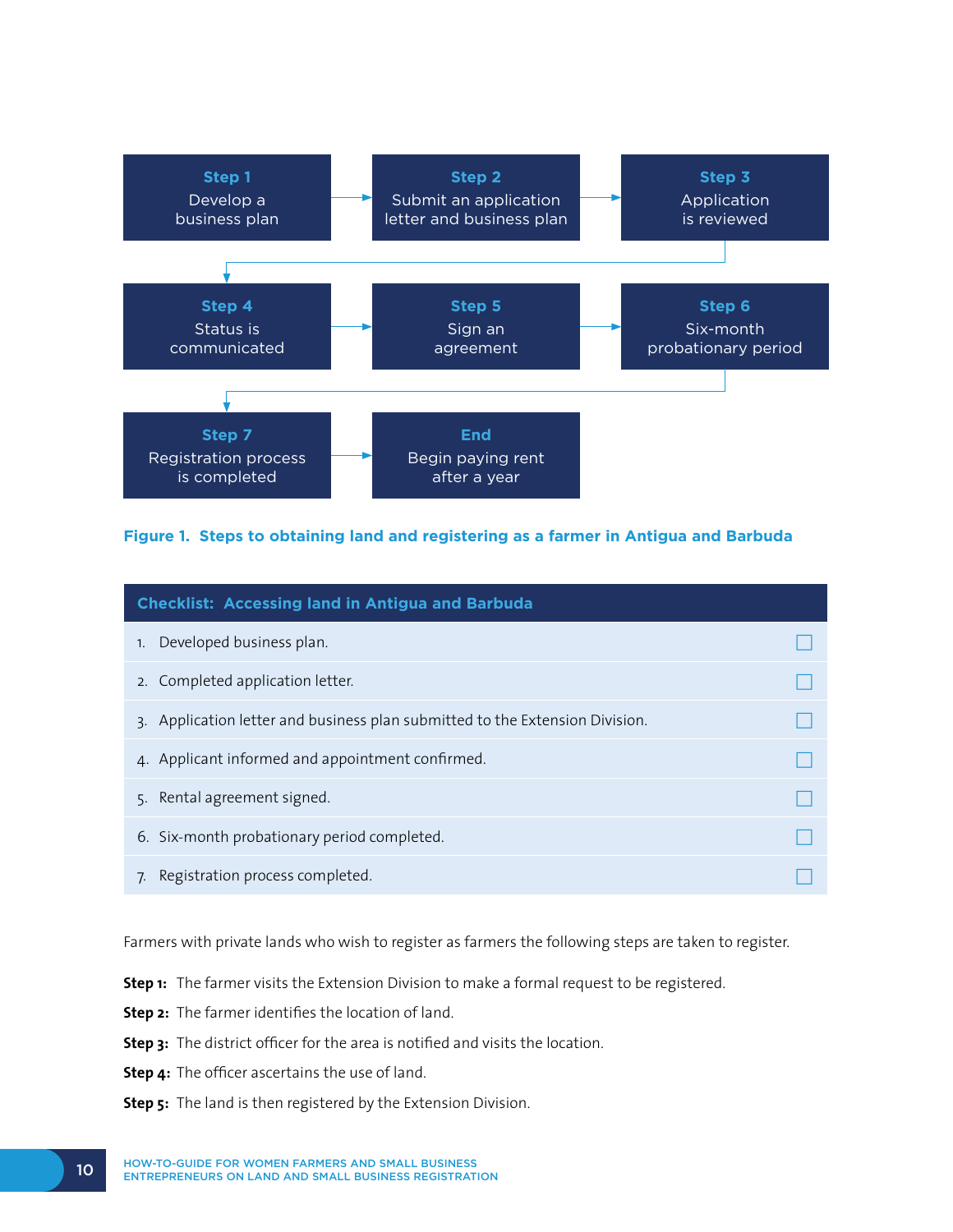## <span id="page-20-0"></span>**BUSINESS REGISTRATION**

*Steps to registering a business* 

**Step 1:** Search for the business name:

• The business name is searched manually through the business name register at the Antigua and Barbuda Intellectual Property and Commerce Office (ABIPCO) located in the Hewlett Building on St. John's Street.<sup>25</sup> This aims to ensure that the proposed business name does not already exist. An individual can carry out a personal search or can use the services of ABIPCO, which would take approximately 5–7 days at a cost of XCD10.00 (US\$3.75).

**Step 2:** Complete the Business Registration Form:

• Once it is certain that the proposed business name does not already exist, the applicant is required to complete and submit a business name application form and pay the filing fee. If there is a need to change the business name after this process is completed, the individual will be required to fill out a Change of Name Form and pay a fee of XCD50 (US\$18.73) for the change. This process takes approximately seven days.

**Step 3:** Request a written Statement of Particulars:

- Once a business name has been registered at ABIPCO, all businesses are expected to register with the Inland Revenue Department for tax purposes. To this end, business representatives must submit a **Statement of Particulars** issued by ABIPCO. It is important that businesses obtain this Statement since some banks request it for lending purposes, and the ABIA may request it before processing concessions. This process costs XCD12.00 (US\$4.50).
- A **Statement of Particulars** is a written statement providing all the particulars of a business, such as the name, location/address, proprietors, and board members (if any), and contact information of the business.

**Step 4:** Collect filed documents from ABIPCO:

• Collect the Business Name Registration Certification and the Statement of Particulars from ABIPCO. These documents should be kept secured to be presented when registering at the Inland Revenue Department for tax purposes.

**Step 5:** Register the business for statutory deductions:

• All businesses pay taxes in Antigua and Barbuda, and should register with the Inland Revenue Department (IRD), Divisions of Social Security, Medical Benefits and the Board of Education.

<sup>25</sup> <https://abipco.gov.ag/forms/>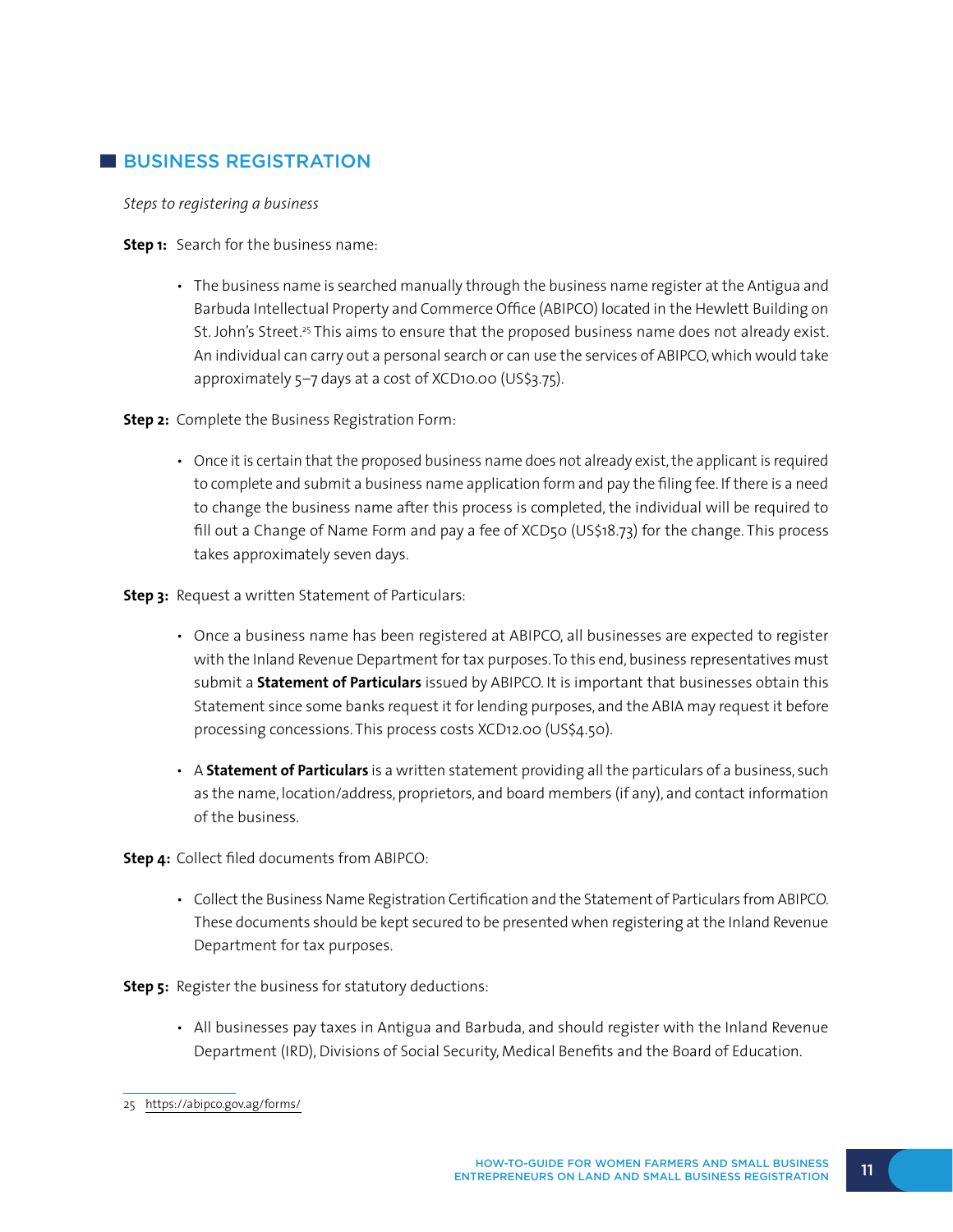<span id="page-21-0"></span>

#### **Figure 2. Steps in registering a business in Antigua and Barbuda**

| <b>Checklist: Registering a business in Antigua and Barbuda</b> |  |
|-----------------------------------------------------------------|--|
| Search for a business name.<br>1                                |  |
| 2. Complete the business registration form.                     |  |
| Request the Statement of Particulars.<br>3.                     |  |
| 4. Filed documents from ABIPCO collected.                       |  |
| Business is registered for statutory deductions.<br>5.          |  |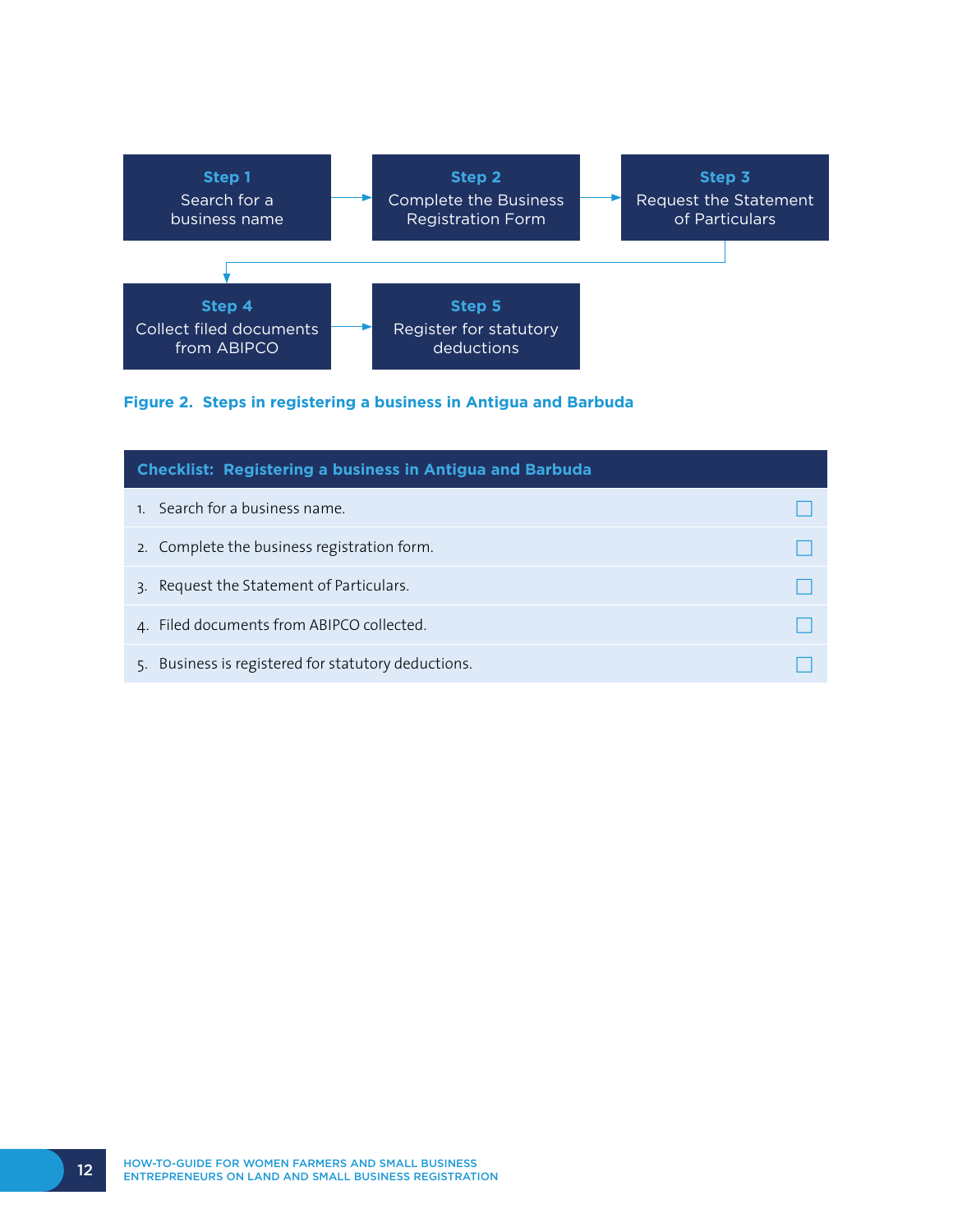## <span id="page-22-0"></span>BARBADOS: LAND AND BUSINESS REGISTRATION



In Barbados, the bulk of land and other productive resources are dominated by men. Approximately<br>
80 percent of the large farms are owned by men.<sup>26</sup> Men make up 81.8 percent of the skilled labour<br>
force in the agricultura n Barbados, the bulk of land and other productive resources are dominated by men. Approximately 80 percent of the large farms are owned by men.<sup>26</sup> Men make up 81.8 percent of the skilled labour force in the agricultural sector; small farms and smaller subsistence plots are mainly owned by women. more significant among them. A higher percentage of males who are self-employed and owning businesses than females.

The Caribbean Development Bank (CDB) reported Barbados as having achieved a high level of human development overall; however, this has not been accompanied by high gender equality in individual sectors such as the agricultural sector, where more men own land than women and labour force participation is lower among women than men.<sup>27</sup> Like the rest of the region, some of the contributing factors to women having a lower percentage of land ownership than men are the lack of access to credit and collateral to secure loans, and lack of knowledge about procedures for land registration.

There is evidence to suggest that efforts are being made by the Government and other interest groups to address the experiences encountered by women in accessing lands. The Barbados Agricultural Marketing and Development Corporation (BADMC),<sup>28</sup> established in 1993, is a statutory corporation of the Ministry of Agriculture and Food Security. The corporation facilitates the Land Lease Programme (called 'Land for the Landless') where farmers and other individuals with an interest in farming can apply for governmentsubsidized access to land either through lease or through a yearly renewable licence. In April 2019, the Government of Barbados, through the BADMC, established a programme called the Farmers' Empowerment and Enfranchisement Drive (FEED),<sup>29</sup> with the aim to reduce the importation of agricultural products and improve national food and nutrition security.

The FEED programme is guided by a number of objectives, two of which are to: (i) facilitate the development of the agricultural sector through improved access to land and inputs for agricultural production and development; and (ii) increase employment, particularly among vulnerable groups including women and

<sup>26</sup> CDB, 2016b.

<sup>27</sup> Ibid.

<sup>28</sup> Barbados Agricultural Development and Marketing Corporation (BADMC). n.d.

<sup>29</sup> BADMC, [www.badmc.org/feed](http://www.badmc.org/feed)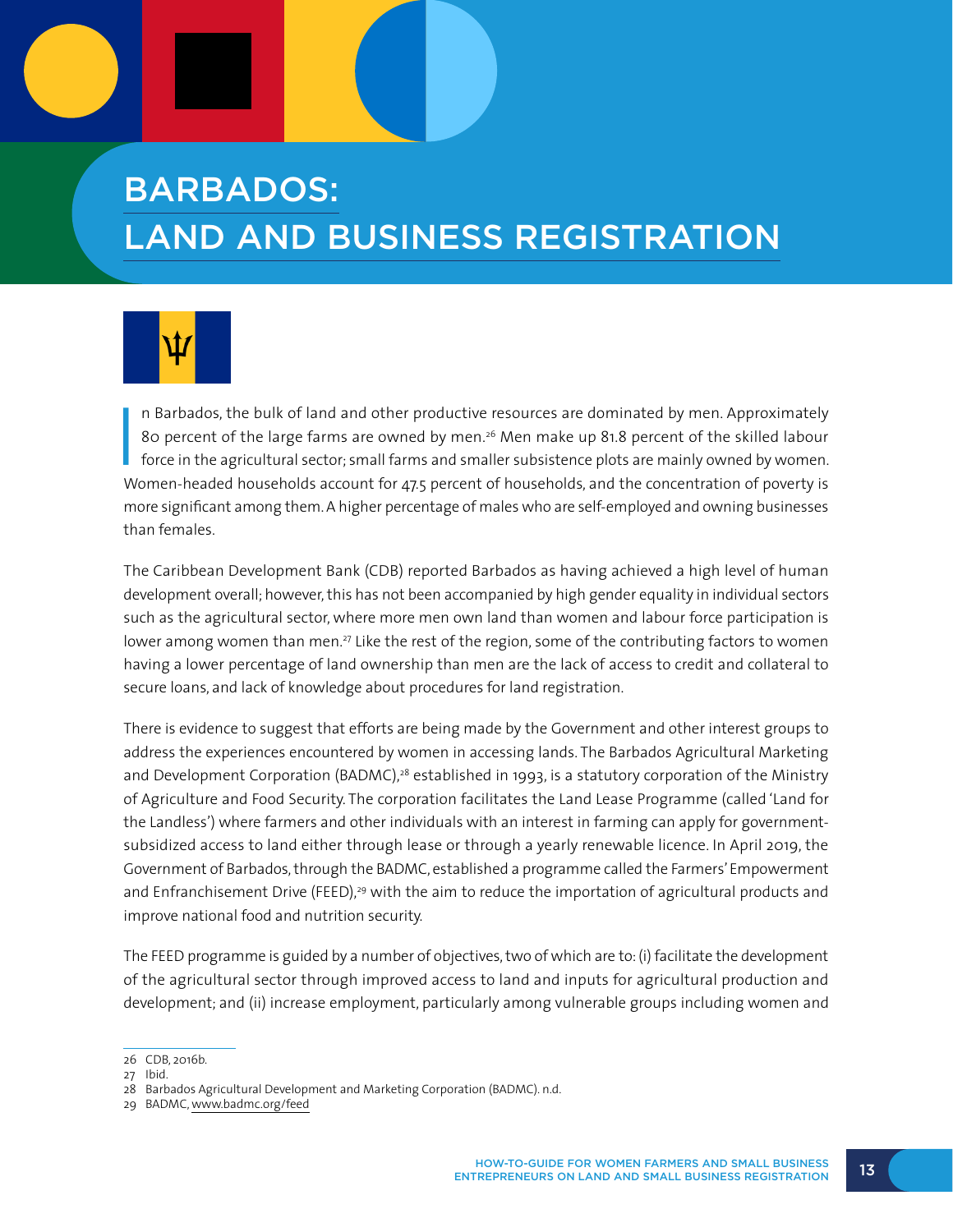<span id="page-23-0"></span>youth. The programme therefore facilitates the process to access land for agricultural purposes. Individuals who are new to farming are also provided with training opportunities. Training is conducted over a threemonth period. Individuals applying to the programme are given the opportunity to access lands from quarter of an acre up to five acres. Land is leased at a cost of BBD300 (US\$150) per acre (0.4 ha) on an annual basis. Land is allocated according to type of production. In this regard, during the application period, an interview is conducted to determine the type of production the applicant is interested in.

In Barbados, most business owners are men.<sup>30</sup> Women experience barriers to entrepreneurial development, which include lack of access to credit, lack of adequate collateral, and lack of knowledge of the land registration process. A CDB report reveals that due to these constraints, women are less likely to access credit from commercial sources. It was found, however, that women either form alliances or access loans through their partners.<sup>31</sup> They are also likely keep their business interests in the informal sector, which tend to be related to traditional roles such as food preparation.

There are also examples of collective organizations among women to overcome their usually lower involvement in business networking and to pool skills and resources, such as the Women Entrepreneurs of Barbados, the Specialty Food Alliance of Barbados, and the Association of Women in Agriculture.

The following is the process involved in accessing land and registering a business in Barbados.

## **LAND REGISTRATION**

### *Steps to registering land:*

**Step 1:** Submit an application to the FEED Programme:

- This application is submitted through the BADMC and should include the type of production the applicant is interested in. Some of the production areas encouraged by the programme include but are not limited to open field crop production, horticulture, hydroponics, apiculture, greenhouse farming, livestock production and fish farming.
- The applicant is also required to submit a business plan together with the application form.
- The application form can be accessed online at BADMC website.

**Step 2:** The applicant is interviewed:

• After a review of the application, the applicant is contacted for an interview. The applicant is expected to provide details on the type of enterprise that he or she is seeking to pursue.

<sup>30</sup> Government of Barbados, n.d.

<sup>31</sup> CDB, 2016b.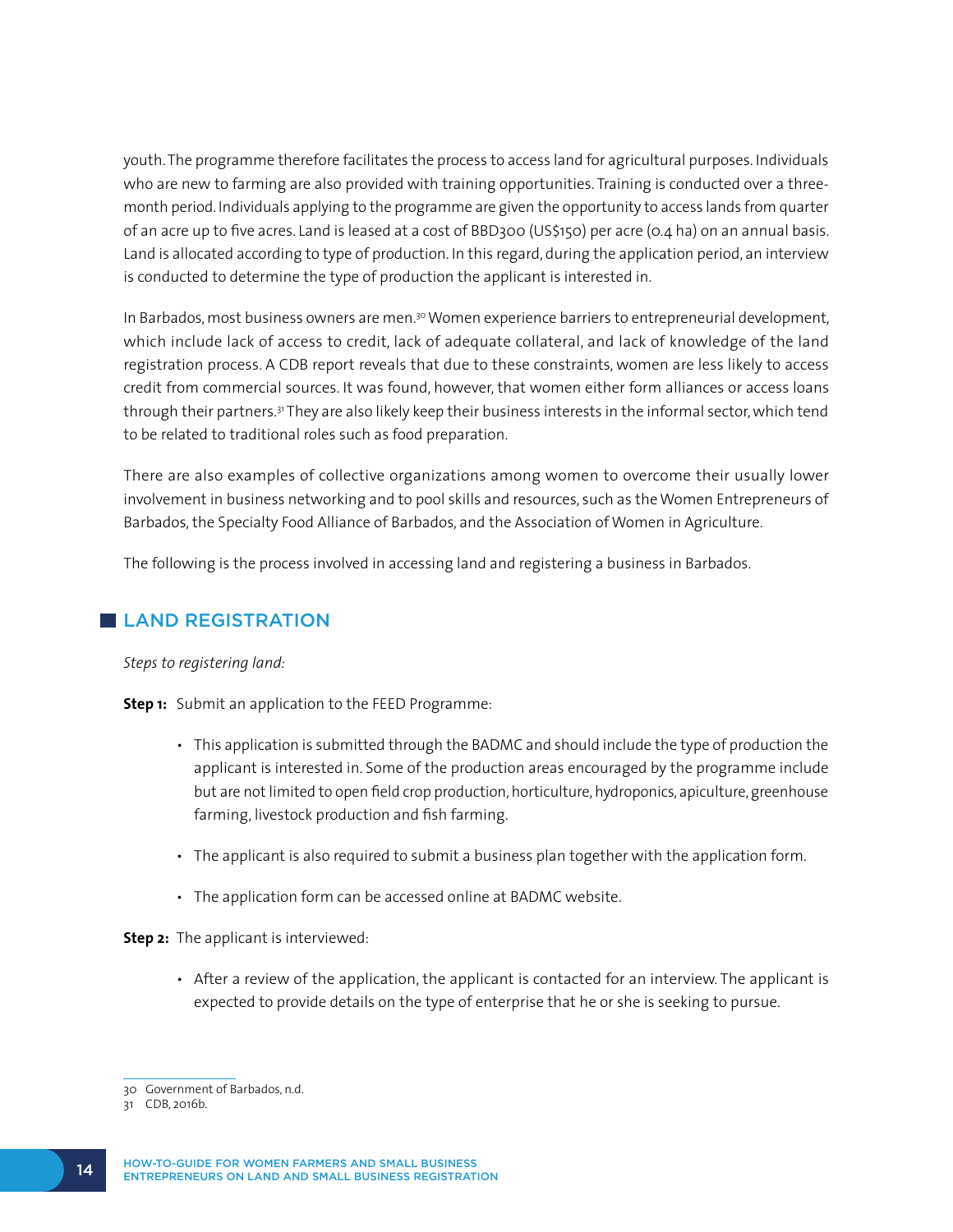**Step 3:** The successful applicant is contacted:

- The applicant is contacted and provided with information on the type and location of the government land holdings that he or she is assigned to.
- Note that lands are already designated for different types of production. For example, an application can be made for lands dedicated to open crop production, aquaponics and horticulture, among others.

**Step 4:** Applicants are registered for a three-month probationary period:

- The applicant is issued with a farmer's ID number to enable access to the benefits provided by the programme to assist in establishing the enterprise.
- Some services are offered at a subsidized cost, and in some instances, free. These are provided to assist farmers with in establishing their enterprise.
- Some of the services offered include land preparation, input supplies (seeds, fertilizer), irrigation infrastructure, personal protective equipment (PPE), such as boots and gloves, and marketing and distribution facilities.

**Step 5:** Registration completed:

- Upon satisfactory completion of the probationary period, the applicant is provided with a letter of completion.
- The applicant signs an agreement and is registered officially.
- The applicant is issued a farmer's identification card (ID) with the farmer's number issued during the probationary period.
- Farmers are required to pay a yearly fee of BBD300 (US\$150) per acre of land.
- The agreement is renewed on a yearly basis.

*Individuals farming on private land who wish to register as a farmer must:* 

**Step 1:** Complete an application form:

• The form can be accessed through the Agricultural Service Division on the BADMC website.

**Step 2:** Assessment/investigation of enterprise location:

- An officer from the Agricultural Service Division will conduct a site visit to make an assessment.
- **Step 3:** Farmer registered:
	- If the assessment is successful, the farmer is registered and issued a farmer's identification card.
	- This card enables the farmer to access the benefits provided by the Government.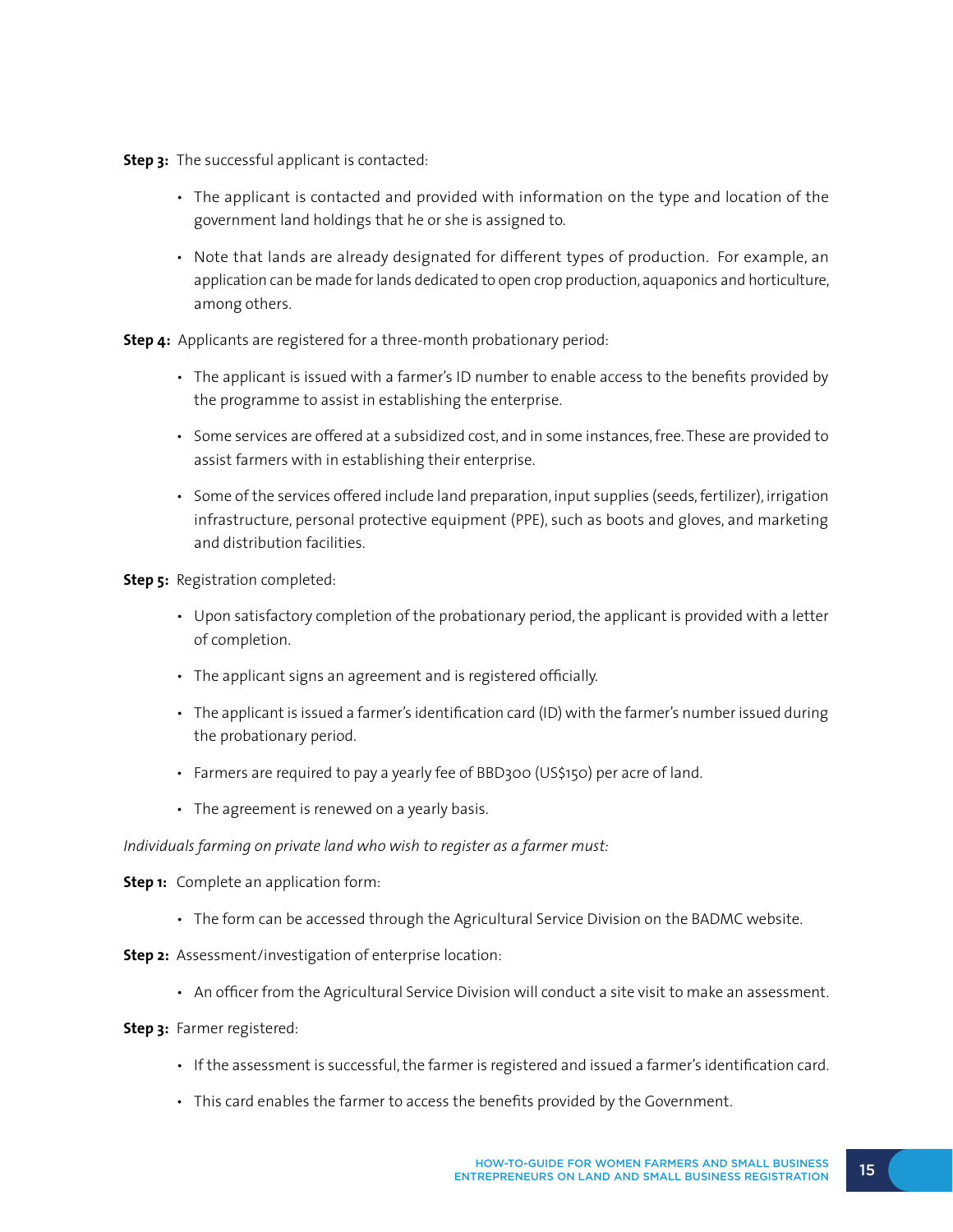<span id="page-25-0"></span>

### **Figure 3. Steps to obtaining land and registering as a farmer in Barbados**

### STEPS TO REGISTERING A BUSINESS

In Barbados, it is mandatory that all businesses are formally registered with the Corporate Affairs and Intellectual Property Office (CAIPO).<sup>32</sup> The business can be registered as a sole proprietorship, partnership, or limited liability partnership.

**Step 1:** Choose a business name.

• Applicants are advised to choose two business names, in order of preference. The chosen name must meet the satisfaction of the Registrar.

**Step 2:** Register the business trademark or name with CAIPO.

When registering with CAIPO, the following information is required:

- the names of the business, as selected in 1 above;
- the address of the business;
- if the business is a company, then the minimum and maximum number of directors is also required;
- the name(s) and address(es) of the proposed director(s) of the company;
- information on the scope of the business;
- classes of shares (if more than one) that the company is authorized to issue;
- if it is a company with shareholders, the full name (including middle name) and residential address of each shareholder of the company must be provided.

**Step 3:** Register with the National Insurance Department.

• All businesses in Barbados must register with the National Insurance Department. This is when the applicant will be issued with an employer's national insurance number.

<sup>32</sup> Export Barbados, n.d.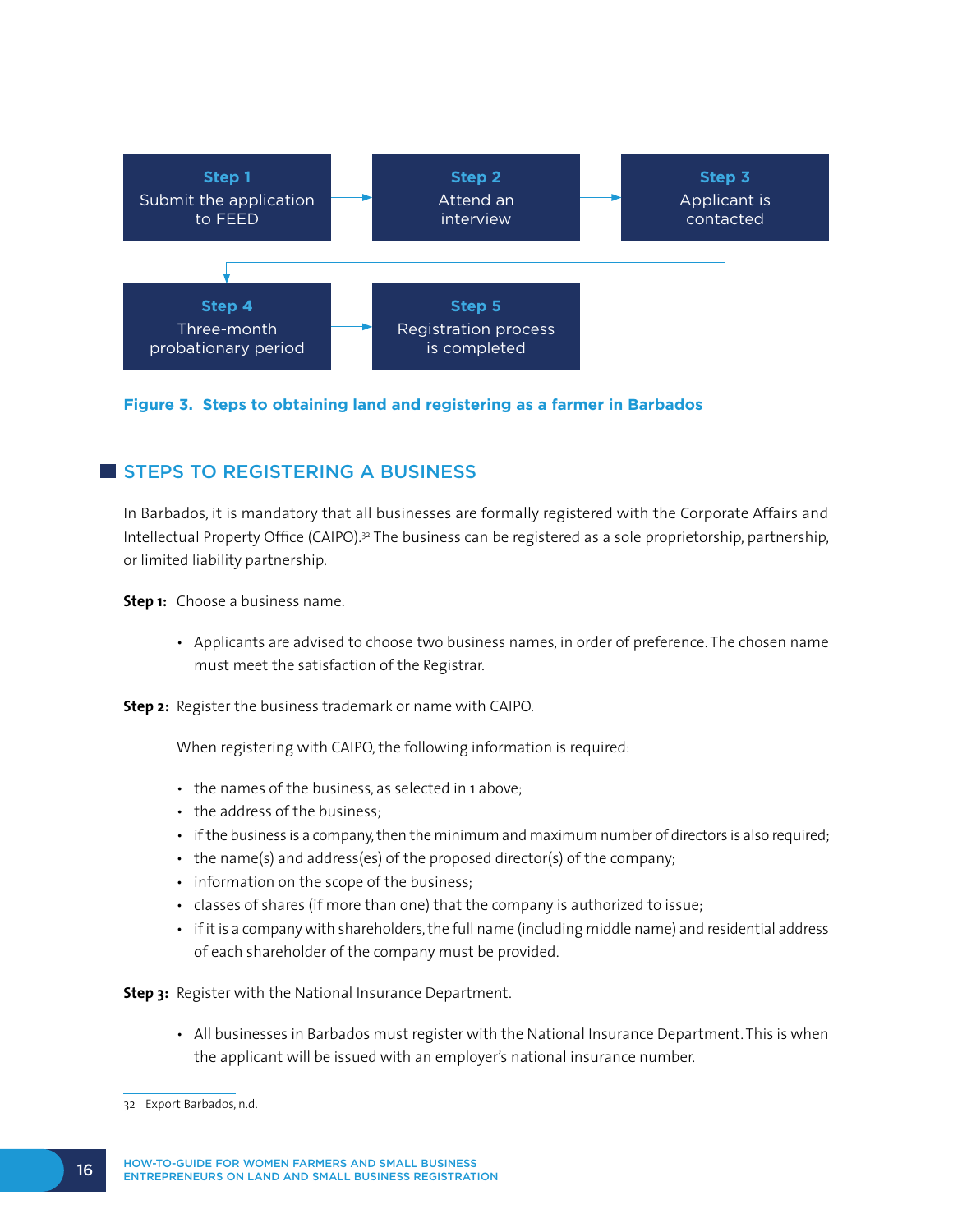<span id="page-26-0"></span>**Step 4:** Register with the Barbados Revenue Authority.

• All businesses are required to register with the Barbados Revenue Authority where they will be issued an employer's income tax number and a value added tax (VAT) number.



#### **Figure 4. Steps to registering a business in Barbados**

| <b>Checklist: Registering a business in Barbados</b>    |  |
|---------------------------------------------------------|--|
| Business name selected                                  |  |
| 2. Registered with CAIPO                                |  |
| Registered with the National Insurance Department<br>3. |  |
| 4. Registered with the Barbados Revenue Authority       |  |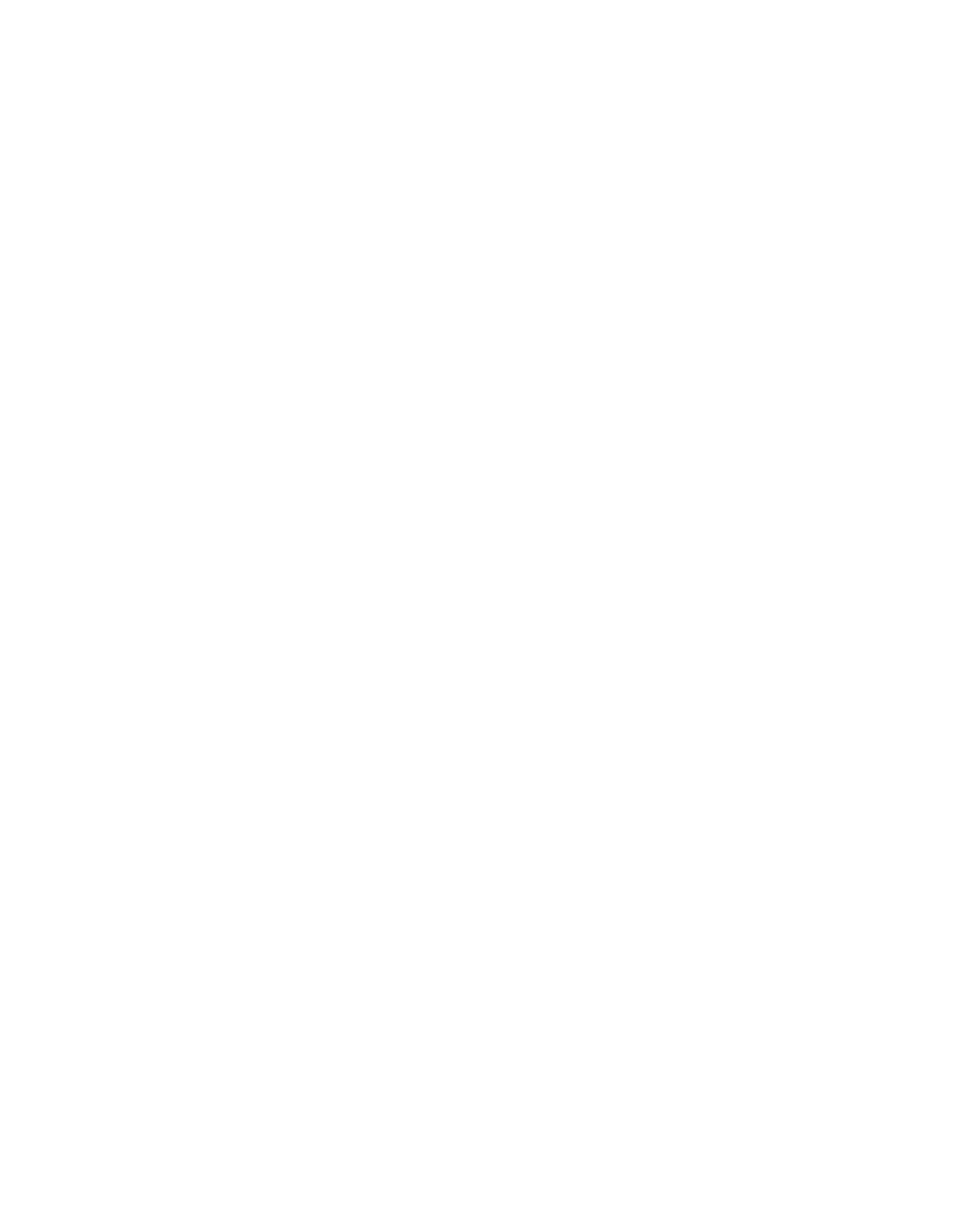# <span id="page-28-0"></span>DOMINICA: LAND AND BUSINESS REGISTRATION



griculture in the Commonwealth of Dominica contributes approximately 17 percent of the country's<br>GDP and is considered the main income generator; it is the main source of income for the rural<br>communities. While agriculture GDP and is considered the main income generator; it is the main source of income for the rural communities. While agriculture has been marred by hurricanes, and the contribution to the GDP has declined over the past decade, about 40 percent of the work force still depends either directly or indirectly on it. Employment in the sector is dominated by men (85 percent).33 Although female-headed households account for 39.2 percent of the population in Dominica,34 women account for a lower percentage in property ownership; for example, banana farms are 79 percent male-owned compared to 21 percent female-owned.

The story of inequality in the sector, with women being the disadvantaged, mirrors that of the other islands, and is linked to unequal access to land, credit and other productive assets. Women generally have access to smaller plots of land and produce on a much smaller scale than men. Data reveal that a much lower percentage of women (10.3 percent) than men (89.7 percent) access credit for agricultural as well as enterprise development.35 In Dominica, women also tend to be dominant in entrepreneurship in the informal sector; many women are street and market vendors and engage in the food and beverage industries. However, more men than women access loans for entrepreneurial development from the Dominican Agriculture Industrial and Development Bank (AID).36

Efforts have been made in Dominica to address some of the difficulties experienced by women entrepreneurs. The National Development Foundation of Dominica (NDFD) and the Bureau of Gender Affairs organized a loan facility for women. The NDFD offers assistance in areas such as managerial training, business plan development, preparation of financial statements, VAT and income tax calculations. Other schemes funded by the government include the Entrepreneurship Development Programme (EDP) and the Small Business Facility (SBF), which provide training and loans. According to the ILO, "marginally more women access the EDP facilities and marginally more men access the SBF".

Information regarding registering a business in Dominica is accessible online, however, land access and registration is readily available in any written document. Farmers' registration is guided by a system called

36 Ibid.

<sup>33</sup> CDB, 2014a.

<sup>34</sup> ILO, 2018.

<sup>35</sup> CDB, 2014a.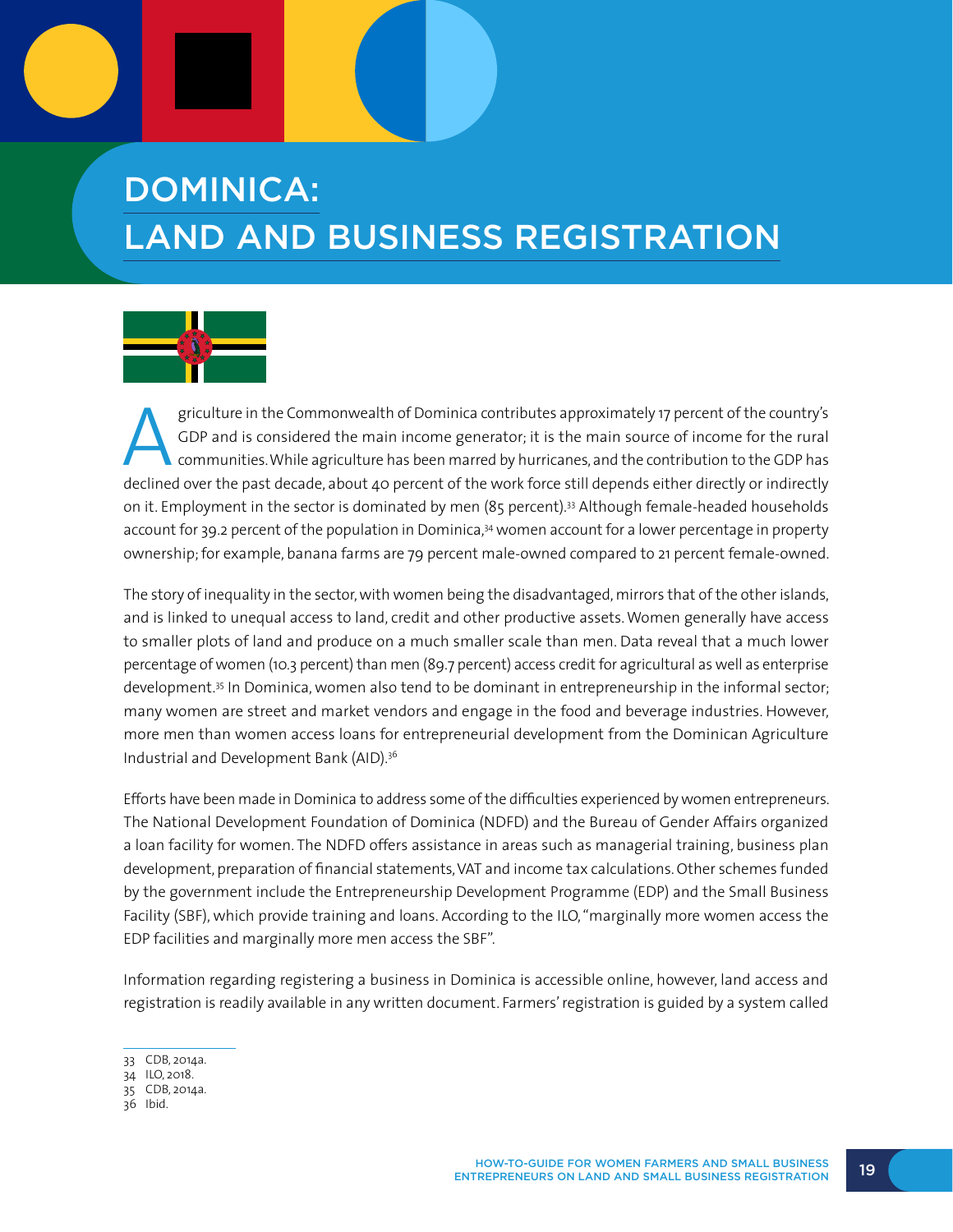<span id="page-29-0"></span>the Produce Sellers' Act. Under this Act, farmers are required to apply for a Producer's Licence, which serves as farmers' registration.<sup>37</sup> The following are the steps to accessing a Producer's Licence and registering a business in Dominica.

### **STEPS TO LAND REGISTRATION**

*Steps to register as a farmer (the Producer's Licence):* 

- **Step 1:** Applicants make a request at the sub-regional level to the extension officer in charge.
- **Step 2:** The extension officer visits the farm to verify the farmer's information.
- **Step 3:** An application form is then completed under the guidance of the officer.
- **Step 4:** The farmer provides proof of ownership or proof of land use:

The farmer is required to produce the title deed as proof that he or she owns the land in question. In the event that the farmer does not own the land, a signed letter from the owner of the land is acceptable. This letter must be signed by a Justice of the Peace.

- **Step 5:** The application form is reviewed by the district leader and signed.
- **Step 6:** The farmer then submits the application form to the Ministry of Blue and Green Economy, Agriculture and National Food Security as an application for the producer's licence.

At this stage, a fee of XCD10 (US\$3.75) is paid, and the farmer's picture is taken. This picture will be used for the official Producer's Licence. This process takes approximately one week. The Producer's Licence is acknowledged as an official government identification card, which can also be presented for other official purposes.

**Step 7:** The farmer is issued a number represented on the card:

This number is entered into a database of producers in Dominica. The farmer is issued a produce sellers' book, where he or she will keep a record of his or her sales: what is sold; the quantity; the selling price; and the person or organization sold to. It is illegal in Dominica to purchase from someone without the Producers' Licence. The Producer's Licence is renewed on an annual basis for a fee of XCD10.00 (US\$3.75).

<sup>37</sup> Information provided by Mr. Felix Leslie, Chief Extension Officer, Dominica.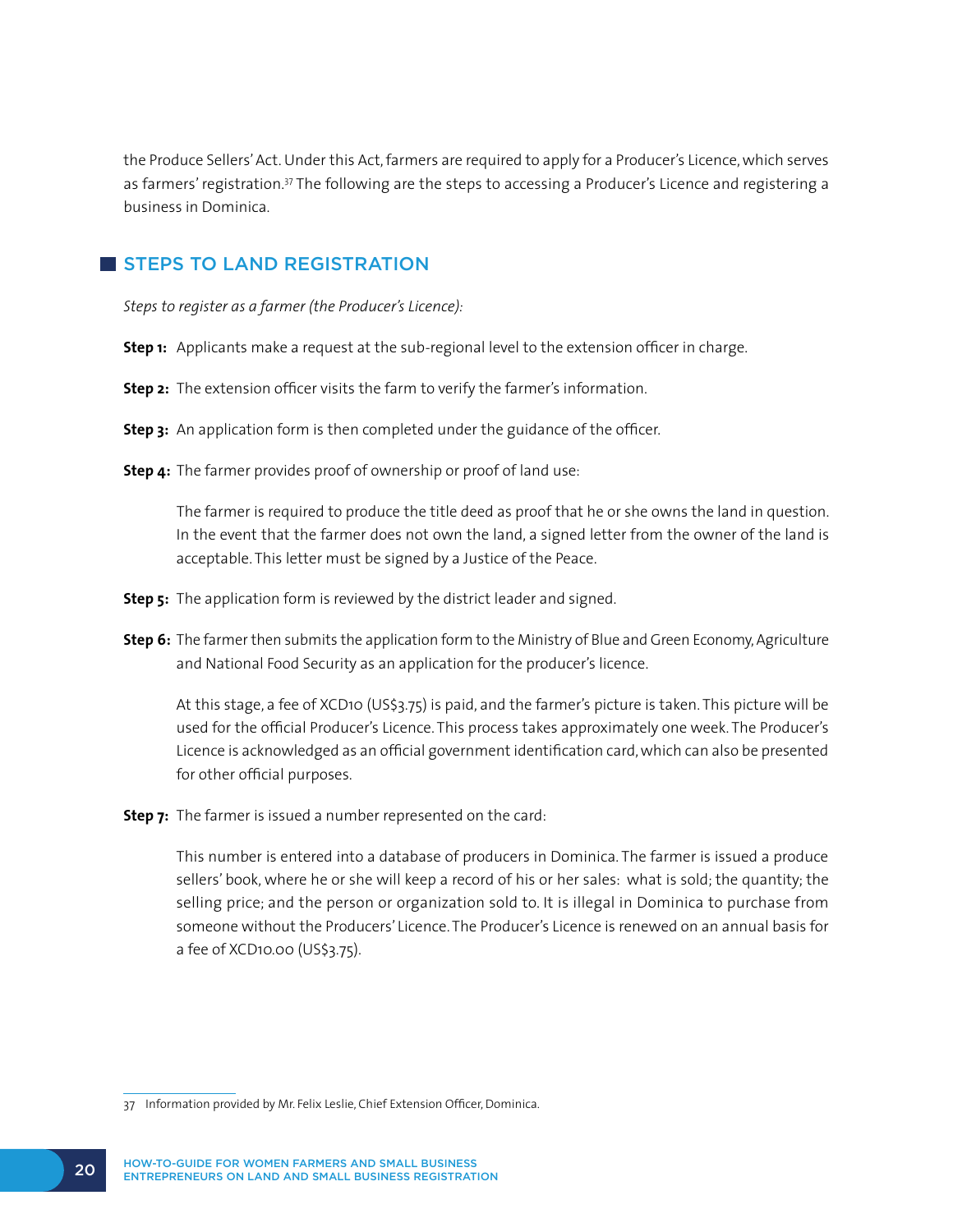<span id="page-30-0"></span>

#### **Figure 5. Steps to registering as a farmer in Dominica**

*Steps to accessing and registering Crown land:*

Application for access to and registration of Crown land for agricultural purposes is made at the Land and Surveys Division of the Ministry of Agriculture in Dominica. The steps to follow are:

- **Step 1:** The individual completes an application form. This form allows for an indication of where the land is located.
- **Step 2:** An assessment is conducted by the Extension Division in the Ministry of Blue and Green Economy, Agriculture and National Food Security.
- **Step 3:** A form is then completed by the Extension Division and given to the applicant.
- **Step 4:** The applicant submits the completed form to the Land and Surveys Division.
- **Step 5:** A Review Committee in the Land and Surveys Division reviews the application form and makes a recommendation to Cabinet.
- **Step 6:** The Cabinet reviews the application form together with the recommendation provided.
- **Step 7:** The Cabinet responds through the Land and Surveys Division.
- **Step 8:** The applicant is contacted via letter stating time given to pay and the amount to be paid.

The applicant will be registered. Upon completion of the payment, the applicant will be provided with the title deed for the land.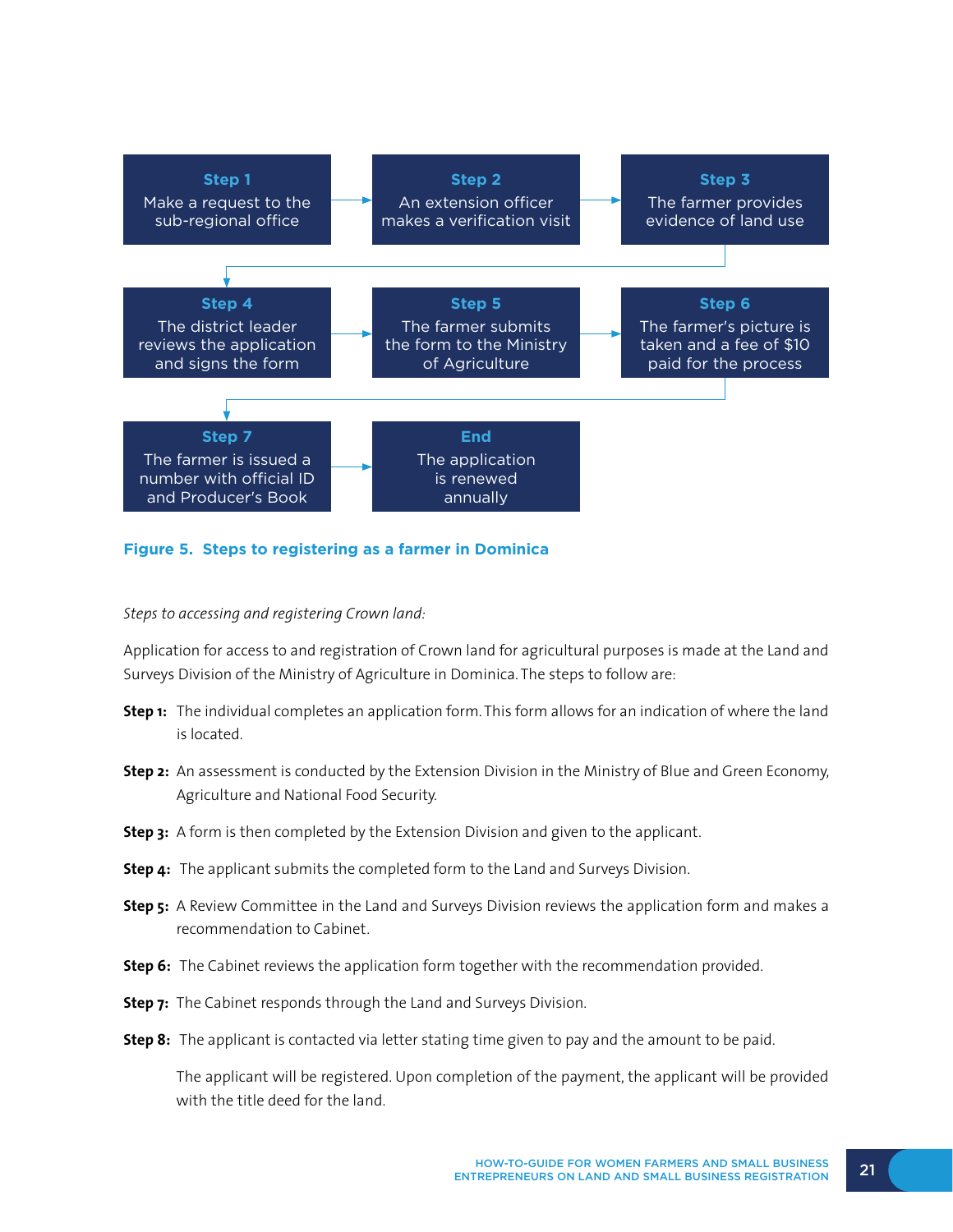<span id="page-31-0"></span>

#### **Figure 6. Steps to accessing government agricultural land in Dominica**

| <b>Checklist: Accessing land in Dominica</b>                                                            |  |
|---------------------------------------------------------------------------------------------------------|--|
| 1. Completed application form from the Land and Surveys Department                                      |  |
| 2. The Ministry of Blue and Green Economy, Agriculture and National Food Security<br>assesses the land. |  |
| 3. The land suitability form is completed.                                                              |  |
| 4. Both forms are submitted to the Land and Surveys Department.                                         |  |
| 5. The Land and Surveys Department reviews and submits the Cabinet recommendation.                      |  |
| 6. The Cabinet responds through the Land and Surveys Division.                                          |  |
| The applicant is informed of the decision and payment requirement.<br>7.                                |  |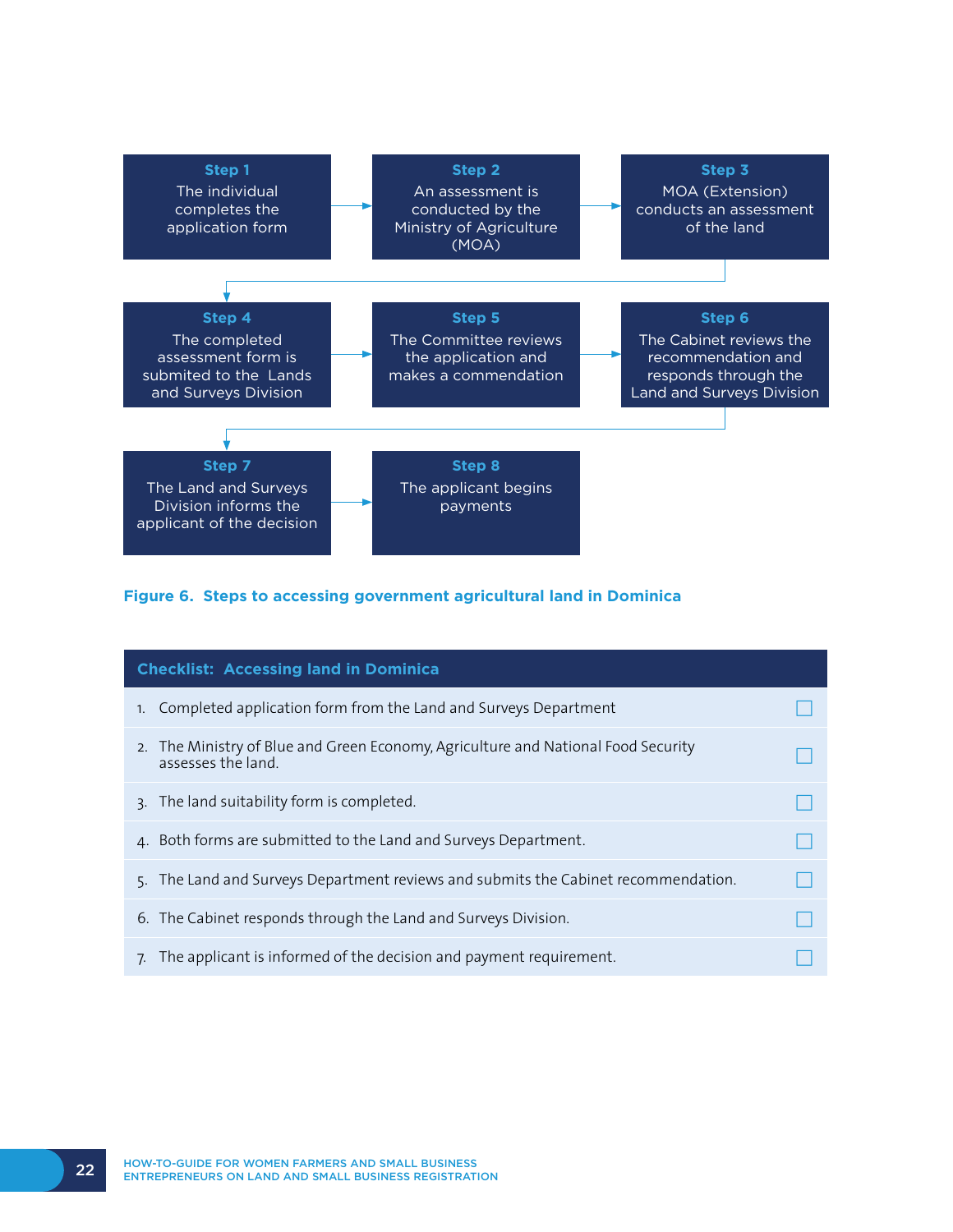## <span id="page-32-0"></span>**STEPS TO REGISTERING A BUSINESS**

To register a business in Dominica, an online process is required, as follows:

**Step 1:** Select your business name.

**Step 2:** Register an account at Companies and Intellectual Property website:

- Log on to [www.cipo.gov.dm](http://www.cipo.gov.dm).
- Select e-Registry to access the e-Registry.
- At the top right of the page, select Account-Register as e-fill.
- Fill out the Registration Form provided; when complete, select 'Register Account'.
- You will receive an e-mail from [no\\_reply@dominica.gov.dm](mailto:no_reply@dominica.gov.dm) to confirm and to activate your account.

**Step 3:** Access your new e-Registry account for online services:

- Log on to [www.cipo.gov.dm](http://www.cipo.gov.dm) to access the e-Registry.
- Select Account-Login at the top right.
- Once you have successfully logged in, your username will appear at the top right corner of the page.
- To the left of the username, select 'online services' from the menu of services.
- Select the services you require and proceed to fill out the form provided online.
- You will receive a confirmation message when the process is successfully completed.
- You will receive an email confirmation.

**Step 4:** Download, print, sign forms and upload:

- You may download, print and sign the forms and then upload them; **or**
- You may use the e-signature function.

**Step 5:** Print forms on required paper and submit with registration fee:

**• Print two copies on deed paper to bring to the Companies and Intellectual Property Office** with the registration fee of XCD90.00 (US\$33.71).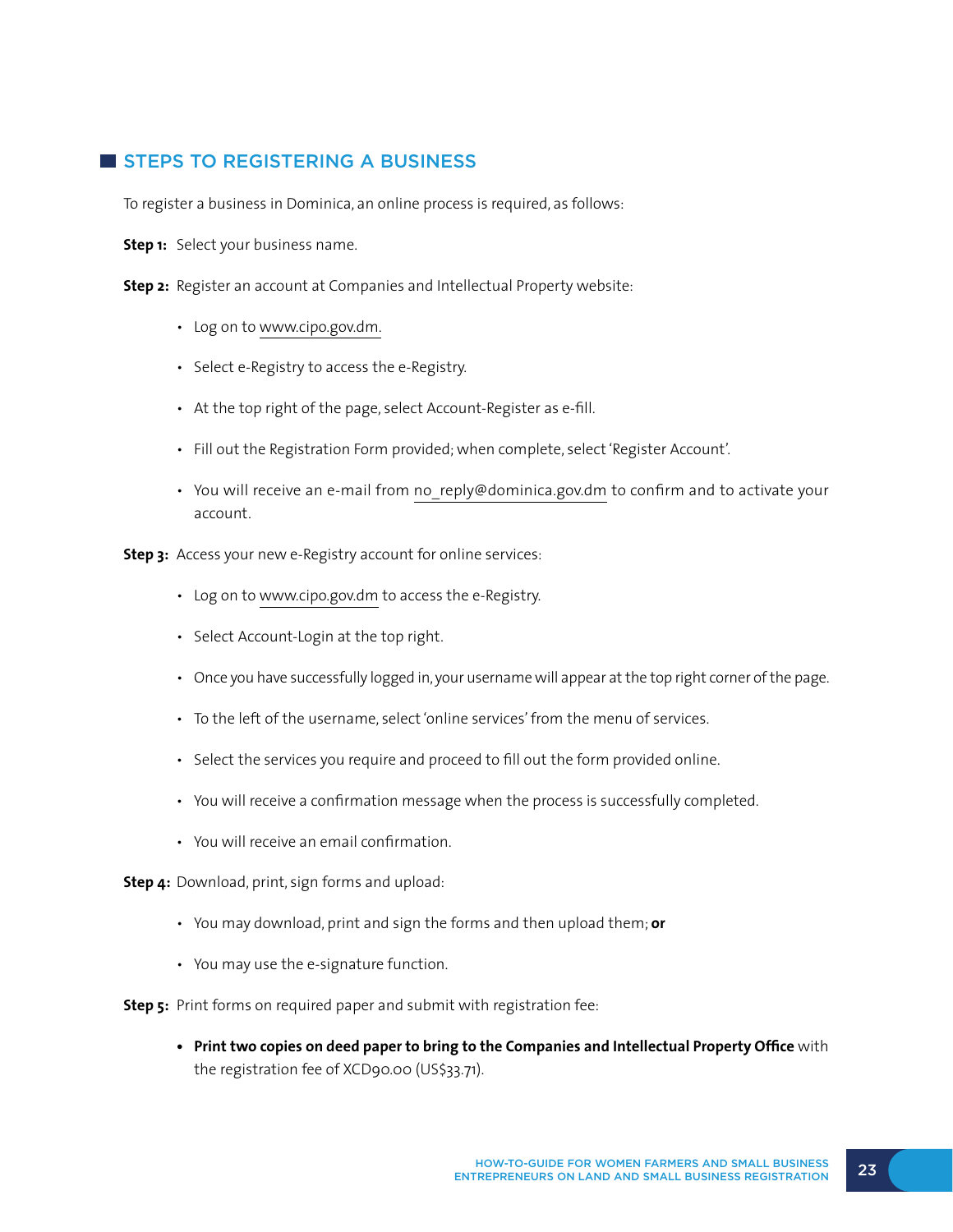<span id="page-33-0"></span>

### **Figure 7. Steps to registering a business in Dominica**

| <b>Checklist: Business registration in Dominica</b>                                        |  |
|--------------------------------------------------------------------------------------------|--|
| Select a business name.                                                                    |  |
| 2. Create an online account on www.cipo.gov.dm                                             |  |
| Access the new account at e-Registry and complete the registration form.<br>$\mathsf{R}$ . |  |
| 4. Download, print, sign and upload the form.                                              |  |
| Print the form on deed paper and submit it with a XCD90 (US\$33.71) registration fee.      |  |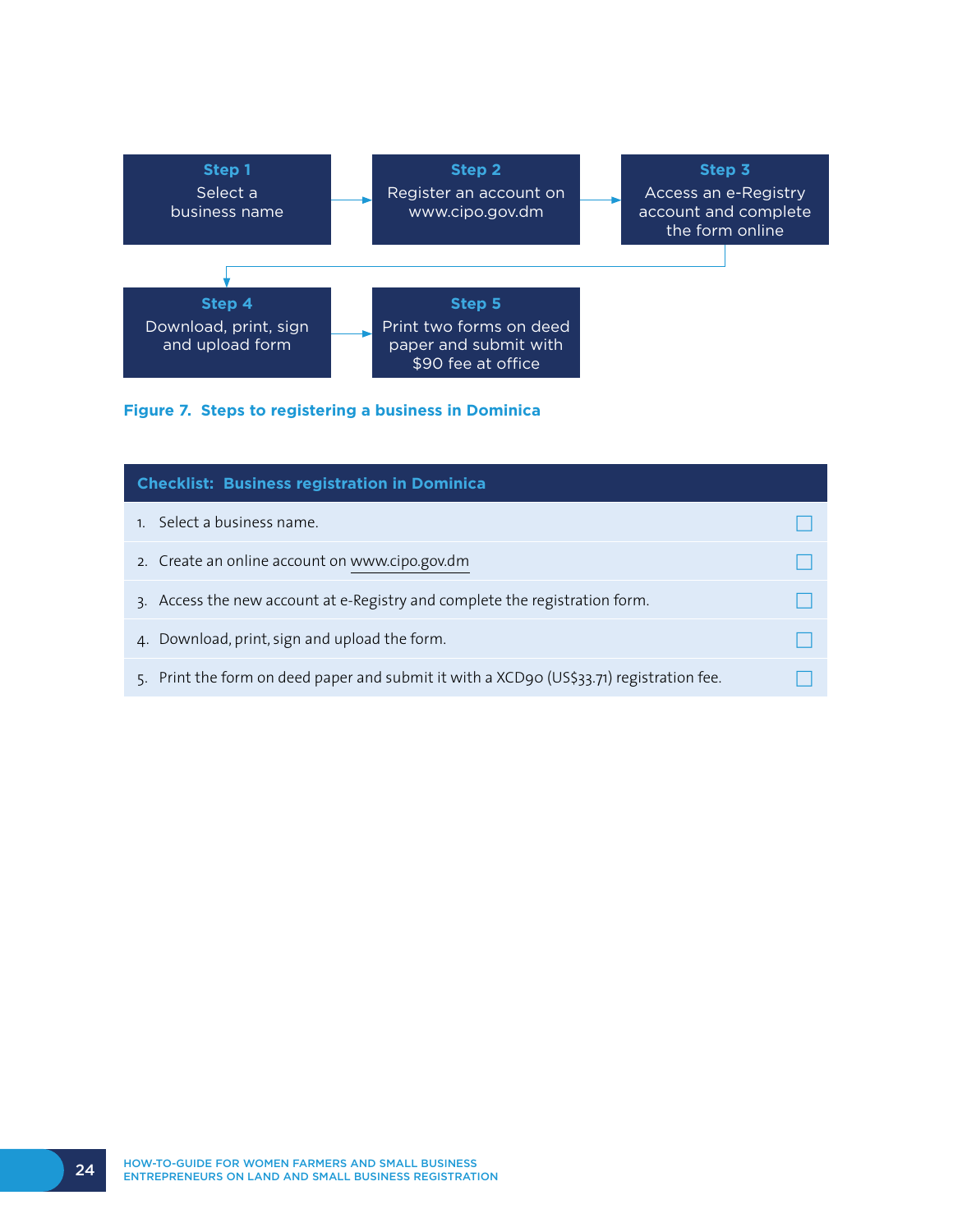# <span id="page-34-0"></span>GRENADA: LAND AND BUSINESS REGISTRATION



pproximately 60 percent of the population of Grenada live in rural communities.<sup>38</sup> The last two<br>decades have shown a decline in the agricultural sector's contribution to the country's gross domestic<br>product (GDP), from 11 decades have shown a decline in the agricultural sector's contribution to the country's gross domestic product (GDP), from 11 percent in the 1990s to approximately 5 percent 2019-2020. Approximately 20 percent of the population are economically active in the agricultural sector (22 percent, female and 78 percent, male).39 A higher percentage of men than women own and lease lands. CDB recorded a higher percentage of male-headed household (58.9 percent) than of female headed household (41.1 percent) in the overall population. The overall labour force population showed a higher percentage of males (72 percent).40

Women in Grenada are mostly small farmland owners without the title deed for their property, which hinders them from being able to utilize the land as collateral. It has been noted, however, that women now own more lands than in previous decades, suggesting that there has been some improvement. With respect to accessing credit, GDB recorded that more men have accessed loans for agriculture. Although the records indicate that women are more dominant in the micro-enterprise sector, statistics from the GDB show that men access more loans for micro-enterprise development than women, suggesting that women most likely do not have the collateral to access these loans independently and may enter into partnerships with their male counterparts.

According to the CDB, there is little evidence to show that the gender dimensions in agriculture are recognized by governmental and other agricultural agencies. In 2014, the CDB recommended that the issue of land and property ownership be addressed because it would enhance opportunities for women to access credit, thereby facilitating improvement in agricultural production and entrepreneurship development.

In Grenada, both full-time and part-time farmers can register as farmers to access the benefits extended by the Government. Some of these benefits include concessions and input resources such as planting material and fertilizer. Farmers register at the Extension Division at the Ministry of Agriculture, Lands and Fisheries. Information regarding access to government lands can be obtained at the Lands and Surveys Division. Recently, Grenada embarked on a Land Bank Project, which seeks to put idle agricultural lands to use. One of the objectives of the project is to give priority to female, single-headed households, and youth to accessing land. Information on the Land Bank Project can be accessed through the Extension Division

- 38 FAO, 2015.
- 39 CDB, 2014b.

<sup>40</sup> Ibid.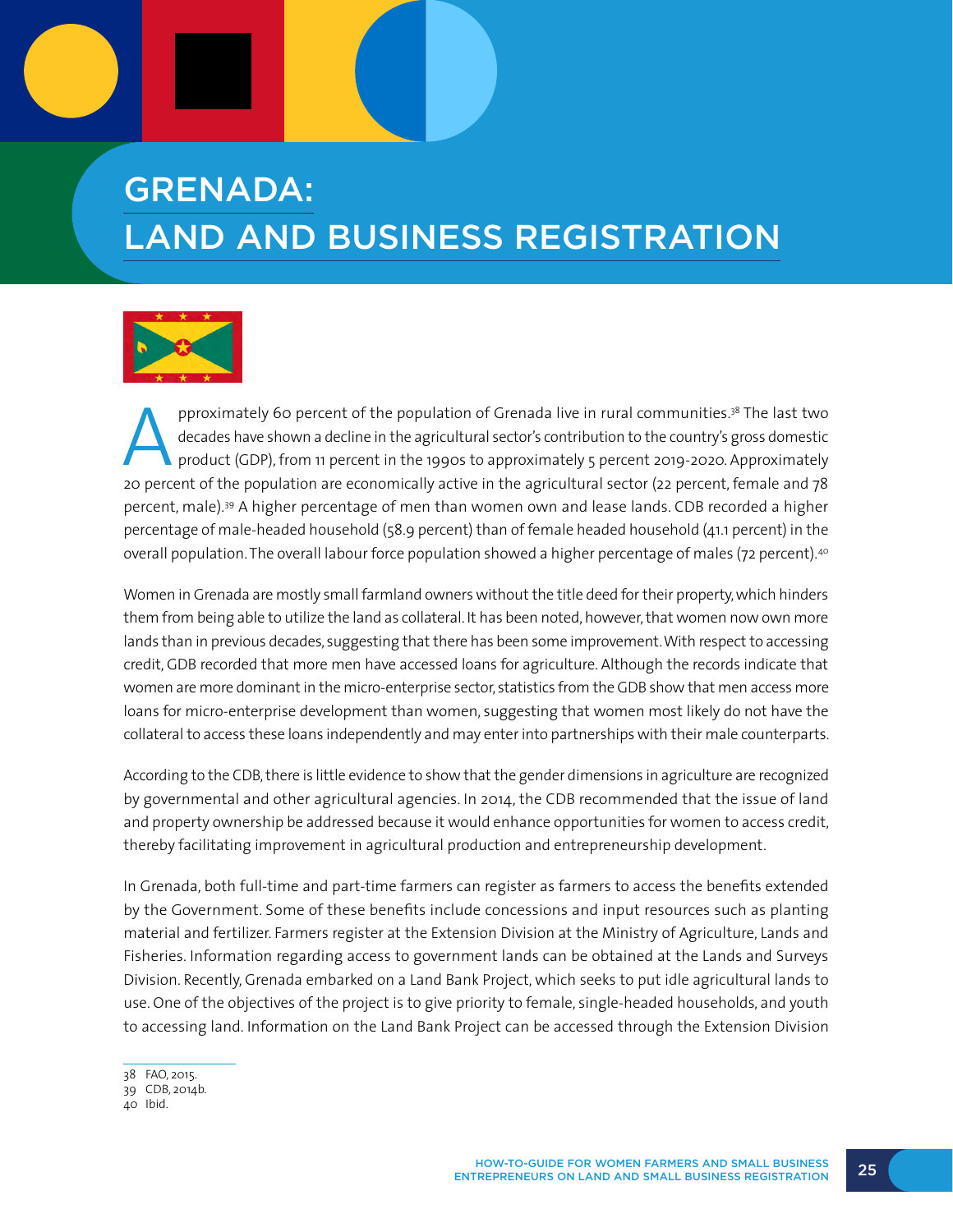<span id="page-35-0"></span>at the Ministry of Agriculture, Lands and Fisheries. Further research will glean information on whether this project has come to fruition and whether women and youth have benefited.

In Grenada, individuals have the option of visiting the Grenada Investment Development Cooperation  $(GIDC)$ , $41$  a one-stop for registering a business.

*The Centre provides assistance in completing forms to register Sole Proprietorships, Partnerships and Non-Profit Organizations with the Corporate Affairs and Intellectual Property Office. The Centre helps you save time by forwarding your documents and payment to this office where possible. The certificates will also be collected on your behalf.*

The cost of the service offered at GIDC is XCD60 (US\$24.47).

The following information shows the steps involved in registering as a farmer and registering a business in Grenada.

## **LAND/FARMERS' REGISTRATION**

*Steps to registering land/farmers in Grenada:*

**Step 1:** Complete an application form at the Ministry of Agriculture, Lands and Fisheries.

• One application per farm is permitted.

**Step 2:** Provide proof of authorized access to land with the application form.

Examples of proof of access include the following:

- deed of the land in the case of personal ownership of land;
- a permission letter from the landowner with the signature. This letter must be signed by a Justice of the Peace or a Notary Public.

**Step 3:** Extension officers review the land/farm to ensure that the farm is actively maintained and producing:

• Here, the application may be accepted or rejected.

**Step 4:** Farmer is registered and provided with a registration card.

• A farmer's licence can be revoked if he or she is found guilty of stealing from another farmer or receiving stolen goods.

**Step 5:** Card renewal

• The card expires every two years and can be renewed upon the extension officer's recommendation.

<sup>41</sup> Grenada Investment Development Corporation (GIDC), n.d.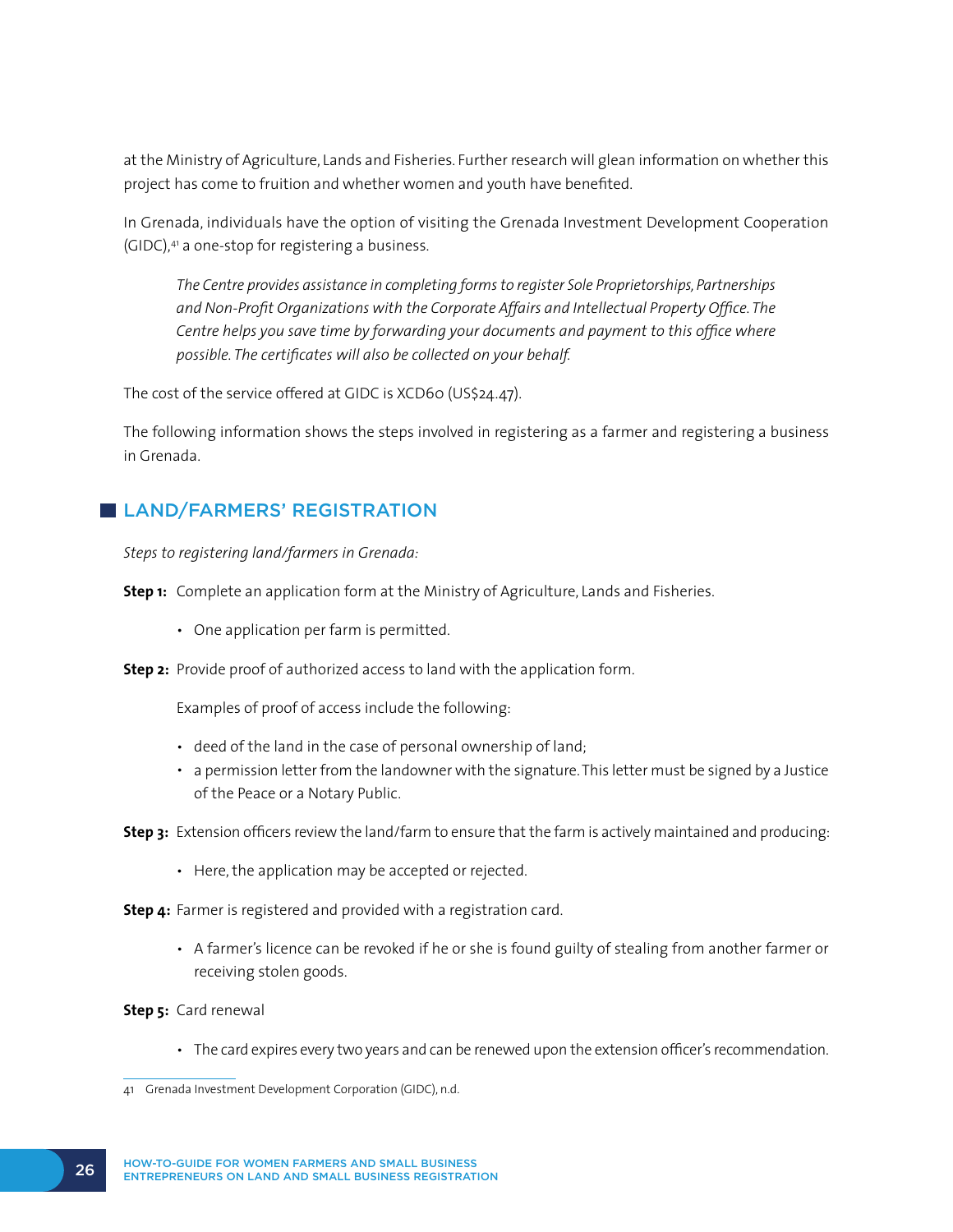<span id="page-36-0"></span>

#### **Figure 8. Steps for registering as a farmer in Grenada**

| <b>Checklist: Farm registration in Grenada</b>                                           |  |
|------------------------------------------------------------------------------------------|--|
| Complete the application form at the Ministry of Agriculture, Lands and Fisheries.<br>1. |  |
| 2. Submit completed form with proof of access to land.                                   |  |
| 3. The land in question is reviewed by an extension officer.                             |  |
| 4. Farmer is registered.                                                                 |  |
| 5. An ID card is issued.                                                                 |  |
| 6. The card is renewed after two years.                                                  |  |

#### *Steps in applying to own or lease Crown land:*

In the event that a farmer wishes to gain access to land for lease or ownership, the following process must be followed:

**Step 1:** Complete the application form at the Division of Lands and Surveys.

**Step 2:** A Cabinet submission will then be made on behalf of the applicant.

**Step 3:** The applicant is then informed if the application has been approved.

Once the farmer obtains access or lease of Crown land, then he or she must register the property, where the process includes the following:

**Step 4:** Obtain clearance from the National Water and Sewage Authority.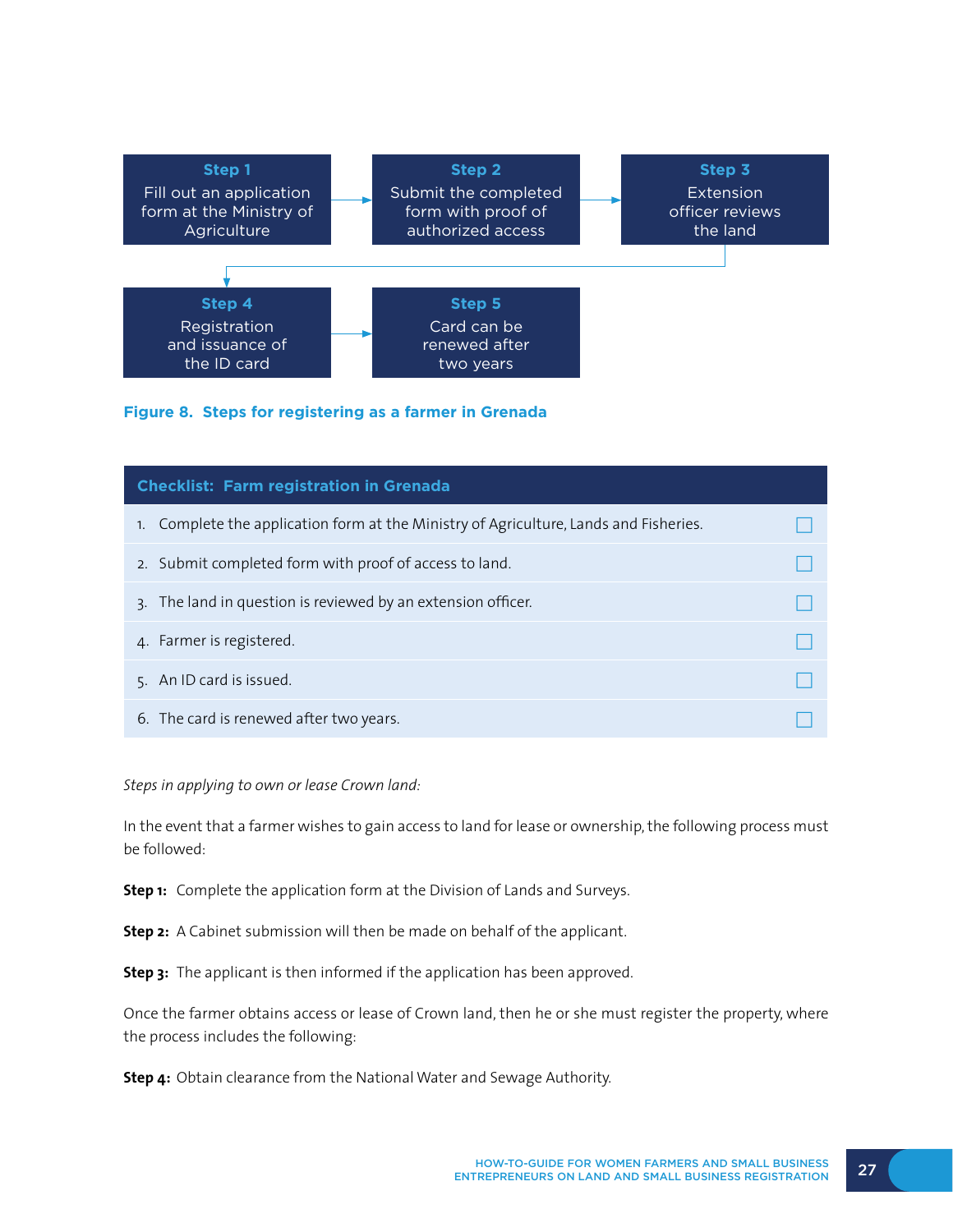<span id="page-37-0"></span>A written request is made to the National Water and Sewage Authority in order to obtain clearance that all water fees and taxes associated with the property have been paid. There is no cost associated with this process, and it takes approximately 14 days.

**Step 5:** Obtain the Tax Clearance Certificate from Inland Revenue.

Submit documents to the Inland Revenue Division. The property is identified in the database. The officer would verify that all taxes are paid following which a Tax Clearance Certificate will be issued. There is no cost to this process.

**Step 6:** Make a title search at the Deeds and Land Registry.

**Step 7:** Prepare Title and Deeds.

**Step 8:** Pay transfer fee at Inland Revenue.

**Step 9:** Pay stamp duties.

**Step 10:** Register the deed in the Deeds and Land Registry.

### **BUSINESS REGISTRATION**

An individual can also decide to conduct the process on his or her own. In this case, the steps are as follows:

**Step 1**: Select a business name.

**Step 2**: Conduct a business name search and register the name at the Supreme Court (\$25).

**Step 3**: Applicant receives a certificate of registration from the Supreme Court.

**Step 4**: Take the certificate of registration to Island Revenue to register for taxation.

• At the island's Revenue Department, the applicant is guided on the types of taxes the business attracts and when they are be due.

**Step 5**: Inland Revenue conducts a site visit to ensure that the business is ready for operation.

**Step 6**: The applicant receives a tax registration certificate with a tax account number.

• This tax number is used for all transactions of the business.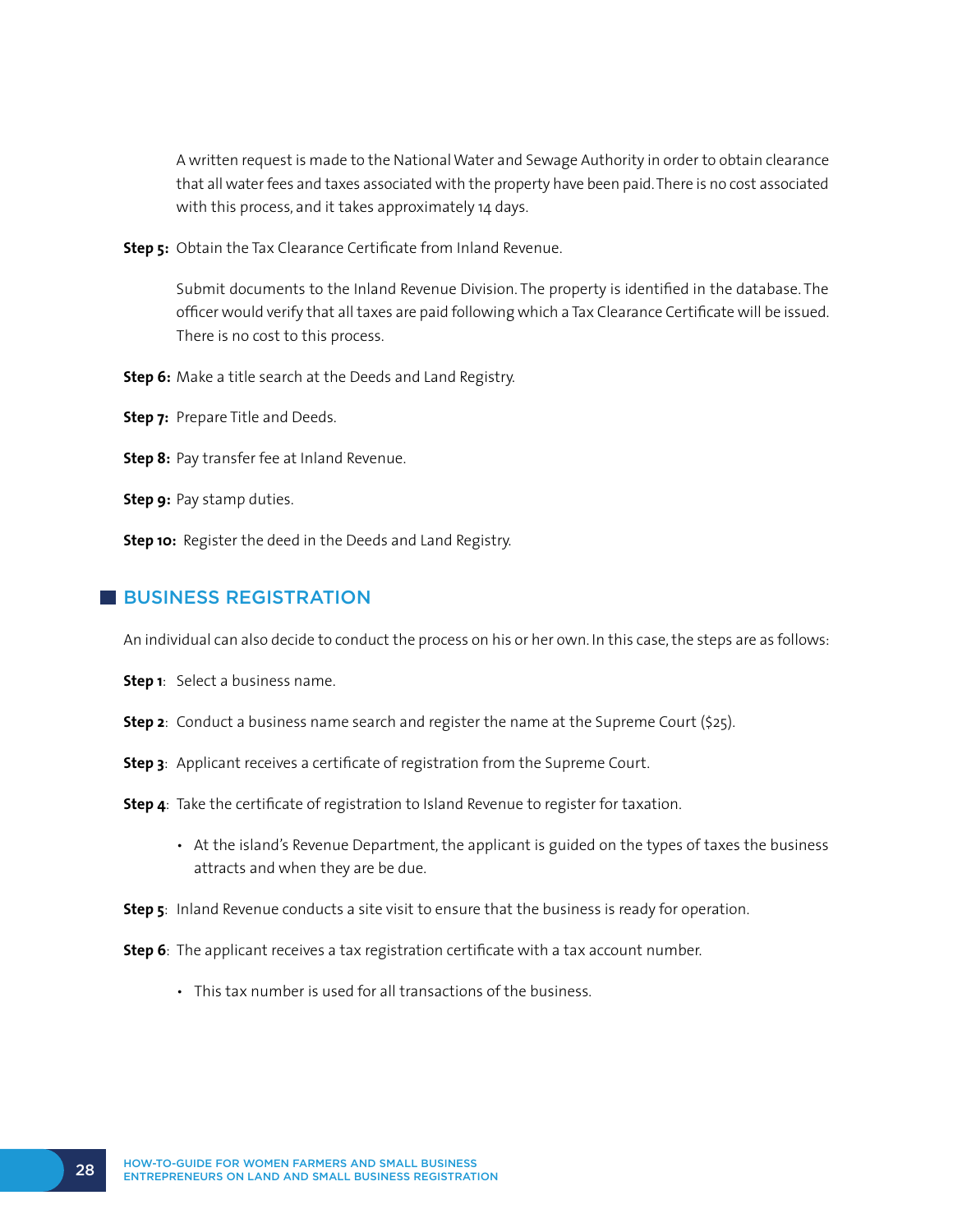<span id="page-38-0"></span>

#### **Figure 9. Steps to registering a business in Grenada**

| <b>Checklist: Business registration in Grenada</b>                 |  |
|--------------------------------------------------------------------|--|
| 1. Select business name.                                           |  |
| 2. Conduct a business search and complete the application form.    |  |
| 3. The Certificate of Registration is issued.                      |  |
| 4. Tax registration is conducted at Inland Revenue.                |  |
| 5. Inland Revenue conducts a site visit.                           |  |
| 6. The Tax Registration Certificate and account number are issued. |  |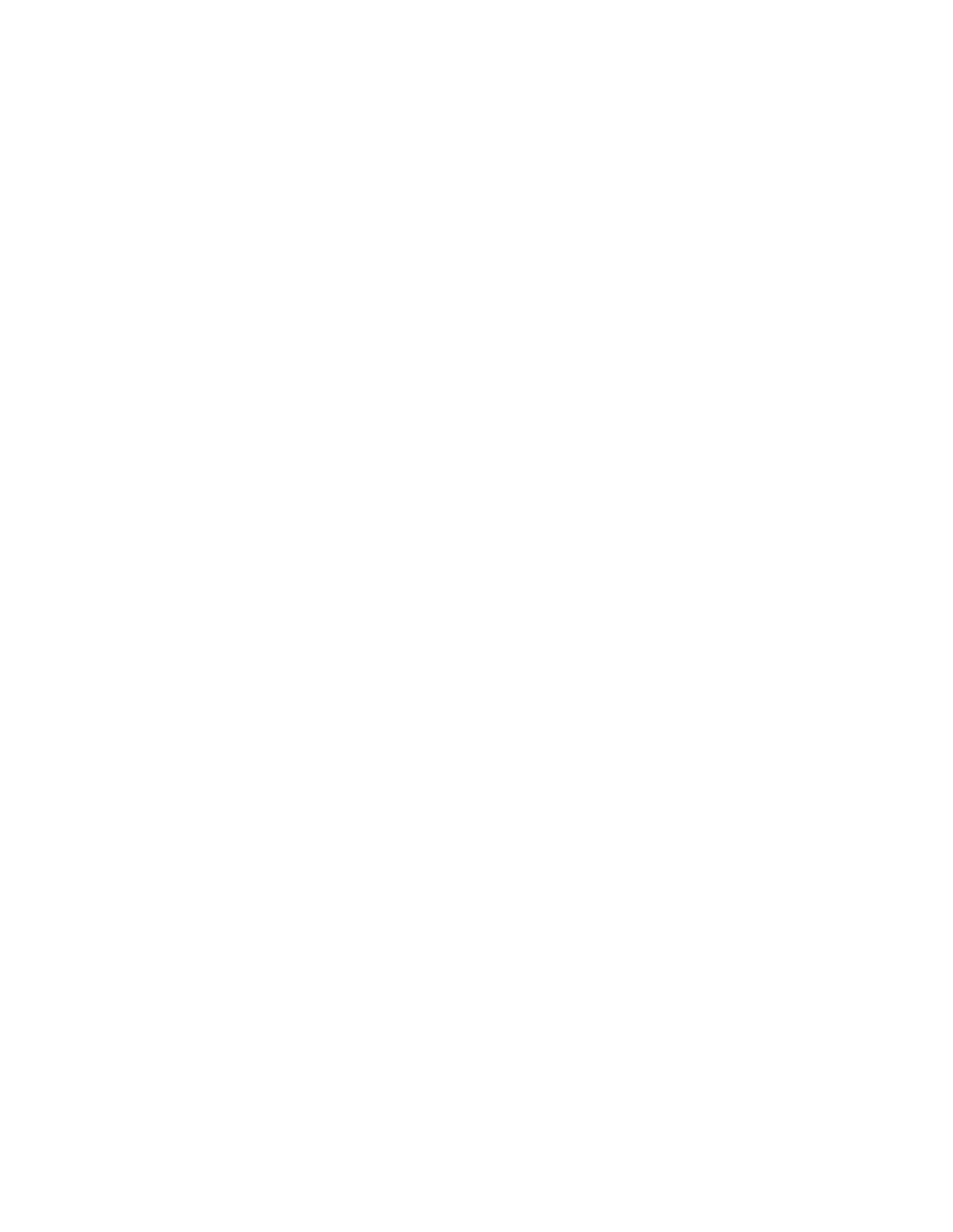## <span id="page-40-0"></span>SAINT LUCIA: LAND AND BUSINESS REGISTRATION



griculture contributes to approximately 3.10 percent of the country's gross domestic product (GDP). Similar to the other islands, the sector is reported as being male-dominant; women are more involved in agriculture as subsistent farmers. Saint Lucia also shows a similar trend as the other islands regarding land ownership, where more men than women are landowners. A report by the CDB revealed that women are more restricted to land access than men. Men own 70 percent of the land holdings, while women own 30 percent. The lack of female ownership affects access to credit and other productive resources; however, there has been an increase in female ownership from previous years.<sup>42</sup>

The agro-processing industry is dominated by women, and is still informal to some degree because most women operate from within their homes.

The Small Enterprise Development Unit (SEDU) of Business Development, Investment and Consumer Affairs was established by the Ministry of Commerce. The Unit offers assistance to micro and small-scale enterprises owners and prospective owners in business-related affairs, such as developing business plans, registering a business, market research and training, as well as accessing financial assistance. It provides services to all interested persons, but reports that most of its clients who own businesses are men. The Belgrave Micro-Enterprise Fund, which is managed by the Ministry of Equity, Social Justice, Empowerment, Youth Development, Sports and Local Government, also provide support to micro-enterprises. It works with micro entrepreneurs from lower socio-economic backgrounds, hence, the clients are mainly women.43

In Saint Lucia, an individual can make an application to use, lease or buy Crown lands. This section presents information on registering land and businesses in the country.

## **STEPS TO LAND REGISTRATION**

*Steps to registering land/farmers in Saint Lucia:*

**Step 1:** The farmer or applicant applies for land registration at the Ministry of Agriculture.

43 ILO, 2018.

<sup>42</sup> Caribbean Development Bank. 2016. Country Gender Assessment. Saint Lucia.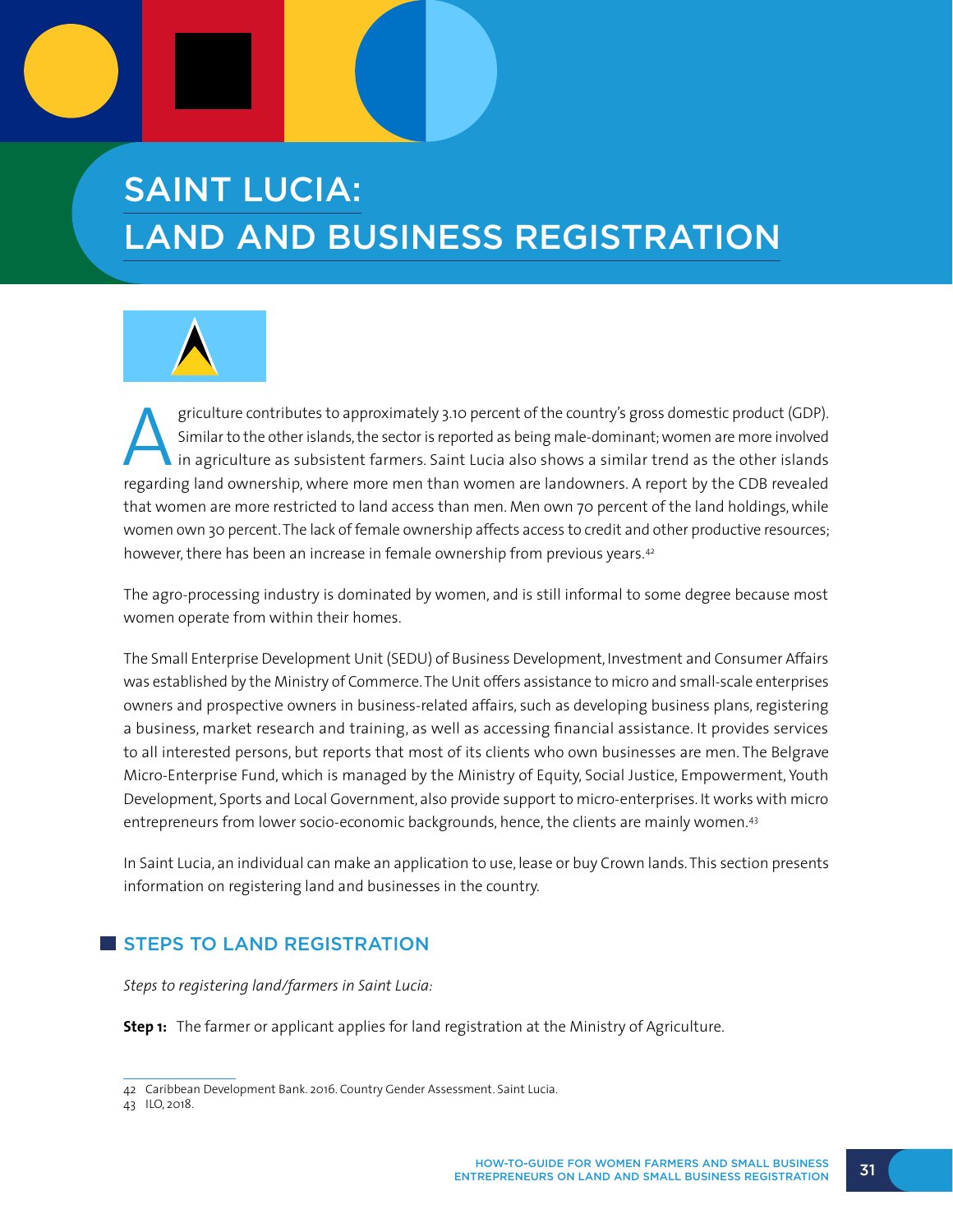<span id="page-41-0"></span>**Step 2:** An extension officer conducts a site visit:

• The site visit is conducted to verify that the individual is a producer and that the land is being utilized.

**Step 3:** The farmer completes the registration form with the assistance of an extension officer.

**Step 4:** The farmer pays a registration fee of XCD25 (US\$9.36).

**Step 5:** The farmer is issued an ID card by the Ministry of Agriculture.



### **Figure 10. Steps to registering as a farmer in Saint Lucia**

*Steps to accessing Crown lands:*<sup>44</sup>

**Step 1:** Complete the Crown land Application form:

• An application form can be obtained from the Department of Crown lands, Greene Building, Bernard Hill, Castries.

**Step 2:** Submit the completed application together with a valid national photo ID:

• Applicants must submit a valid national identification (national identification card, driver's licence, passport) together with the completed application form. The current postal address and telephone information must also be provided with the form.

**Step 3:** Acknowledgement of receipt of application:

• The applicant is informed that his or her application was received, and the process involved in assessing the application.

<sup>44</sup> Government of Saint Lucia, 2017; 2019.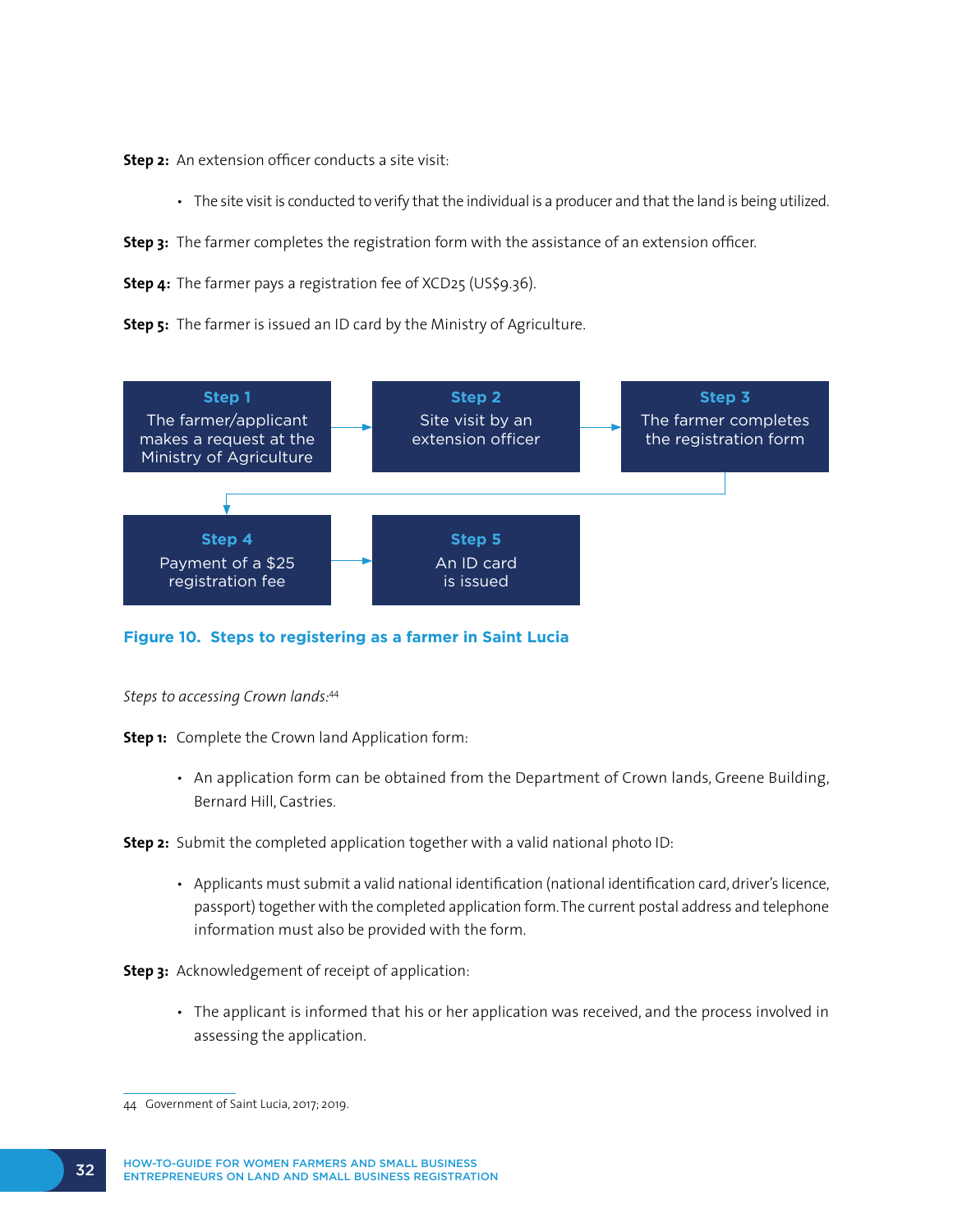<span id="page-42-0"></span>**Step 4:** Assessment/investigation of application:

• There are two methods of assessments for the application of Crown lands. For leases less than two years, the Crown land commissioner deliberates on the application and performs an assessment. An agreement can then be signed. If the lease is more than two years, then a Memo is prepared for Cabinet submission and determination to be made. The assessment also includes a site visit to determine the suitability of the application.

**Step 5:** Applicant is informed of approval or non-approval:

• The applicant is informed of the terms and conditions associated with the approval. He or she can either accept or reject the proposed conditions in writing.



**Step 6:** A lease agreement is signed following the Cabinet's approval.

#### **Figure 11. Steps to accessing crown lands in Saint Lucia**

| <b>Checklist: Accessing Crown lands in Saint Lucia</b> |  |
|--------------------------------------------------------|--|
| 1. Application form collected.                         |  |
| 2. Completed application form.                         |  |
| 3. Submit completed application with valid ID.         |  |
| 4. Acknowledgement received from Crown lands.          |  |
| 5. Assessment and investigation completed.             |  |
| 6. Results communicated.                               |  |
| Agreement signed.                                      |  |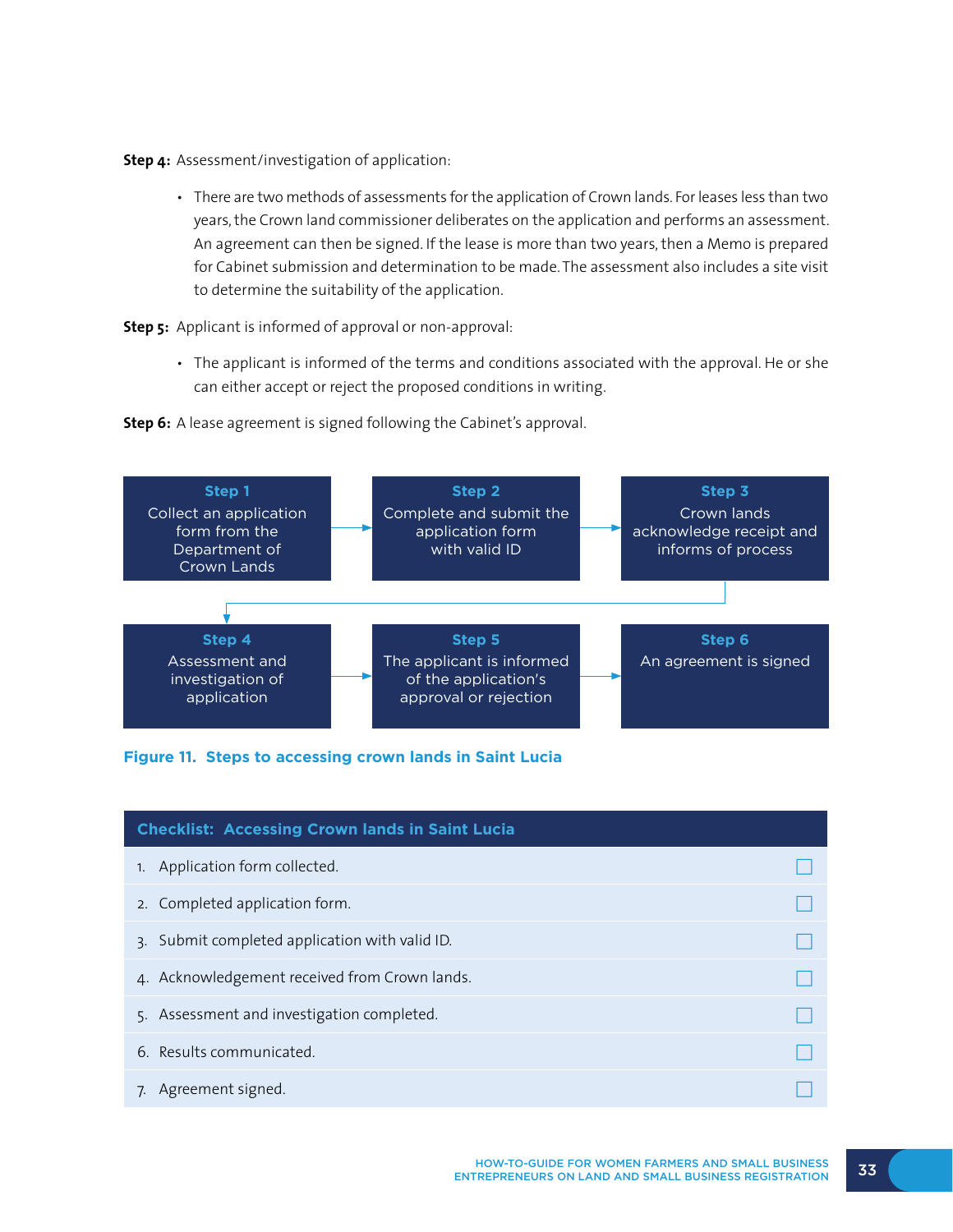### <span id="page-43-0"></span>**STEPS TO REGISTERING A BUSINESS**

- **Step 1:** Complete the Business Name search process:
- **Step 2**: On approval of the business name search, complete the *Business Registration Form 1* **(***Application for Registration by an Individual***)**.

#### **Step 3:** Complete the *Statutory Declaration Form* **(***Form 11***)**:

- The Statutory Declaration Form must be notarized by an Attorney-at-Law or a Justice of the Peace.
- **Step 4:** Submit the following documents together with the requisite application fee and stamp to the Registry:
	- The Approved Business Name Search Form.
	- The completed Business Registration Form (Form 1).
	- The notarized Statutory Declaration Form (Form 11).

**Step 5:** The Certificate will be issued by the Registry.



### **Figure 12. Checklist: Accessing land in Saint Lucia**

| <b>Checklist: Business registration in Saint Lucia</b> |  |
|--------------------------------------------------------|--|
| Application form collected.<br>1.                      |  |
| 2. Completed application form.                         |  |
| 3. Submit completed application with valid ID.         |  |
| 4. Acknowledgement received from Crown lands.          |  |
| 5. Assessment and investigation completed.             |  |
| 6. Results communicated.                               |  |
| 7. Agreement signed.                                   |  |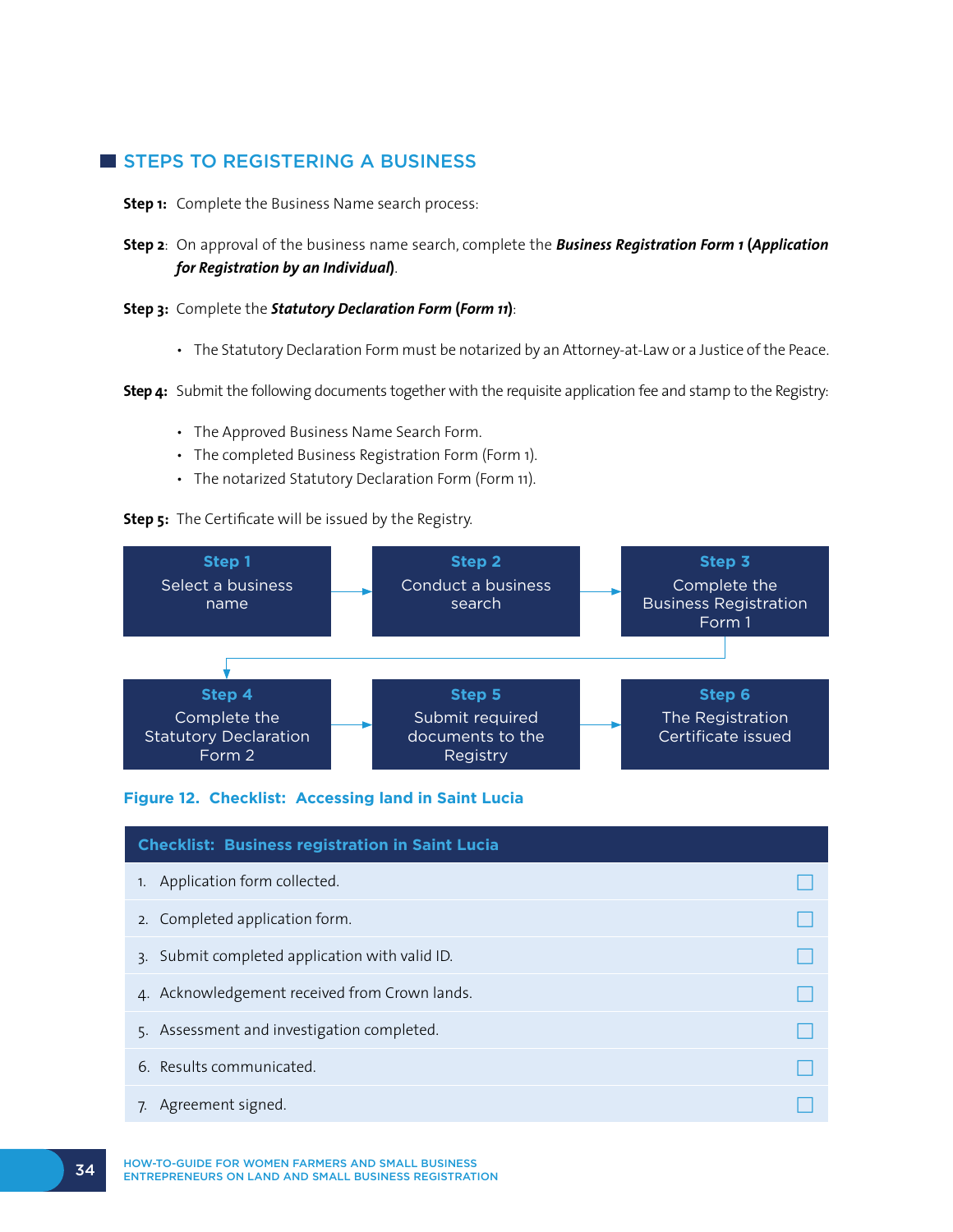## <span id="page-44-0"></span>CONCLUSIONS AND RECOMMENDATIONS

review of the literature reveals that agriculture is on the decline; however, its contributions to the GDP of the countries is still significant because of its link to rural employment and its contribution to the economy. GDP of the countries is still significant because of its link to rural employment and its contribution to the economy. Despite a minor increase in land ownership by women in some cases, as in Saint Lucia and Dominica, the agricultural sector is still dominated by men. Barriers such as limited access to credit opportunities, the inability to provide collateral for loans, and lack of access to information on land registration continue to impede women's ability to grow and develop their true potential as commercial farmers and agri-entrepreneurs.

Evidence suggest that women dominate the agro-processing sectors; however, these sectors are informal and have difficulties in expansion, partially due to similar barriers that they face as farmers: lack of access to credit, the inability to provide collateral for loans, and lack of access to information on registration.

It is clear that governments have acknowledged these barriers and have made some efforts to assist women and youth in accessing credit and land for development. Some examples include the FEED programme in Barbados and the Land Bank Project in Grenada.

Regarding business registration, all of the countries have information that is accessible on either government websites or statutory bodies. Individuals also have the opportunity to visit these facilities in person. Although some of these websites are user-friendly, there is no clear distinction between gender; hence, the information is presented in a gender-neutral manner.

Not all of the islands had information readily available on the processes involved in registering as a farmer and accessing government lands. The islands recognize that a large number of farmers are elderly and that some have lower levels of education. Therefore, other avenues that are more visible and accessible for disseminating information especially for women since they are often disadvantaged in accessing knowledge and resources is of paramount importance.<sup>45</sup> In some instances, information on accessing land was not available on government websites, hence key informants provided it. Importantly, the percentage of womenheaded households is significant enough to be recognized by the CDB, noting that there are pockets of poverty among them. It is therefore necessary that efforts of empowerment be directed to women-headed households.

<sup>45</sup> FAO and CDB, 2019.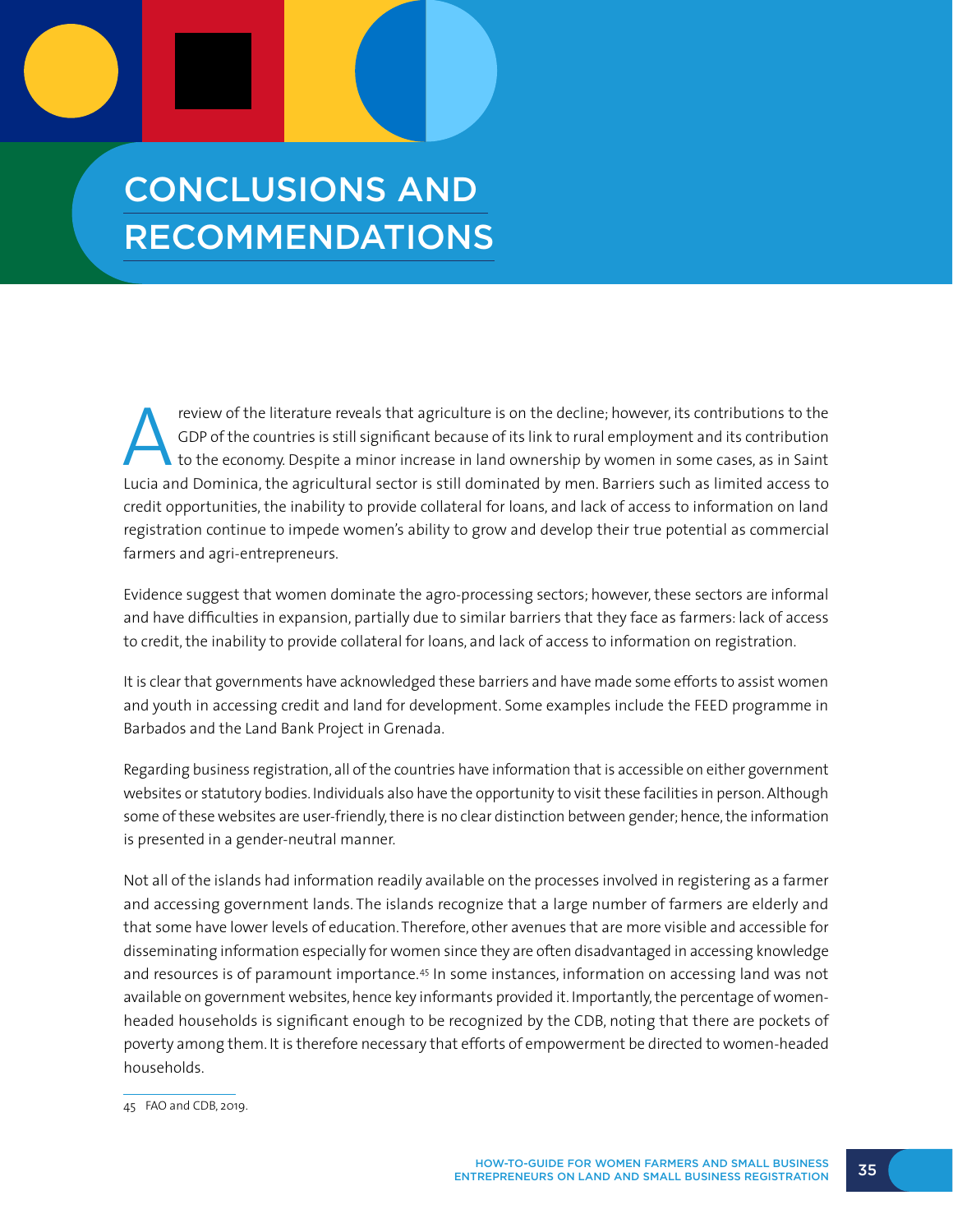This review therefore recommends that the information for both business and land registration be presented to the general public by utilizing a wider variety of platforms and in a gender-sensitive manner, considering that women have less access to land, which is a necessary resource for development and empowerment. This wider presentation is imperative, even in instances where information is available on websites. Since many women farmers are still technology-challenged, it is essential to use a variety of platforms and methodologies. This report further recommends a conversational format through short videos that can be broadcast on social media platforms, government websites and local television as well as audio conversations and a book guide in conversational format. This would cater to different audiences and would address differences in gender, age and education level.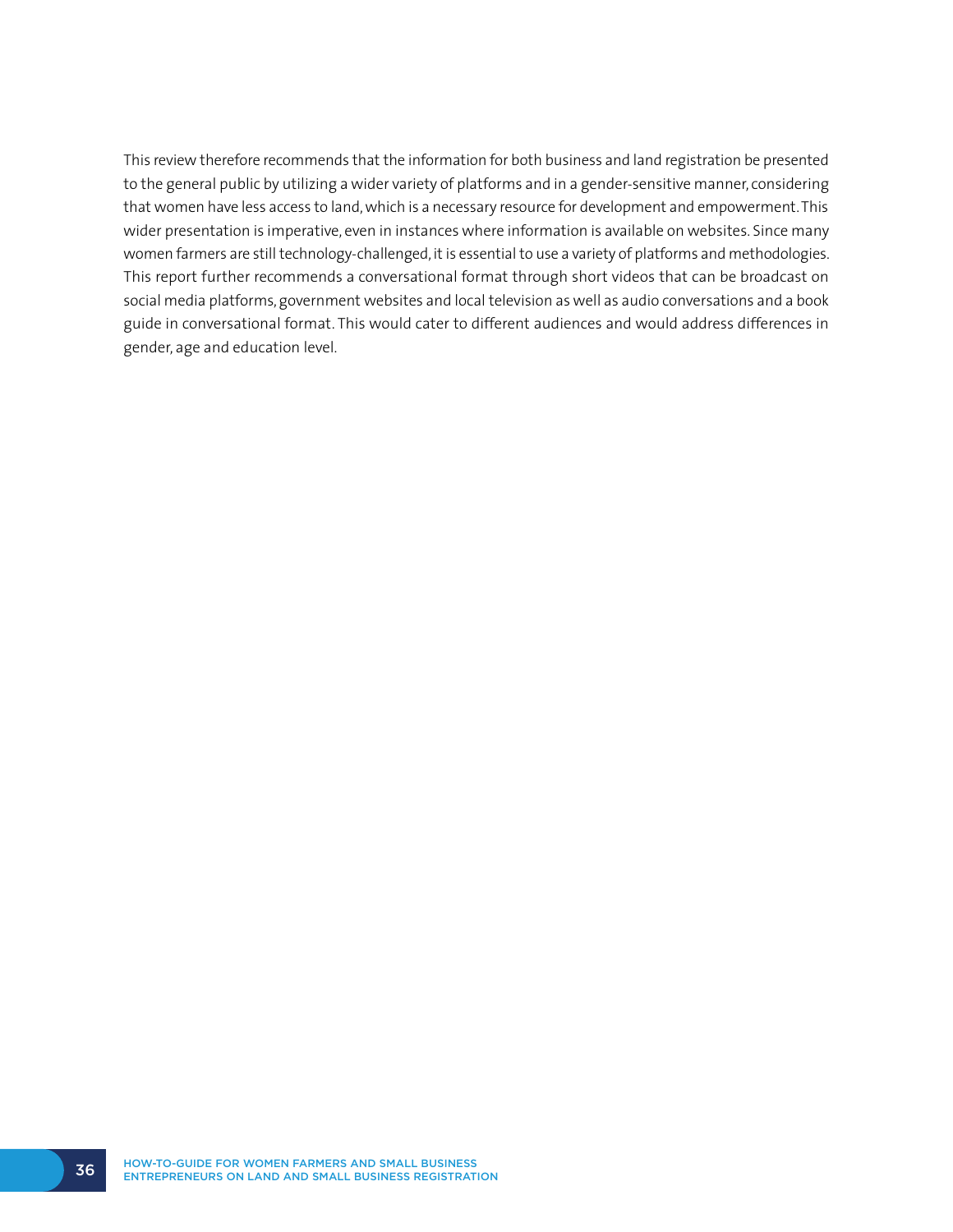## <span id="page-46-0"></span>ANNEX. LIST OF INTERVIEWEES

| <b>Name</b>                   | <b>Position</b>                                                                   | <b>Country</b>  | <b>Platform</b>                                    | <b>Date</b>                    |
|-------------------------------|-----------------------------------------------------------------------------------|-----------------|----------------------------------------------------|--------------------------------|
| Mr. Owolabi<br>Elabanjo       | Extension<br>Officer                                                              | Antigua         | Telephone conversation                             | 9 July 2020                    |
| Mr. Derek Charles             | Inter-America<br>Institute for<br>Cooperation<br>on Agriculture<br>(IICA) Grenada | Grenada         | WhatsApp messages                                  | 17 July 2020                   |
| Mr. Randolph<br><b>Shears</b> | Chief Extension<br>Officer                                                        | Grenada         | Telephone conversation<br>and WhatsApp<br>messages | 18 July 2020                   |
| Dr. Dunstan<br>Campbell       | Senator                                                                           | Grenada         | Telephone conversation                             | 16 July 2020<br>20 August 2020 |
| Mr. Barney<br>Callender       | Chief Extension<br>Officer                                                        | <b>Barbados</b> | Telephone Conversation<br>and WhatsApp<br>Messages | 17 July 2020                   |
| Mr. Felix Leslie              | Chief Extension<br>Officer                                                        | Dominica        | Telephone Conversation                             | 2 August 2020                  |
| Mr. Kemuel Jean<br>Baptiste   | Chief Extension<br>Officer                                                        | Saint Lucia     | Telephone Conversation<br>and WhatsApp<br>Messages | 17 July 2020                   |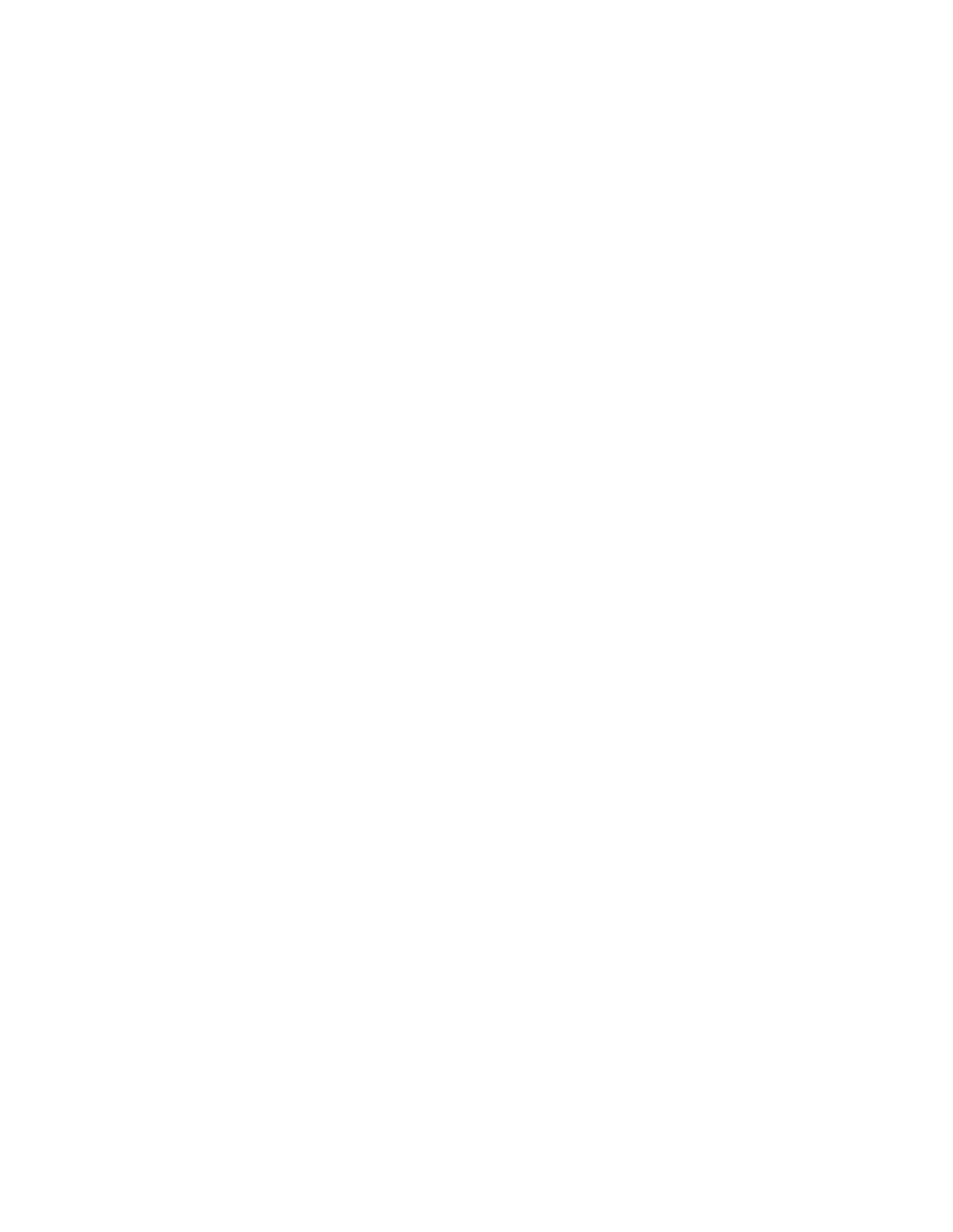## <span id="page-48-0"></span>REFERENCES

ABIA (Antigua and Barbuda Investment Authority). n.d. Bring Your Ideas to Life, Start the Business of Your Dreams. Available from [https://investantiguabarbuda.org/start-a-business](https://investantiguabarbuda.org/start-a-business/)

Barbados Agricultural Development and Marketing Corporation (BADMC). n.d. Company description. Available from [https://connectamericas.com/company/barbados-agricultural-development-and-marketing](https://connectamericas.com/company/barbados-agricultural-development-and-marketing-corporation-badmc)[corporation-badmc](https://connectamericas.com/company/barbados-agricultural-development-and-marketing-corporation-badmc)

Barbados Agricultural and Marketing Corporation. n.d. The Farmers' Empowerment and Enfranchisement Drive. Available from [www.badmc.org/feed](http://www.badmc.org/feed)

Barriteau, E. 2001. The Political Economy of Gender in the Twentieth-Century Caribbean. Great Britain: Antony Rowe Ltd.

CDB (Caribbean Development Bank). 2014a. Country Gender Assessment – Dominica 2014 - Volumes 1 and 2. Available from [www.caribank.org/publications-and-resources/resource-library/gender-assessments/](http://www.caribank.org/publications-and-resources/resource-library/gender-assessments/country-gender-assessment-dominica-2014-volumes-1-and-2) [country-gender-assessment-dominica-2014-volumes-1-and-2](http://www.caribank.org/publications-and-resources/resource-library/gender-assessments/country-gender-assessment-dominica-2014-volumes-1-and-2)

CDB (Caribbean Development Bank). 2014b. Country Gender Assessment – Grenada 2014. Available from [www.](http://www.caribank.org/publications-and-resources/resource-library/gender-assessments/country-gender-assessment-grenada-204) [caribank.org/publications-and-resources/resource-library/gender-assessments/country-gender-assessment](http://www.caribank.org/publications-and-resources/resource-library/gender-assessments/country-gender-assessment-grenada-204)[grenada-204](http://www.caribank.org/publications-and-resources/resource-library/gender-assessments/country-gender-assessment-grenada-204)

CDB (Caribbean Development Bank). 2016a. Country Gender Assessment – Barbados 2016. Available from [www.](http://www.caribank.org/publications-and-resources/resource-library/gender-assessments/country-gender-assessment-barbados-2016) [caribank.org/publications-and-resources/resource-library/gender-assessments/country-gender-assessment](http://www.caribank.org/publications-and-resources/resource-library/gender-assessments/country-gender-assessment-barbados-2016)[barbados-2016](http://www.caribank.org/publications-and-resources/resource-library/gender-assessments/country-gender-assessment-barbados-2016)

CDB (Caribbean Development Bank). 2016b. Country Gender Assessment – Saint Lucia 2016. Available from [www.](http://www.caribank.org/publications-and-resources/resource-library/gender-assessments/country-gender-assessment-saint-lucia-206) [caribank.org/publications-and-resources/resource-library/gender-assessments/country-gender-assessment](http://www.caribank.org/publications-and-resources/resource-library/gender-assessments/country-gender-assessment-saint-lucia-206)[saint-lucia-206](http://www.caribank.org/publications-and-resources/resource-library/gender-assessments/country-gender-assessment-saint-lucia-206)

Commonwealth Secretariat. 2005. The Commonwealth Plan of Action for Gender Equality 2005–2015. [https://www.justice.gov.za/docs/other-docs/2005\\_GenderPoA20052015.pdf](https://www.justice.gov.za/docs/other-docs/2005_GenderPoA20052015.pdf)

Export Barbados. n.d. Registering your business. Available from [www.bidc.org/entrepreneurs/preparing](http://www.bidc.org/entrepreneurs/preparing-business/register-your-business)[business/register-your-business](http://www.bidc.org/entrepreneurs/preparing-business/register-your-business)

FAO (Food and Agriculture Organization of the United Nations). 2019. Study on the State of Agriculture in the Caribbean. Rome. Available from www.fao.org/3/ca4726en/ca4726en.pdf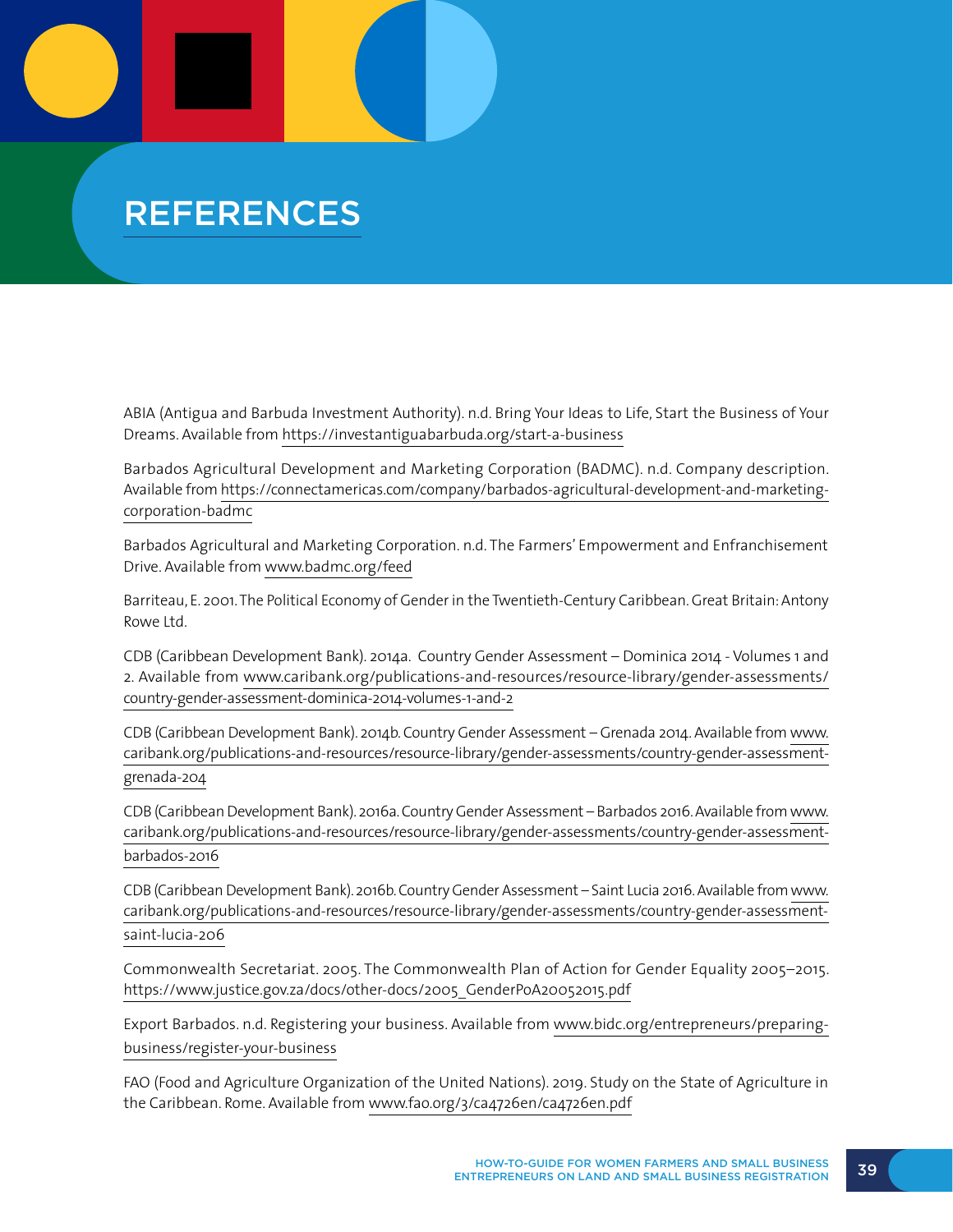FAO (Food and Agriculture Organization of the United Nations) and CDB (Caribbean Development Bank). 2019. Study on the State of Agriculture in the Caribbean Rome. 212 pp. Study on the State of Agriculture in the Caribbean. Available from www.fao.org/3/ca4726en/ca4726en.pdf

Farnworth, C. 2011. Gender-Aware Value Chain Development. (Expert Paper Prepared for UN Women). Enabling Rural Women's Economic Empowerment: Institutions, opportunities and participation. Accra, Ghana, 20–23 September 2011 Pandia Consulting United Kingdom London: UN Women. Available from Gender-Aware Value Chain Development (un.org)

Government of Barbados. n.d. Barbados Agricultural Development and Marketing Corporation (BADMC). Available from [www.gov.bb/State-Bodies/agricultural-development-marketing](http://www.gov.bb/State-Bodies/agricultural-development-marketing)

Government of the Commonwealth of Dominica. n.d. Starting a Business. Inland Revenue Division. Available from <http://ird.gov.dm/starting-a-business>

Government of Grenada. n.d. Registering Your Property. Available from [www.gov.gd/registering-your-property](http://www.gov.gd/registering-your-property )

Government of Saint Lucia. 2017. Procedure for Use of Crown lands. 22 August. Available from [http://www.](http://www.govt.lc/news/procedure-for-use-of-crown-lands) [govt.lc/news/procedure-for-use-of-Crown-lands](http://www.govt.lc/news/procedure-for-use-of-crown-lands)

Government of Saint Lucia. 2019. Department of Physical Planning: Sustainable Land Use and Better Management of Our Land Resource. 11 December. Available from [https://issuu.com/govstlucia/docs/issue\\_38](https://issuu.com/govstlucia/docs/issue_38)

Grenada Investment Development Corporation (GIDC), n.d. Available from [http://grenadaidc.](http://grenadaidc.com/?fbclid=IwAR2px4LZtx5dIgHP5_iRcAr6WK5YY67BcWFROoAkaKIzyLFoUecZpytOxcs#.YUAHno5JGyI) [com/?fbclid=IwAR2px4LZtx5dIgHP5\\_iRcAr6WK5YY67BcWFROoAkaKIzyLFoUecZpytOxcs#.YUAHno5JGyI](http://grenadaidc.com/?fbclid=IwAR2px4LZtx5dIgHP5_iRcAr6WK5YY67BcWFROoAkaKIzyLFoUecZpytOxcs#.YUAHno5JGyI)

Grenada Investment Development Corporation (GIDC). Empowering the Spice Island. Available from [http://](http://grenadaidc.com/?fbclid=IwAR29l41d_pAApi4FuKsSDv-EBbTgvXTf09gxmYQ0dnKX-w-IM0yRbvsjZV0) [grenadaidc.com/?fbclid=IwAR29l41d\\_pAApi4FuKsSDv-EBbTgvXTf09gxmYQ0dnKX-w-IM0yRbvsjZV0](http://grenadaidc.com/?fbclid=IwAR29l41d_pAApi4FuKsSDv-EBbTgvXTf09gxmYQ0dnKX-w-IM0yRbvsjZV0)

Haneef, C. et al. 2014. Women as Entrepreneurs. The impact of having an Independent Income on Women's Empowerment. Chars Livelihood Programme (CLP). Available from [www.managingforimpact.org/resource/](http://www.managingforimpact.org/resource/women-entrepreneurs-impact-having-independent-income-womens-empowerment) [women-entrepreneurs-impact-having-independent-income-womens-empowerment](http://www.managingforimpact.org/resource/women-entrepreneurs-impact-having-independent-income-womens-empowerment)

IICA (Inter-American Institute for Cooperation on Agriculture). 2018. IICA supports young Caribbean agripreneurs in access to domestic and regional markets. 5 September. Available from [https://iica.int/en/](https://iica.int/en/press/news/iica-supports-young-caribbean-agripreneurs-access-domestic-and-regional-markets) [press/news/iica-supports-young-caribbean-agripreneurs-access-domestic-and-regional-markets](https://iica.int/en/press/news/iica-supports-young-caribbean-agripreneurs-access-domestic-and-regional-markets)

ILO (International Labour Organization). 2018. Women in Business and Management. Gaining Momentum in the Caribbean. Bureau for Employers' Activities. Switzerland.

Land Portal. 2019. FAO Addresses Gender Inequalities in Caribbean Farming. Available from https://landportal. org/node/77899

Quisumbing, A. R., Meinzen-Dick, R., Raney, T., Cropenstedt, A., Behrman, J. & Peterman, A. 2014. *Closing the Knowledge Gap.* Netherlands, Springer Science.

UN Women. 2019. Status of Women and Men Report: Productive Employment and Decent Work for All. Gender Analysis of Labour Force Data and Policy Frameworks in Six CARICOM Member States, by Deborah Budlender and Isiuwa Iyahe. Available from [www2.unwomen.org/-/media/field%20office%20caribbean/attachments/](http://www2.unwomen.org/-/media/field%20office%20caribbean/attachments/publications/2019/status%20of%20women%20and%20men-web.pdf?la=en&vs=5426) [publications/2019/status%20of%20women%20and%20men-web.pdf?la=en&vs=5426](http://www2.unwomen.org/-/media/field%20office%20caribbean/attachments/publications/2019/status%20of%20women%20and%20men-web.pdf?la=en&vs=5426)

World Economic Forum. 2020. Global Gender Gap Report 2020. Available from [www.weforum.org/reports/](http://www.weforum.org/reports/gender-gap-2020-report-100-years-pay-equality) [gender-gap-2020-report-100-years-pay-equality](http://www.weforum.org/reports/gender-gap-2020-report-100-years-pay-equality)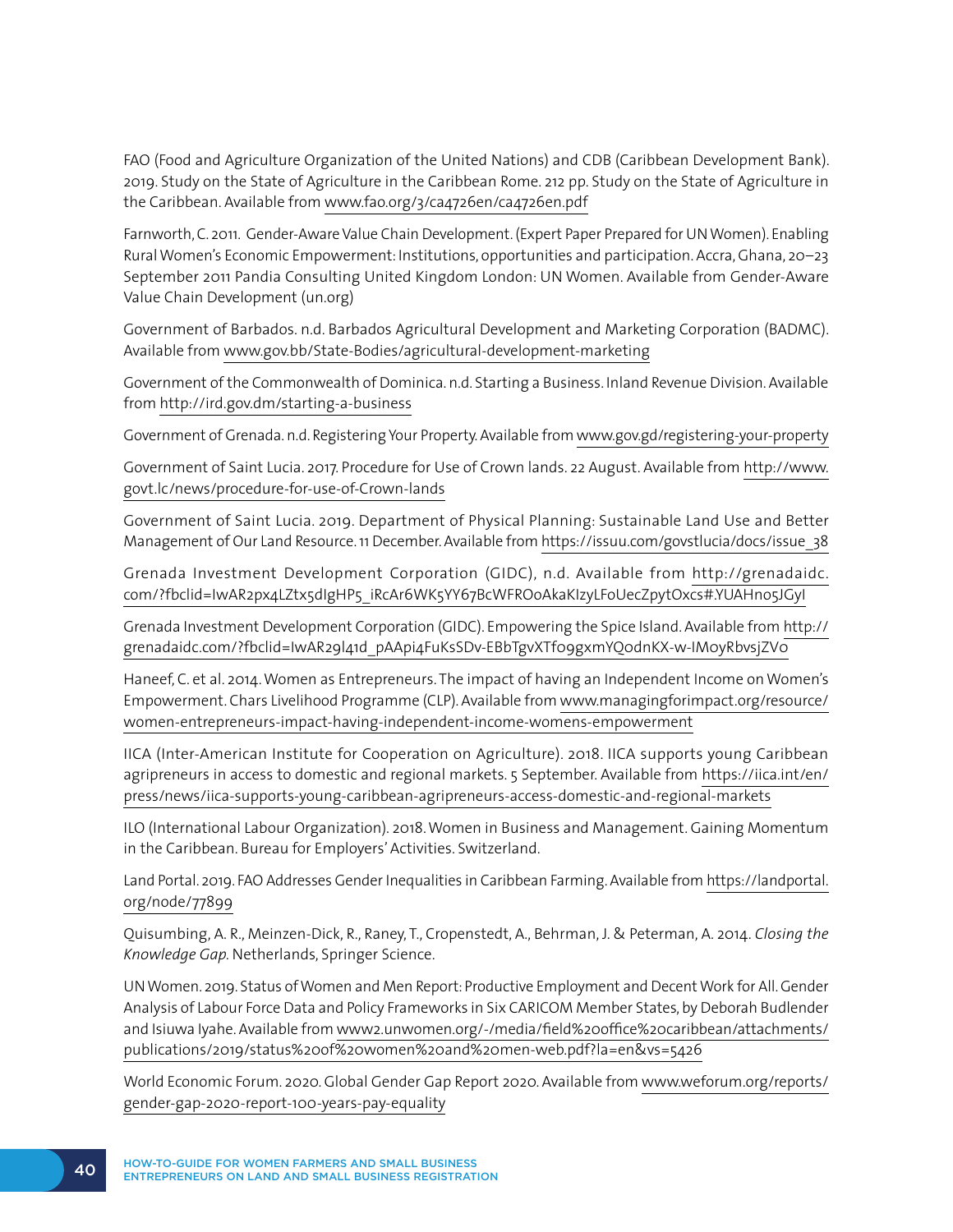